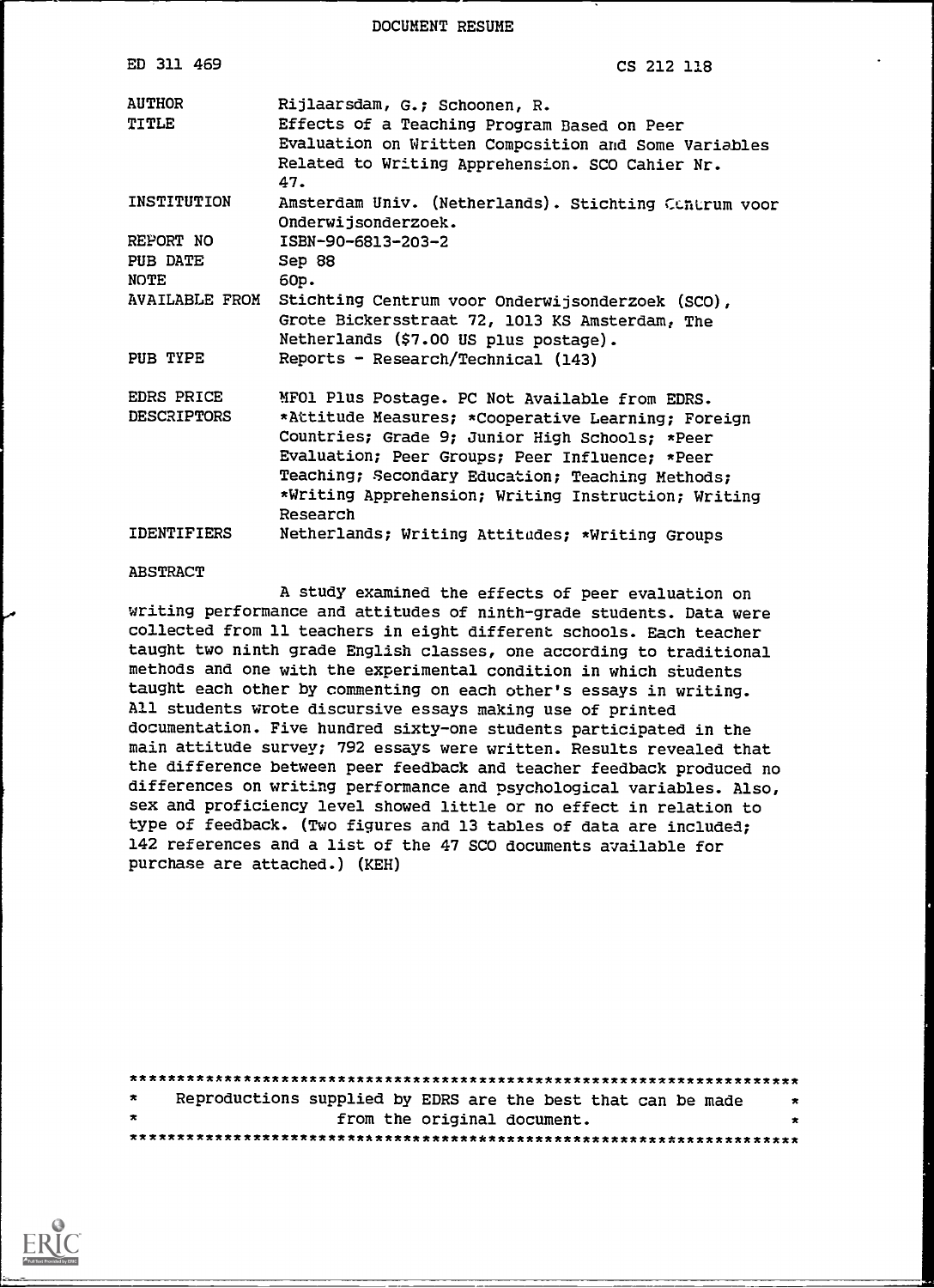# SCO<br>CAHIER

U.S. DEPARTMENT CF EDUCATION<br>Office of Educational Rese rch and Improvement EDUCATIONAL RESOURCES INFORMATION CENTER (ERIC)

ED311469

- CI This document has been reproduced as<br>received from the person or organization<br>organization<br>Of Minor changes have been made to improve<br>reproduction quality
- 
- Points of view or opimons stated in this docu-<br>ment do not necessarily represent official<br>OERI position or policy,

a. In the second control of the second control of the second control of the second control of the second control of the second control of the second control of the second control of the second control of the second control

"PERMISSION TO REPRODUCE THIS MATERIAL IN MICROFICHE ONLY HAS BEEN GRANTED BY

<u>Rijlaarsdam</u>

TO THE EDUCATIONAL RESOURCES INFORMATION CENTER (ERIC)."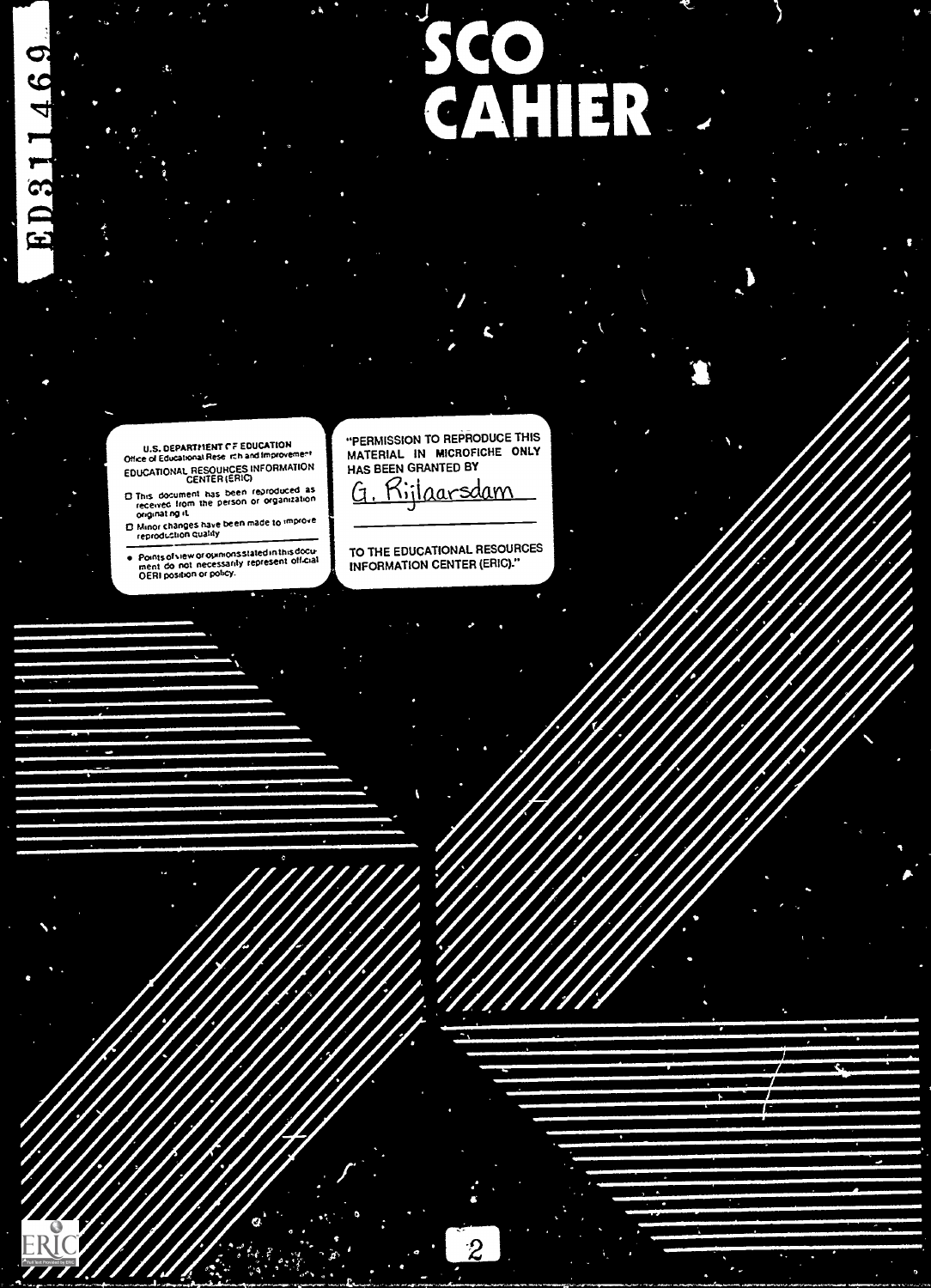

Effects of a teaching program based on peer evaluation on written composition and some variables related to writing apprehension.

G. Rijlaarsdam R. Schoonen

september 1988

Stichting Centrum voor Onderwijsonderzoek van de Universiteit van Amsterdam Grote Bickersstraat 72 1013 KS Amsterdam

Omslagontwerp: Marga van der Aa ISBN 90-6813-203-2

 $21/7725$ 

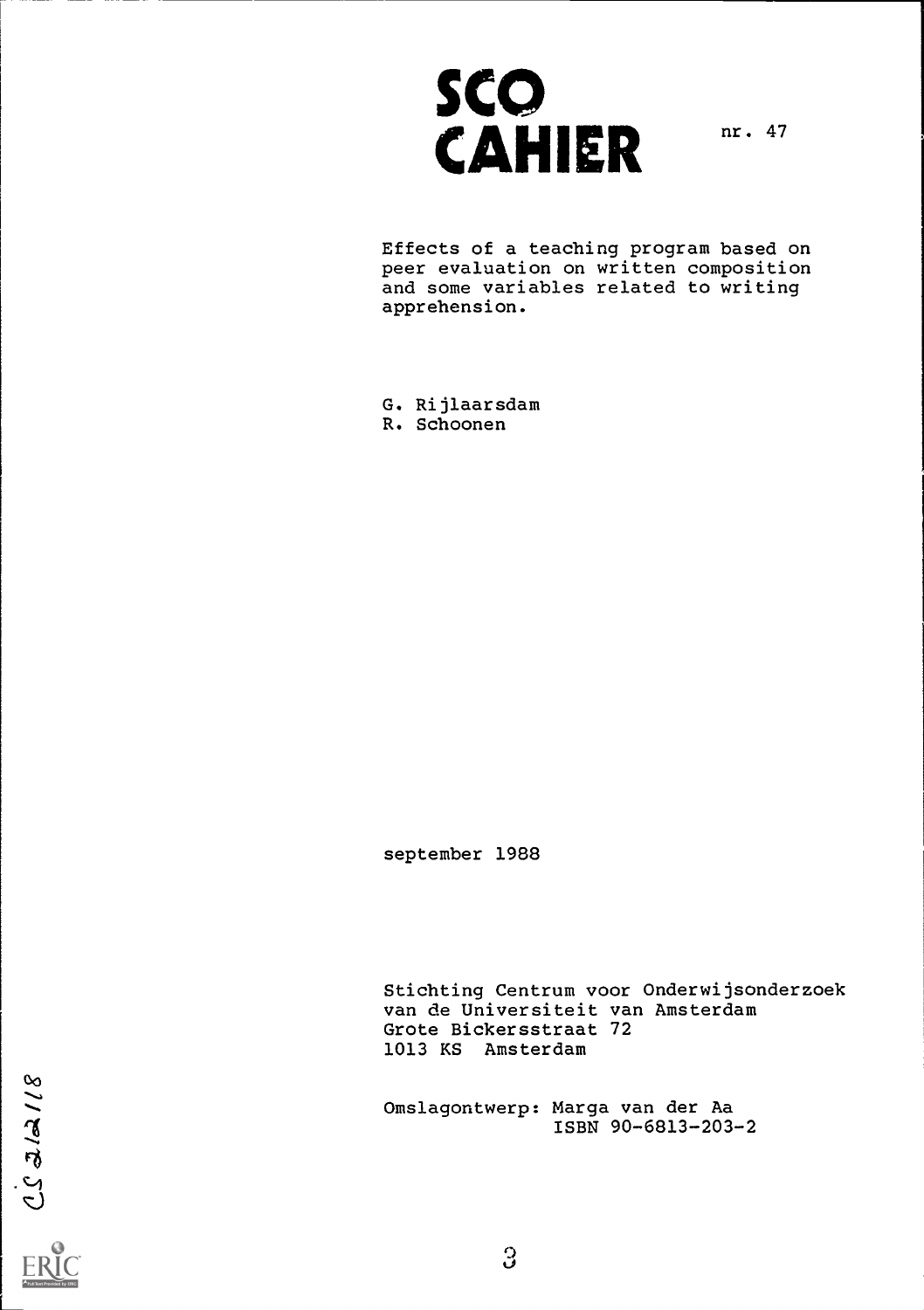verschijnt onregelmatig

Redactie: Wim v.d. Grift Ewoud Roede Kees de Glopper

SCO Cahiers zijn geschriften van medewerkers van de Stichting Centrum voor Onderwijsonderzoek van de Universiteit van Amsterdam. De redactie beoordeelt manuscripten voor opname in de reeks. De cahiers verschijnen onregelmatig.



 $\overline{4}$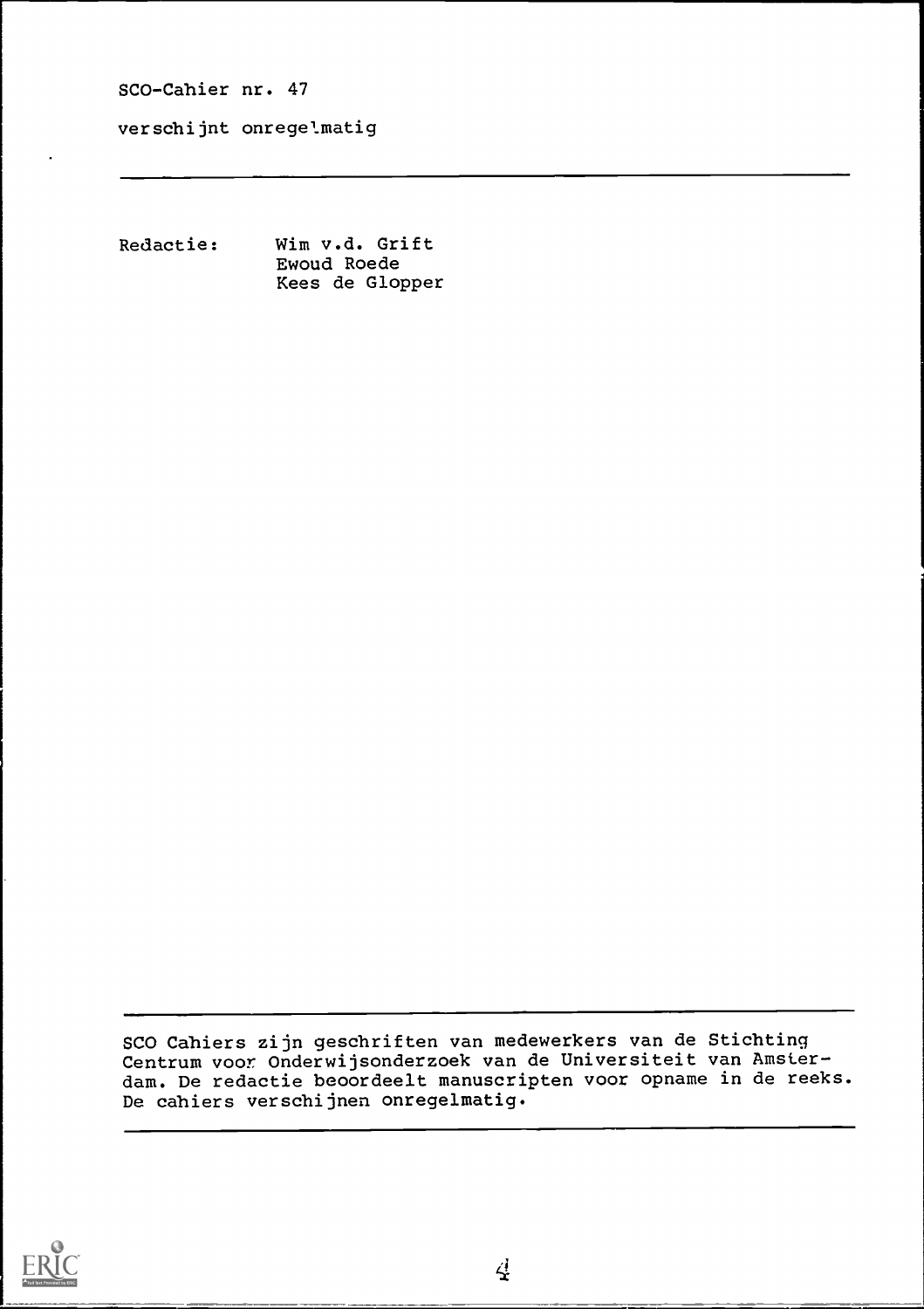Inhoud pagina

Abstract

| 1. INTRODUCTION                                | $\overline{2}$ |
|------------------------------------------------|----------------|
| 2. COMMON SENSE THEORY                         | 3              |
| Writing                                        | 4              |
| Reading                                        | 5              |
| Commenting                                     | 5              |
| Receiving comments                             | 6              |
| 3. EMPIRICAL EVIDENCE                          | $\overline{7}$ |
| 4. HYPOTHESES                                  | 12             |
| 5. METHOD AND PROCEDURES                       | 13             |
| 5.1. Procedures                                | 13             |
| 5.2. Instrumentation                           | 14             |
| 5.3. Experimental and control teaching program | 15             |
| 5.4. Data collection                           | 17             |
| 5.5. Monitoring the implementation             | 18             |
| 6. RESULTS                                     | 21             |
| 6.1. Writing Performance                       | 22             |
| 6.2. Psychological Variables                   | 23             |
| 6.3. Explorations                              | 25             |
| 7. DISCUSSION                                  | 29             |
| Appendix 1:                                    |                |
| Source consulted in the design of a theory     |                |

of peer evaluation 38 Appendix 2: Effect studies consulted 40

| LITERATURE |  | Δ |
|------------|--|---|
|------------|--|---|

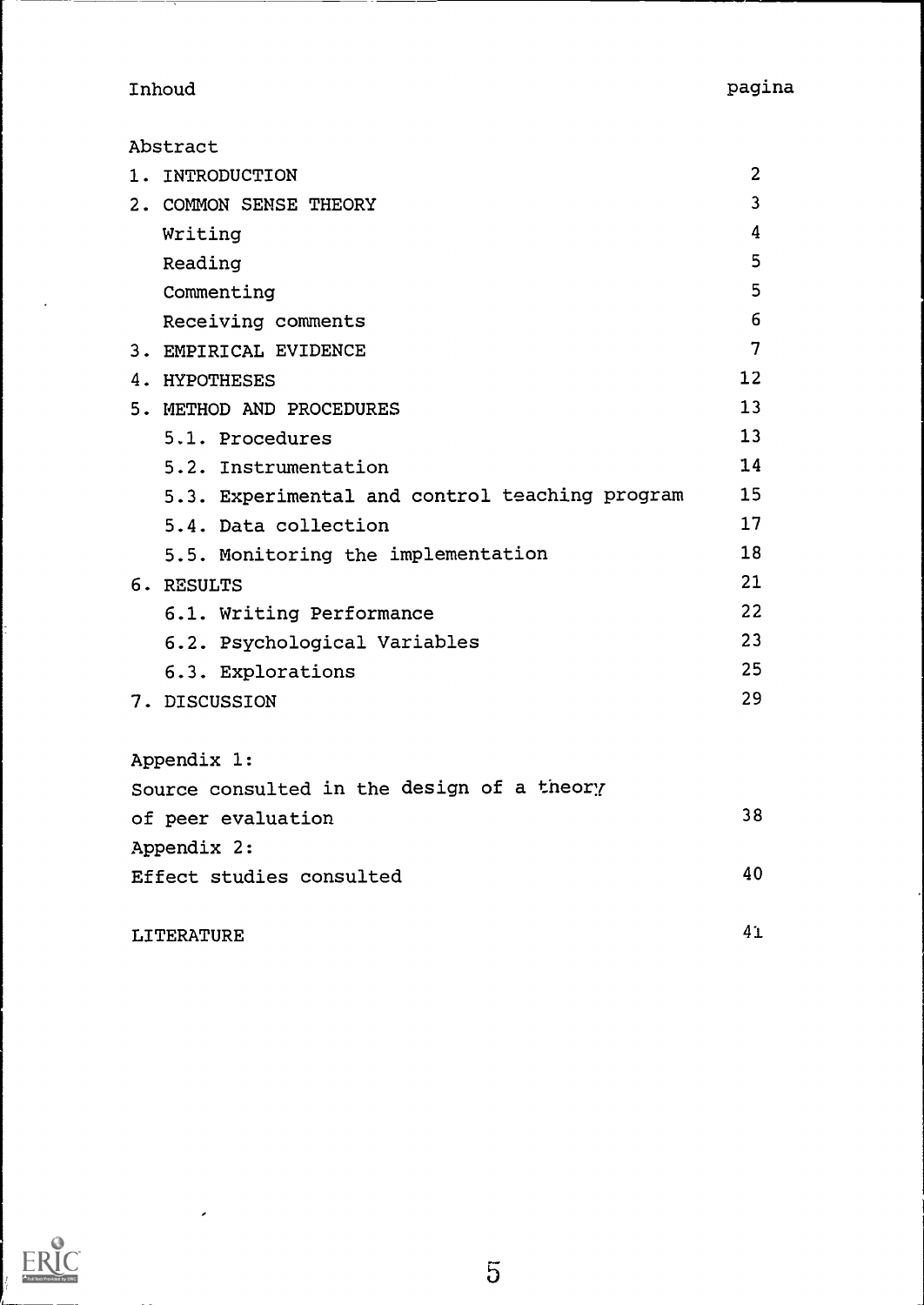# Abstract

This study examines the effects of peer evaluation on writing performance and attitudes of 9th grade students. Research on peer evaluation and a extensive (quasi-) experimentation are described. The results of the experimentation are fairly unambiguous. The difference between peer feedback and teacher feedback produced no differences on Writing Performance and Psychological Variables. It also emerged that sex and proficiency level show little or no effect in relation to type of feedback. In the discussion an attempt is made to explain the results.

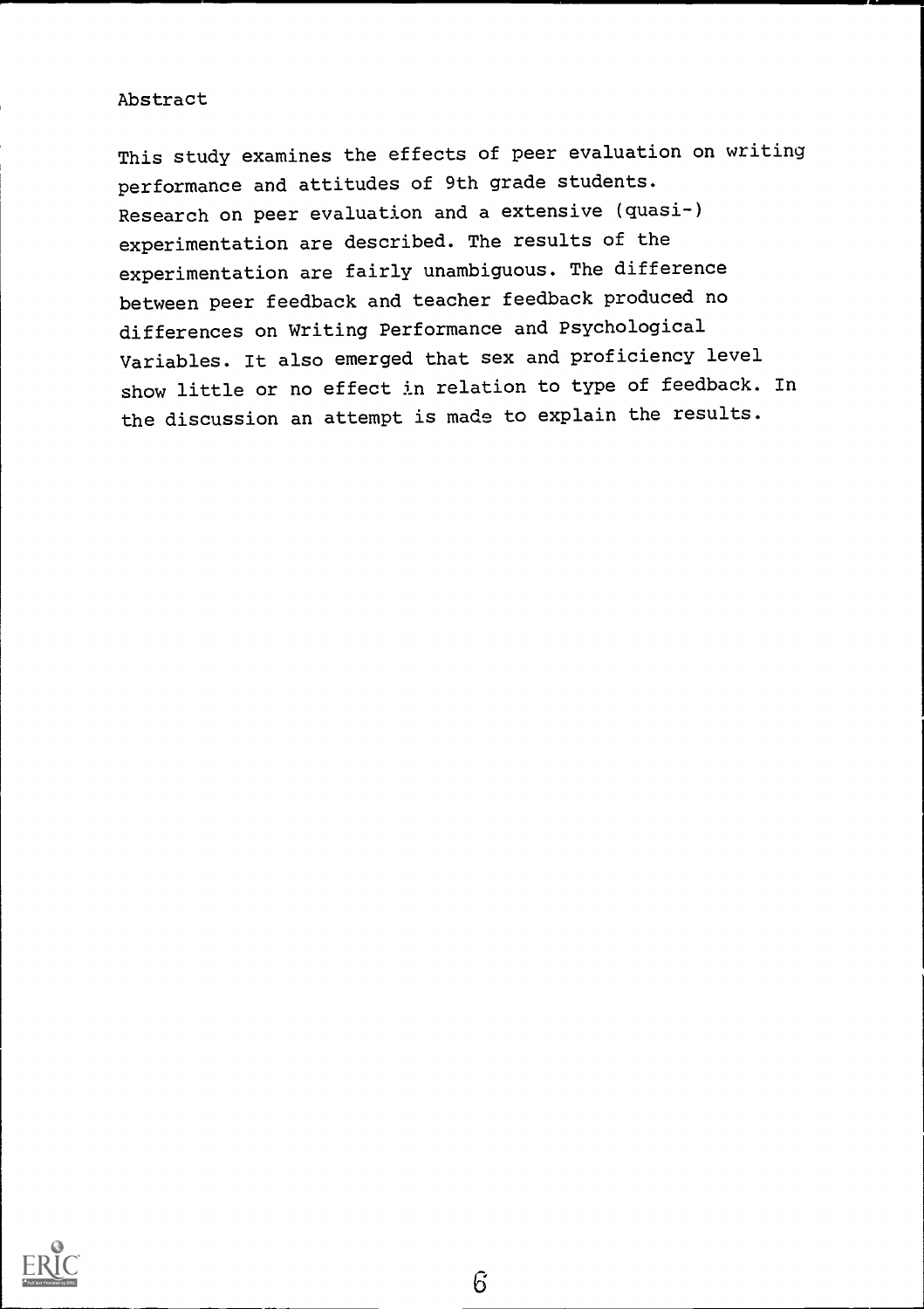### 1. INTRODUCTION

There has long been an impression that school students can learn a lot from each other. Not a few teachers and researchers have investigated whether this is in fact the case. During the ?Os in particular, a new view on learning (interactive instead of monological) and writing (communicative instead of modeling) has led to numerous studies on the effects of peer evaluation. The old idea that skills are developed by practice and the fact that mother tongue teachers always end up with vast piles of correction work have been fertile ground for experimentation with peer evaluation. In this article we report on a field experiment in the Netherlands (Rijlaarsdam, 1986). The results correspond to what has been found in American research. In the discussion we will look more closely at these results as well as at the notion that emerges from the literature, that viz. peer evaluation works.

Why should peer evaluation have a positive effect on the development of written composition skills? There is no theory to explain this, even through much empirical research has been done (see xxx) and advocates of peer evaluation as a didactic measure in the teaching of written composition such as Bruffee (1980), Elbow (1974) and Moffett (1968) base their arguments on suppositions of varying scientific validity. In fact, all there is is a common sense theory.

In the case of reading skills, however, some attempts have been made to formulate a scientific explanation for the results of peer teaching on reading performance (Bloom, 1976). In her monograph Bloom draws on the principles of Dollard and Miller (1950) later to become so important in mastery learning: cues, participation and reinforcement. Because of the one-to-one character of the interaction and the special relation between students, she said, both students who were giving tuition and students who were receiving tuition are learning much from the peer setting. This explanation is plausible but it cannot be transferred to

7



 $\overline{2}$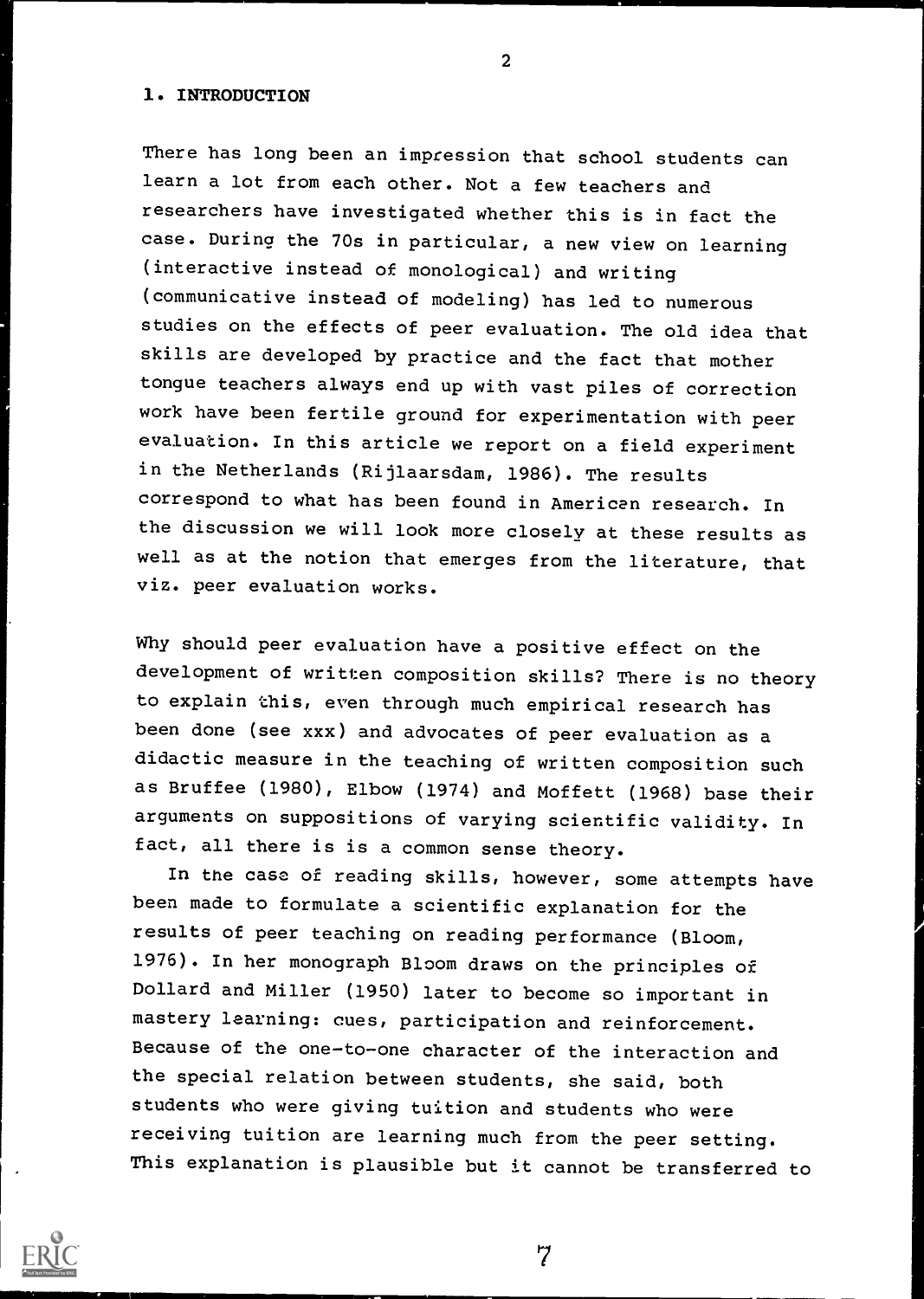teaching written composition, which is, after all, already highly individualized; especially in regard to feedback.

Others (Sarbin, 1976; Sarbin & Allen, 1968) have tried to explain the effects of peer teaching from the angle of role taking theory. They postulate that the nature of the relation between students is different from that between students and teachers, and that because of this they reward one another differently (more effectively). Taking the role of teacher puts students in a position in which they can experience feelings and experiences that go with such a role: prestige, authority, competency. This can lead to a positive self-conception (Bandura, 1982; Weiner, 1974).

However, none of the theories, whether that of Bloom or that of Sarbin & Allen, can easily be applied to the teaching of written composition. The teaching of written composition is already quite highly individualized, and the role of positive motivation in a cognitive skill like writing is debatable. Moreover, the teaching of writing distinguishes itself from other domains of instruction because writing is a communicative act. However, we have already observed, many teachers did not allow the absence of a scientific didactic theory explaining these effects of peer evaluation in the teaching of writing to prevent them from applying the principle in practice. We will analyze publications on peer evaluation and written composition ability for causal assertions and from these have constructed a common sense theory. Then we will briefly examine the empirical data available to us.

#### 2. COMMON SENSE THEORY

We have made an inventory of causal assertions about elements of peer evaluation and written composition ability in a variety of ways. We have interviewed eleven teachers using peer evaluation and their students (Triesscheijn, Bochardt & Rijlaarsdam, 1984). We have analyzed learner reports of students who were confronted intensively with peer evaluation in the written composition course they received (Rijlaarsdam,



3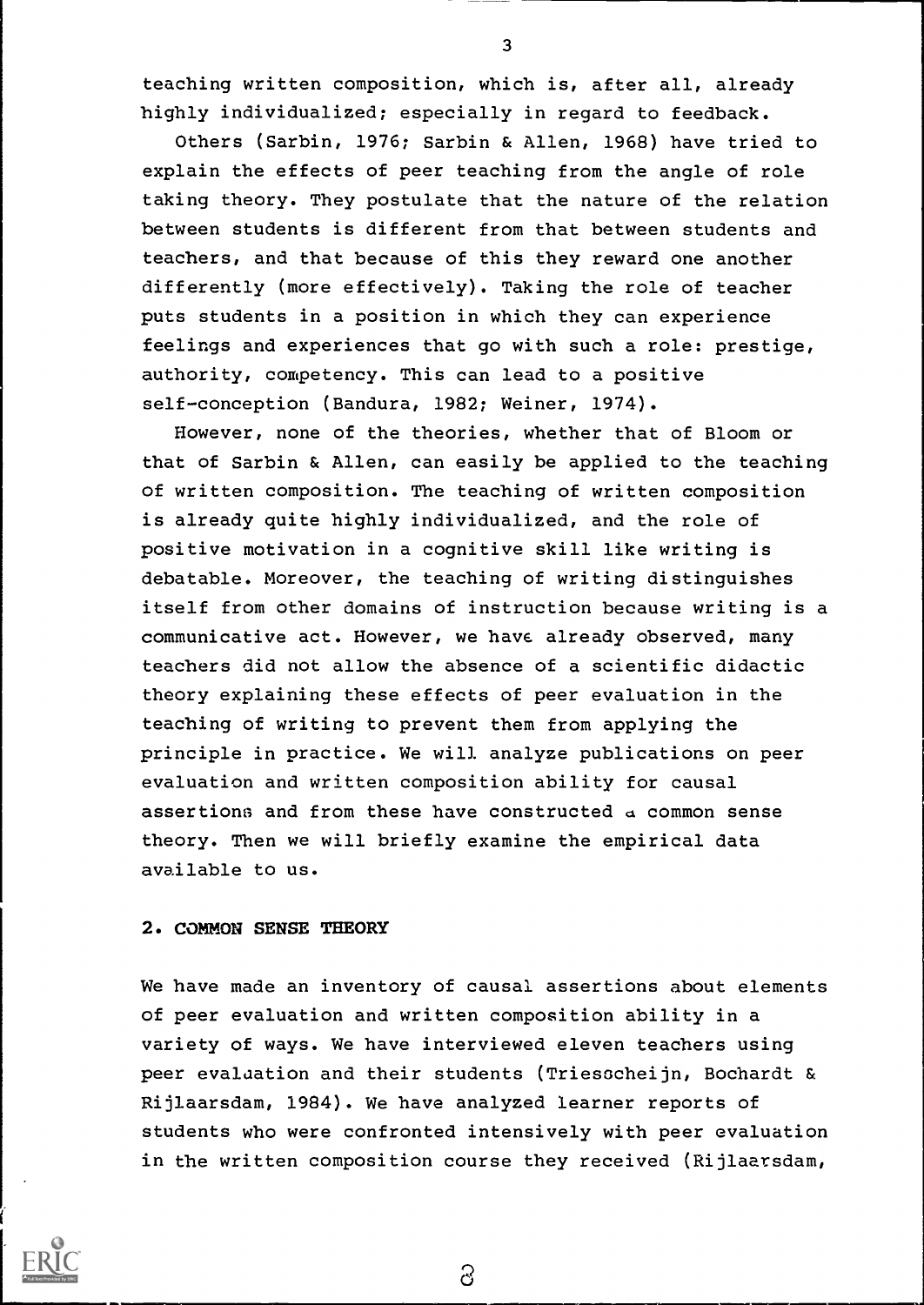1985). By means of a computer search (see appendix 1) we have analyzed articles by teachers and mother tongue educationists (Rijlaarsdam, 1984). The following is a highly condensed summary of our findings.

The process of peer evaluation, applied to the teaching of written composition, can be roughly divided into four stages: 1. writing; 2. reading; 3. commenting; 4. receiving comments. These four stages make up two complementary couples. In the first two stages, the communicative couple of writing and reading, the communicative act is dominant: there is very little intentional learning (see Rijlaarsdam & Hulshof, 1984, p. 190). In the second, instructive, couple, two students find themselves in a communicative relation towards each other, but now they are in the roles of instruction giver and instruction receiver. An instructive message is sent: the response to or comment on the essay. At any given moment a student plays at least two roles in this teaching/learning process. When he is writing, he is also the audience for another student. When he is reading, he reads as a reader but also as a student; he is reading partly in order to learn from his reading. When he is commenting, he is also the addressee for another student. When he is receiving comments, he is a commentator for another student. These relations are illustrated schematically in fig. 1.

Figure 1: A diagram of student response



Writing. Compared to teacher feedback, the task situation of the writer is characterized by three elements. (1) First and foremost, the essay is meant to be read; the stress is not on gaining marks or grades. Thus the texts will function communicatively rather than as school exercises. And because content now is more important than formal aspects, it might

Ŷ

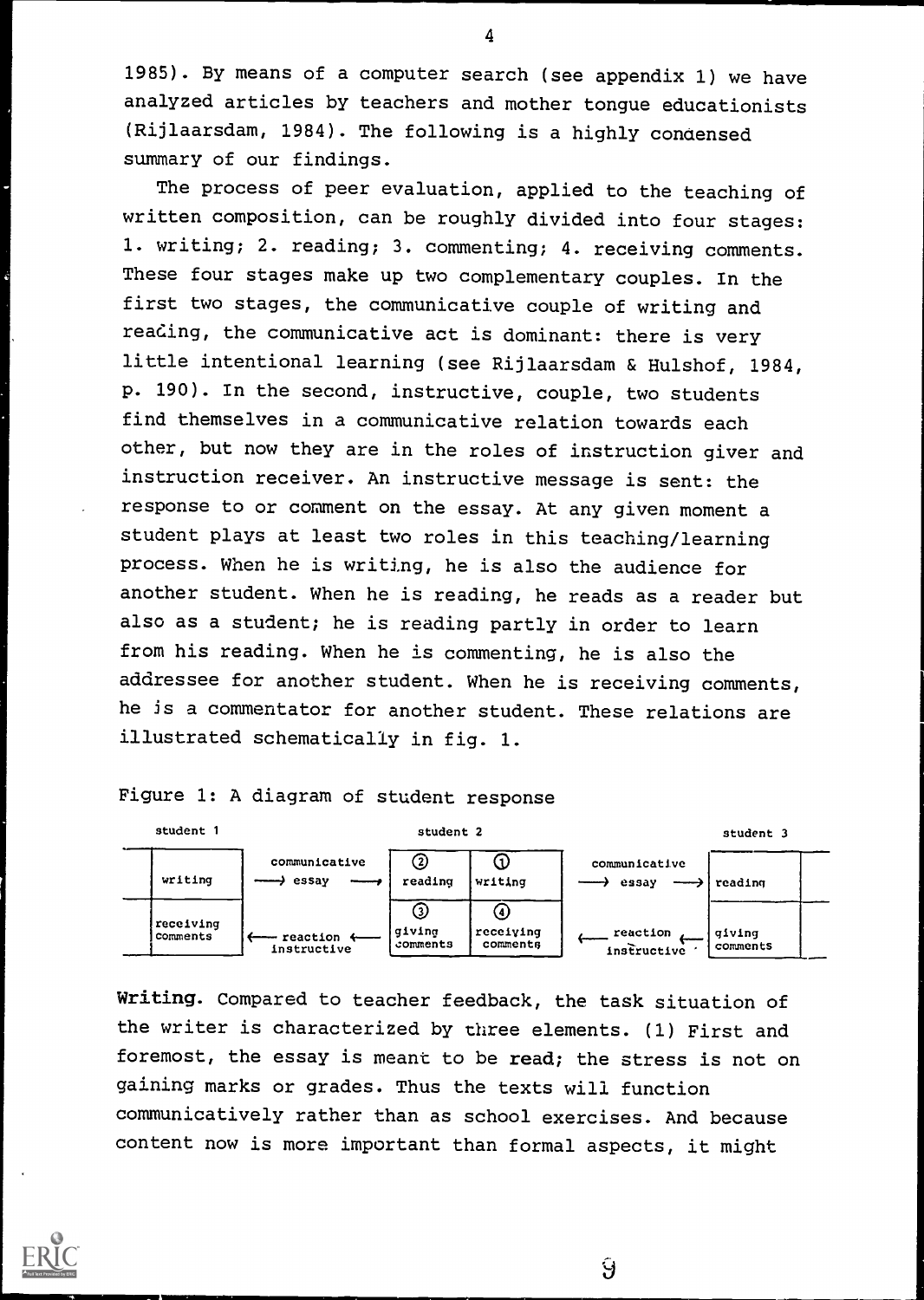well be the case that the writers will experience the task situation as less threatening. (2) There will be readers. To avoid being misunderstood, the writer will have to pay more attention to careful formulation and editing. (3) Readers are peers, not teachers, so that it is easier for writers to pass on new contents to readers.

Reading. By reading one another's texts students experience the natural reactions of readers: personal preferences, points of view, and prior knowledge all prove to play a part. This knowledge, as well as knowledge gained through a natural form of modeling (text models, vocabulary etc.) will might play a part in the next writing task. Students experience the dynamics of communication and knowledge: writing tasks can be tackled in very different ways, all rhetorically effective. Reading large numbers of texts offers plenty of reading experience so that students become more perceptive, first of one another's and then of their own texts. This will lead to more intensive and more careful correction and rewriting.

Commenting. In fact, commenting is a very realistic writing task, with a real-life audience. The implicit or explicit criteria acquired through commenting on essays will play a part in the writing of texts and in understanding the comments made by others. Students learn to consider texts as coaches on the sideline of the communication between writer and reader. It might well be the case that this distancing oneself transfers to one's own writing process.

The commenting process of students has recently been the subject of study. The studies concerned show that some progression can be detected in the aspects students pay attention to (Hilgers, 1984) and that there are clear signs of the effect of teaching on the nature of the comments given (Hilgers, 1984; Ziv, 1983; Rubin, 1983). What causes problems for students is the conflict of roles between coach and communicator (Newkirk, 1984a; 1984b). They tend to allow themselves to be distracted by the subject of the essay and to read it in a 'filling-in' way as a result of which they



5

 $\tilde{1}0$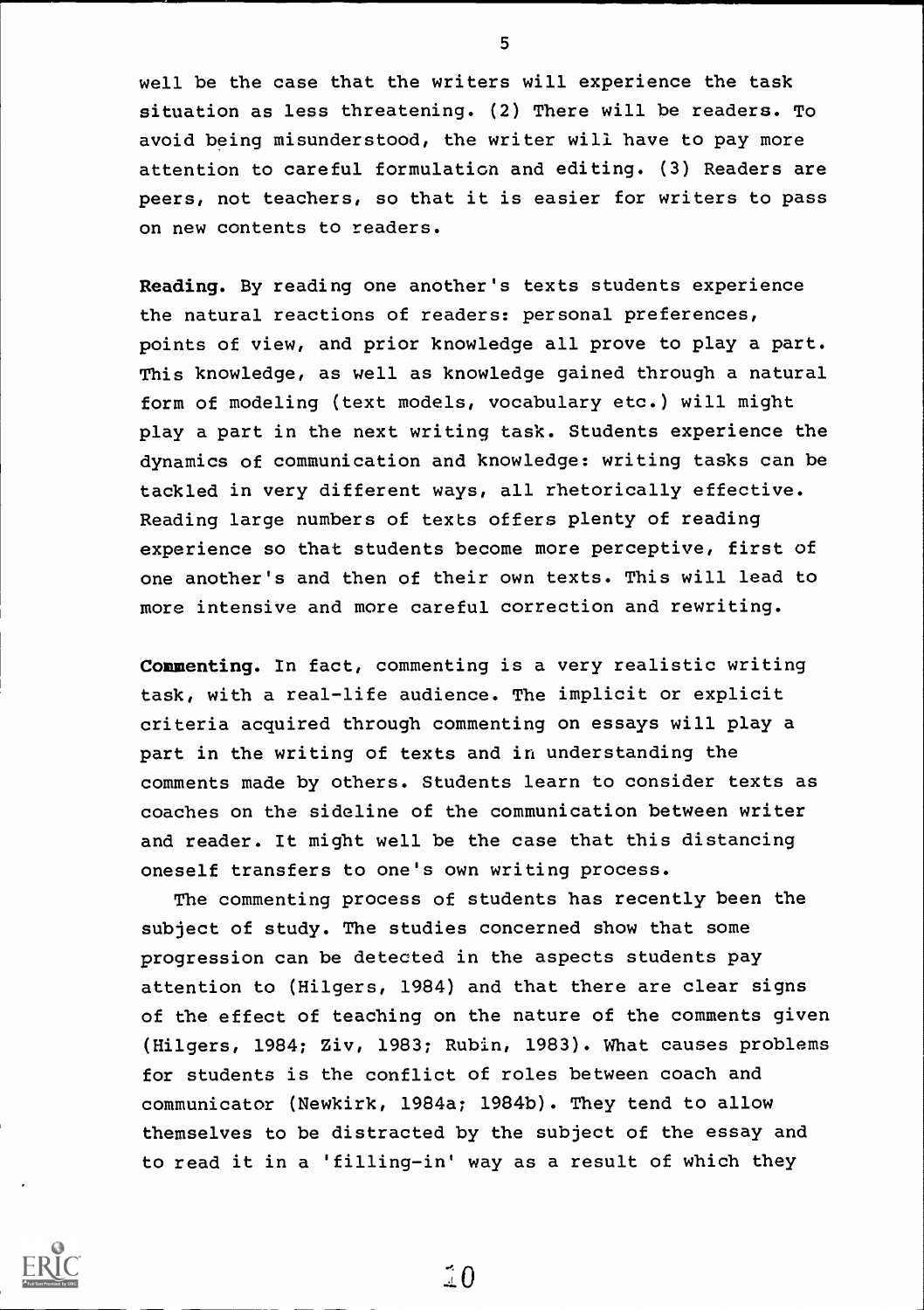are less likely to notice structural shortcomings in the text. Teachers, by contrast, make the text do the work. Then again, students prove to be less flexible than teachers when it comes to applying the models they have learned: a very individual text was greatly appreciated by teachers, while students rejected the same text because it did not conform to the models they had learned at school.

Receiving comments. The feedback situation differs from teacher feedback in three respects: the number of feedback givers, the speed of the feedback, and the person of the feedback giver. The number of feedback messages means that the students are less dependent on a single judgement and that they have to manifest more responsibility towards themselves in selecting from and accepting feedback. As a rule, students expect more from fast feedback than from delayed feedback. At the same time, the fact that the feedback is given by the intended readers means that the receivers regard the feedback as valid. It is accordingly more likely to be taken to heart. It also becomes apparent to the students that clarity and grammaticality are not merely the professional interest of the teacher but that these are also of communicative importance if one is to be properly understood.

The process of assimilating comments has been investigated in a number of studies. Jones (1977) observes that in 50% of cases students rightly reject comments. All sorts of factors play a part in this process. Rubin (1983) concludes that students need time to convert the acquired critical skills into skill at textual revision. Davis (1982) demonstrates that giving oral comments does not work out well. Stone (1981), Ziv (1983) and Jones (1977) examined the respects in which the comments of peers were accepted: comments regarding content were least likely to be accepted by writers. The same result was obtained by a process study in which students revised their texts while thinking aloud (Bochardt & Rijlaarsdam, 1984). Differences in accepting and rejecting comments may also be due to differences between writers. Good



6

 $\pm 1$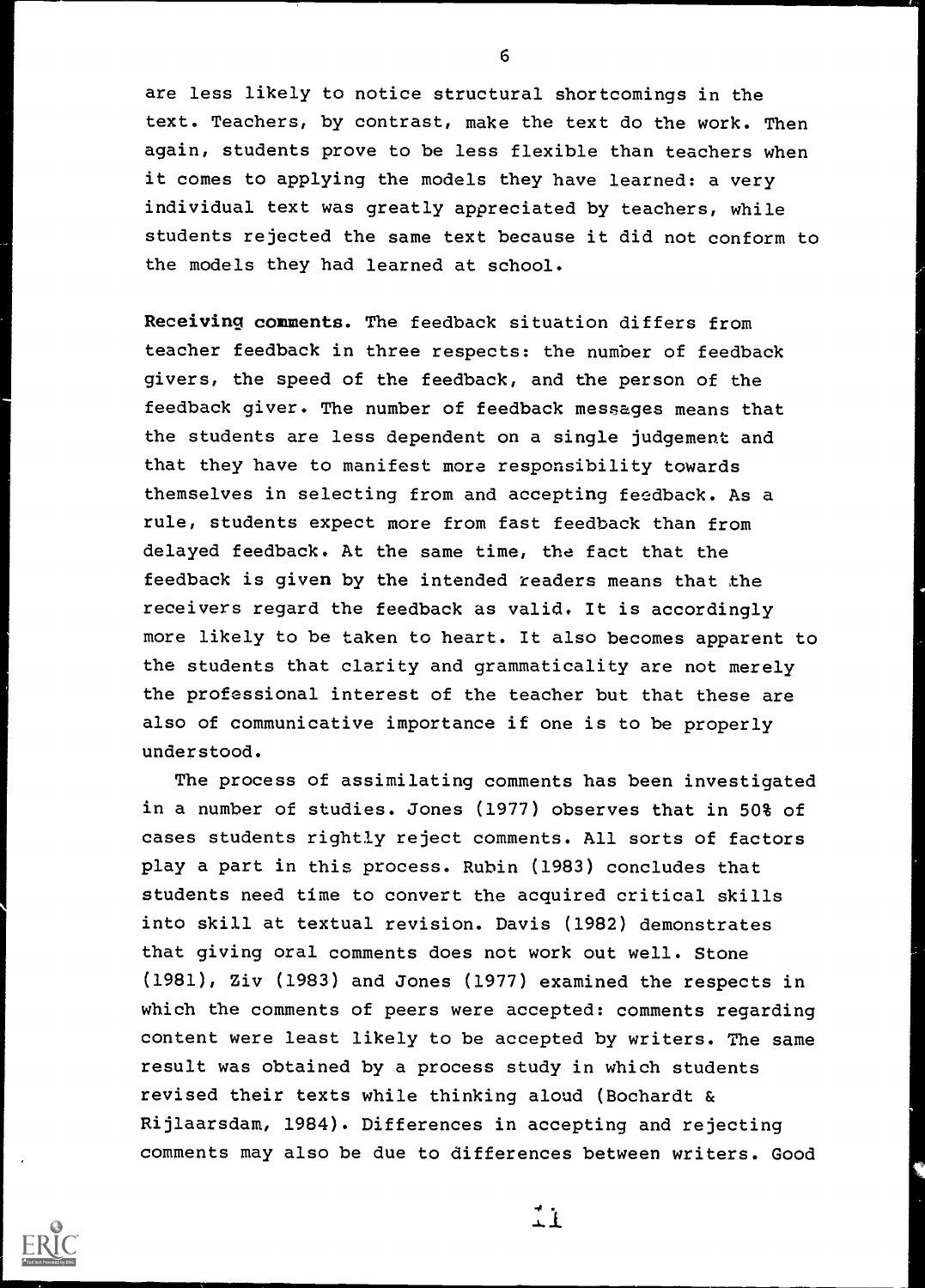writers do not confine themselves to superficial features (Stone, 1981). Berkenkotter (1984) shows that personalities of writers (autonomy) have an effect on how they deal with criticism from other students.

# 3. EMPIRICAL EVIDENCE

Table 2 summarizes the results of 21 experimental or quasi-experimental studies with peer evaluation as an independent variable and writing ability and/or writing attitudes as dependent variable(s).

Table 2: The variables that were related in 21 effect studies to writing ability and attitudes to writing or writing apprehension; in parentheses, the number of times the relation was investigated. The numbers refer to the studies listed in appendix 2.

|                                                                                   |     |                                   | Written composition skil!                                                                                                          | Attitudes/Writing apprehension |       |                                          |                  |  |
|-----------------------------------------------------------------------------------|-----|-----------------------------------|------------------------------------------------------------------------------------------------------------------------------------|--------------------------------|-------|------------------------------------------|------------------|--|
| Variables                                                                         |     | $\overline{\text{not}}$<br>tested | no signifi-<br>cant effect                                                                                                         | $signiff =$<br>cant effect     |       | no signifi-<br>ficant effect cant effect | signifi-         |  |
| Didactic parameters                                                               |     |                                   |                                                                                                                                    |                                |       |                                          |                  |  |
| 1. Teaching program                                                               |     | (21) 2                            | 3,4,6,7,9,<br>$11, 14, 16, 17, 18$ $13, 15, 19$<br>20,21                                                                           | 1,5,8,10,12 (10)               |       | 1, 3, 7d, 9, 14, 7d, 11, 21<br>15,17,20  |                  |  |
| 2. Teacher                                                                        | (8) |                                   | $4, 5, 6, 11, 14, 18$ 1, 11a, 20                                                                                                   |                                |       | $(4)$ 11, 14c, 20e                       | 1,14c,11a<br>20c |  |
| 3. Class                                                                          | (2) |                                   | 6,17                                                                                                                               |                                |       | 17                                       |                  |  |
| Student parameters                                                                |     |                                   |                                                                                                                                    |                                |       |                                          |                  |  |
| 4. Sex                                                                            | (3) |                                   | 4,19b                                                                                                                              | 1,19b                          | (2)   | 20                                       |                  |  |
| 5. Intro/Extroversion (2)                                                         |     | 14,17                             |                                                                                                                                    |                                |       |                                          |                  |  |
| 6. Writing Apprehension                                                           |     |                                   | 11                                                                                                                                 |                                |       |                                          |                  |  |
| Interactions                                                                      |     |                                   |                                                                                                                                    |                                |       |                                          |                  |  |
| 7. prog. x teacher                                                                | (5) |                                   | 5,11,18,20                                                                                                                         | 1                              |       | (3) 1, 11                                | 20               |  |
| 9. prog. x sex pupil                                                              | (4) |                                   | 11                                                                                                                                 | 1,9,16,19                      | (2)   |                                          | 1,9              |  |
| 9. teach. $\lambda$ sex pupil (2)                                                 |     |                                   | 1,4                                                                                                                                |                                | (2) 1 |                                          | 20               |  |
|                                                                                   |     |                                   |                                                                                                                                    |                                |       |                                          |                  |  |
| a: Fox (1979)                                                                     |     |                                   | : teacher effect does not occur in analyses of whole group; loes occur in<br>analyses of subgroep (high/low writing apprehension). |                                |       |                                          |                  |  |
| b: Sager (1973)                                                                   |     |                                   | : sex effect on three subvariables, not on two others.                                                                             |                                |       |                                          |                  |  |
| c: Lyons (1976)                                                                   |     | subvariables.                     | : teacher effect occurs for 1 subvariable of attitudes; not on three other                                                         |                                |       |                                          |                  |  |
| d: Delaney (1980) : significant effect on some attitude variables, not on others. |     |                                   |                                                                                                                                    |                                |       |                                          |                  |  |
| e: Sears (1971)                                                                   |     |                                   | : teacher effect occurs for effort expectations, not for estimate of own                                                           |                                |       |                                          |                  |  |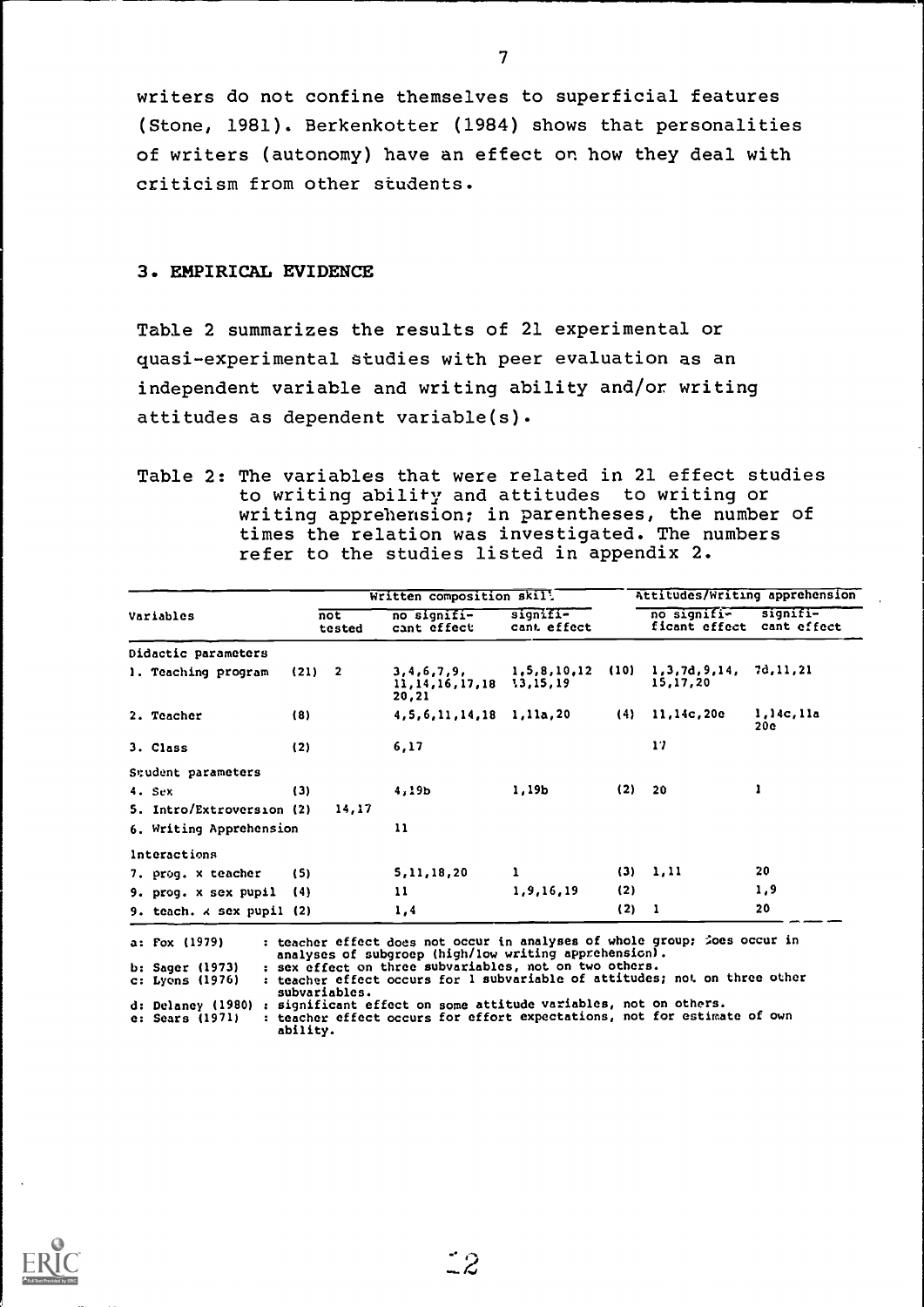Does the use of students as commentators on essays have a greater effect on writing ability than have the teacher comment on them? From table 2 it will be read that statistically significant differences could be shown between the scores of the different groups only in eight of the 21 studies. Of those studies, seven gave a positive result in favor of the experimental program, and one, Earls (1983) found the control program to be superior. The picture is no better when it comes to attitudes towards writing or writing apprehension: a significant difference in favor of the experimental program was detected in three studies out of ten.

Of the variables in the Teaching Features category the teacher variable is the most important. Several studies were set up in such a way that one teacher taught two classes: an experimental and a control class. In the studies by Benson (1979), Fox (1979), Lyons (1976) and Sears (1971) the teacher variable is found to cause a statistically significant effect. In Benson's study (1979) the effect is spurious, since the teacher variable coincides with the years and age of students, with differences between schools. In Fox (1979) the effect of the teacher variable is apparent only when the data on a subgroup, viz. those with high writing apprehension, are analyzed. It is not inconceivable that this group of students is particularly sensitive to the person of the teacher. In Lyons (1976) the teacher effect is demonstrated only from one attitude concept, 'showing my writing to teachers', which is understandably a teacher-dependent concept. In research that Sears (1971) conducted, she demonstrated a teacher effect on both writing performance and an attitude concept: estimating effort. No teacher effect was found on another attitude concept estimating one's own ability. In short, when it comes to attitudes, a teacher effect is demonstrated in three studies, with the same studies showing no teacher effect on other concepts of attitude. Some attitudes, then, do appear to be affected by the teacher. In the case of writing ability a



8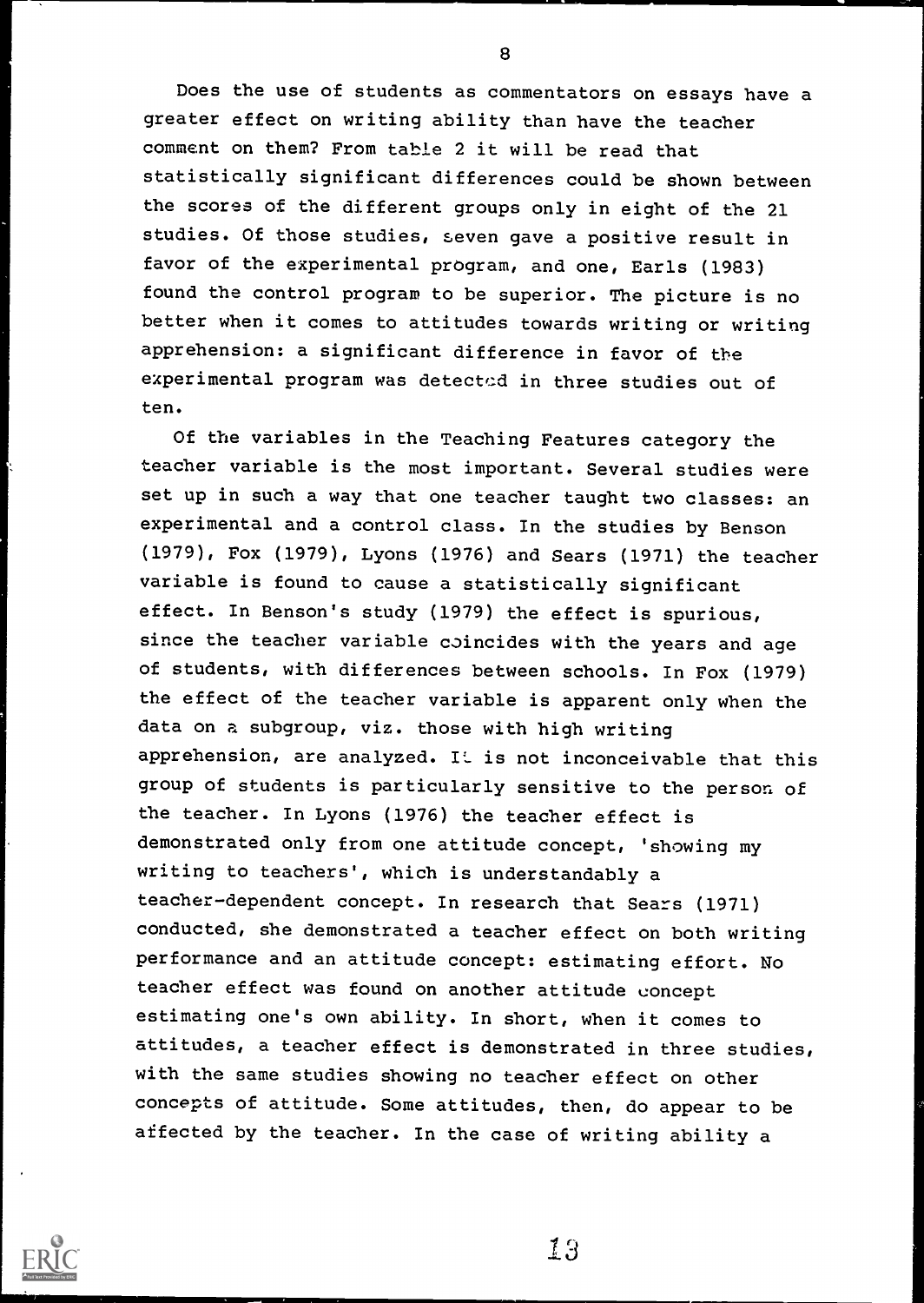teacher effect is not likely to occur except in a sensitive group of students (Fox, 1978)

The student parameters that were investigated and tested were sex, degree of introversion and extroversion, and writing apprehension. Benson (1979) found that girls performed better than boys; Carter (1982) found a similar tendency, though it was not statistically significant. Sager (1973) found a significant sex effect for three highly correlated variables (supporting information, sentence structure and overall assessment), but not for two other variables (vocabulary, organization). Benson (1979) found a sex effect for essay quality, attitude, length of essays and revision at the paragraph level, all in favor of girls. When a sex effect is found, it is always a matter of girls performing better than boys.

Fox (1978) showed that students with high writing apprehension performed significantly better after Fox's experimental teaching procedure than those students with high writing apprehension who were taught in the control condition. We have already seen that it looks as if this group of students is more sensitive to the personality of the teacher: this also appears to hold for the teaching that is given.

Of the investigated interactions those between program and other variables is interesting. Now that it turns out that the interaction between teacher and program is significant in only two out of eight cases, we may expect to find that teachers do not produce systematically better performance in either of the programs they use. A conspicuous feature is the relatively high incidence of a significant interaction demonstrated between program and sex of students, namely five times out of six. This might be taken to indicate that the teaching programs are sex-specific. Benson (1979) found that girls benefited from structured, informative student feedback, whereas boys fared better in the teacher feedback condition. Myers (1979) found that there was no difference between boys and girls in the control condition but that girls did significantly better in the experimental condition.

 $\vec{\perp} \vec{\triangle}$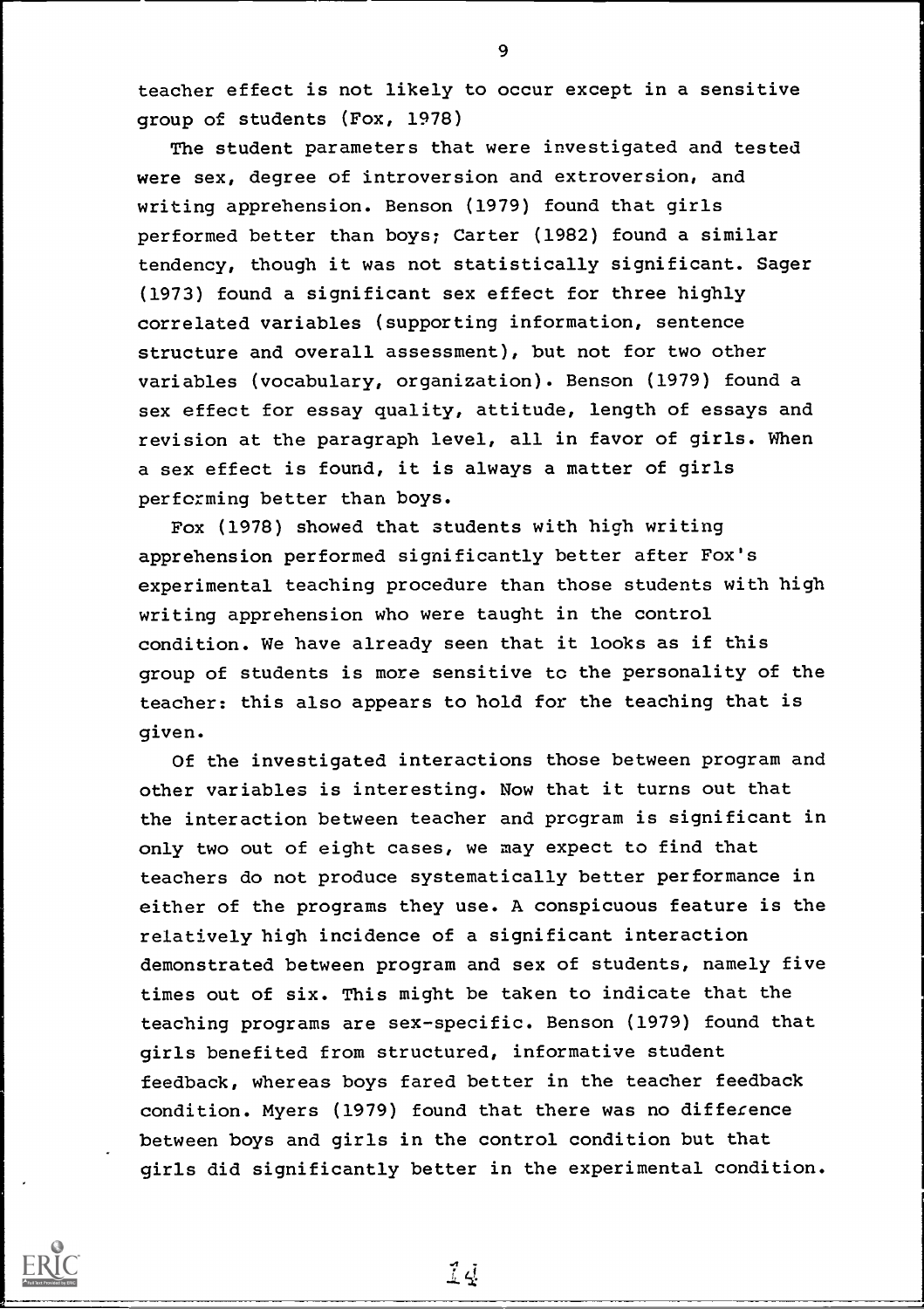Farrell (1977) reports results that contradict this. Sager (1978) reports a leveling effect of the experimental teaching program: the differences between boys and girls became smaller in the experimental condition. The boys benefited from student response. Although we must be aware that such interaction can occur, there is too little to go on to cherish particular hopes about such interaction.

A conclusion of quite a different sort is the following one. It can be deduced from table 2 that the reporting in the consulted studies is defective. Sometimes results are reported for the main effect of teacher, but there is nothing about any interaction between teacher and program  $(4, 6, 14, 14)$ see table 2). In an investigation in which sex is included as one of the variables, there is no reference to an interaction between sex and program (e.g. 4). Only one investigator (Fox, 1979) has taken advantage of the opportunity to analyze data for subgroups. Otherwise we should have had more information about the effect of the level of writing ability: is student feedback an efficient teaching procedure mainly for good or mainly for bad students?

Since some studies distinguish several different aspects of written composition ability. in a second analysis of these studies we examined the independent variables within writing ability, It might be possible to track some promising subvariables. The data in table 3 show that differences were expected principally in formal qualities. In ten studies, differences in quality were looked for within the categories of Spelling and Punctuation and Formulation and Style, in three of them successfully. Differences in Organization and Content were expected much less often. Significant differences were found conspicuously often in none of the variables named in table 3.

No particularly promising dependent variables emerge from table 3. It is striking that the investigators stressed formal aspects of usage rather than rhetorical aspects, whereas the impression in educational literature is that it



10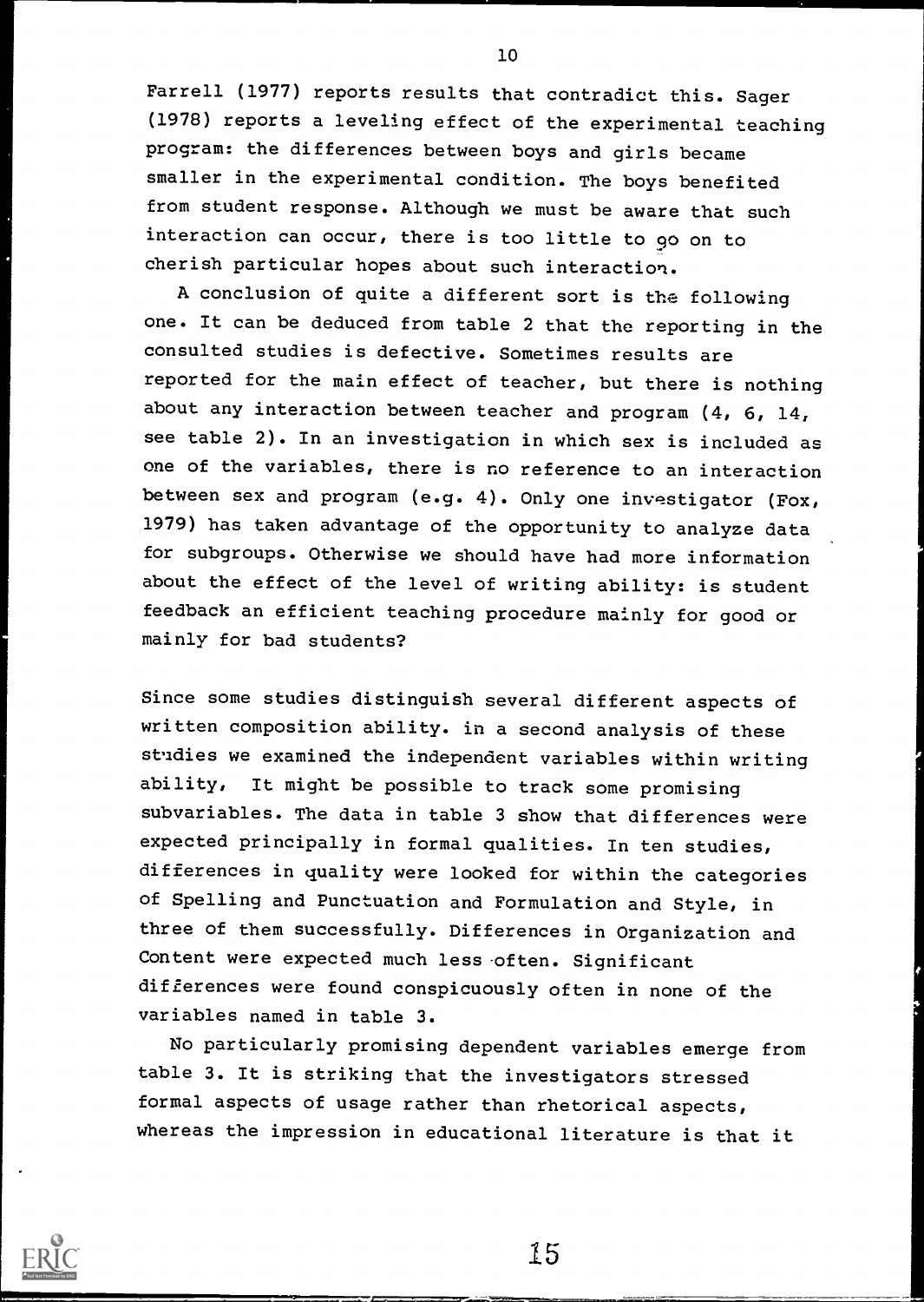is precisely these rhetorical aspects that are considered to be more, or at least equally, important.

Table 3: Specific Writing Performance Variables in effect studies. The numbers refer to the studies in appendix 2.

| Category                 | Subcategory                                                                                                                                               |                                                                   |  |  |  |  |  |
|--------------------------|-----------------------------------------------------------------------------------------------------------------------------------------------------------|-------------------------------------------------------------------|--|--|--|--|--|
| Spclling and punctuation | - spelling errors<br>- punctuation errors<br>- knowledge of spelling and<br>punctuation<br>- knowledge of grammar                                         | 7<br>$3,7,16$ $\star$<br>5, 8, 15<br>5,10,15                      |  |  |  |  |  |
| Phrasing and style       | - vocabulary<br>- errors in phrasing<br>- correct, varied sentence<br>structure<br>- good phrasing<br>- sentence openings<br>- number of woord per T-unit | $\frac{19}{7}$<br>$7,15^*$<br>$19*$<br>2 <sup>1</sup><br>1, 3, 20 |  |  |  |  |  |
| Organization             | - clear line<br>- logical organization                                                                                                                    | $7,15^*$<br>7,16,19                                               |  |  |  |  |  |
| Content                  | - foundations, elaboration.<br>- clear theme<br>- interesting<br>- consistent point of view                                                               | 7,19<br>7<br>7<br>7                                               |  |  |  |  |  |
| Length                   |                                                                                                                                                           | , 11<br>ı                                                         |  |  |  |  |  |
| Revision                 | - total<br>- cosmetic<br>- word<br>- sentence<br>- paragraph                                                                                              | $\pmb{\pi}$<br>ı<br>$1_{\star}$<br>ı,<br>$1_{\star}$              |  |  |  |  |  |

 $=$  significant (p  $\langle .05 \rangle$ 

71=7.41111114 WPM Mk\_

An analysis of the study reports revealed at least three problems. First, in only three of the studies (Benson, 1979; Myers, 1979; Ward, 1959) the statistical power was sufficiently high, i.e. greater than 80%. Second, in all the quasi-experimental studies the data proved to have been analyzed at the level of individual scores, though it was not individuals but classes that had been randomly assigned to the condition. This means that the investigators were testing against far too many degrees of freedom, because the number of degrees of freedom was not corrected for intraclass correlations. Third, in two-thirds of the studies peer evaluation turned out not to be the only variable which the



11

 $\stackrel{7}{\sim}$ ປີ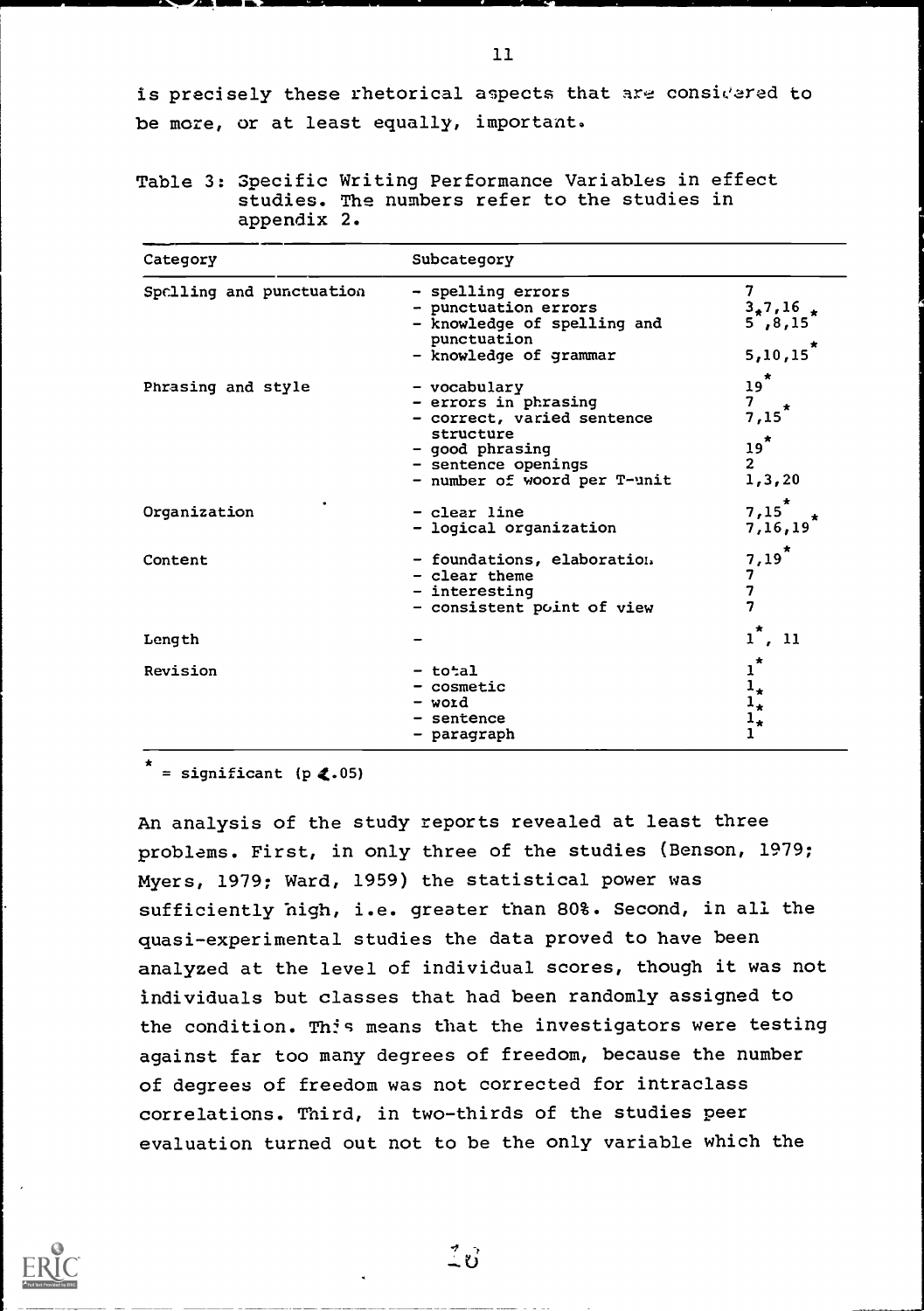two conditions differed, so that interpretation of the results was difficult and complicated.

# 4. HYPOTHESES

In our study we examined effects on attitudes, on performance variables and writing process variables. This last cluster will be disregarded here (see Rijlaarsdam, 1986; Baltzer, 1986; Rijlaarsdam, Baltzer & Schoonen, 1987).

Using students as commentators on each other's texts will lead to texts showing more signs of the awareness that writing is communicating: the texts will then become goal and audience oriented. They will not reflect the content as it is stored in the memory of the writer, but an adaptation of it (cf. Flower's (1979) concepts of 'writer based prose' and 'reader based prose'). Because of the communicative situation and the acquired models, essays will improve in style and organization. We also expect students to gain more confidence in their own ability from student response. They will enjoy in writing more. Students will find having their essays read or assessed less threatening. Their attitude towards being assessed, implied by all written communicative acts, will be more positive.

We will also consider whether it is true that weak students gain more from peer feedback and good students from teacher feedback. Good students are hypothesized to learn less from texts that are below their level, whereas by contrast weak students can profit from 'the zone of closest development' (Hoover, 1972). We shall also look at possible interactions between other student parameters and the teaching programs. Girls, for example, seem to have a tendency to ascribe their underachievement to a lack of ability when the feedback is provided by the teacher. With boys this attribution process occurs when they receive negative feedback from their peers (Dweck et al., 1978). Thus for underachieving girls teacher feedback, and for underachieving boys peer feedback, may be

 $17$ 

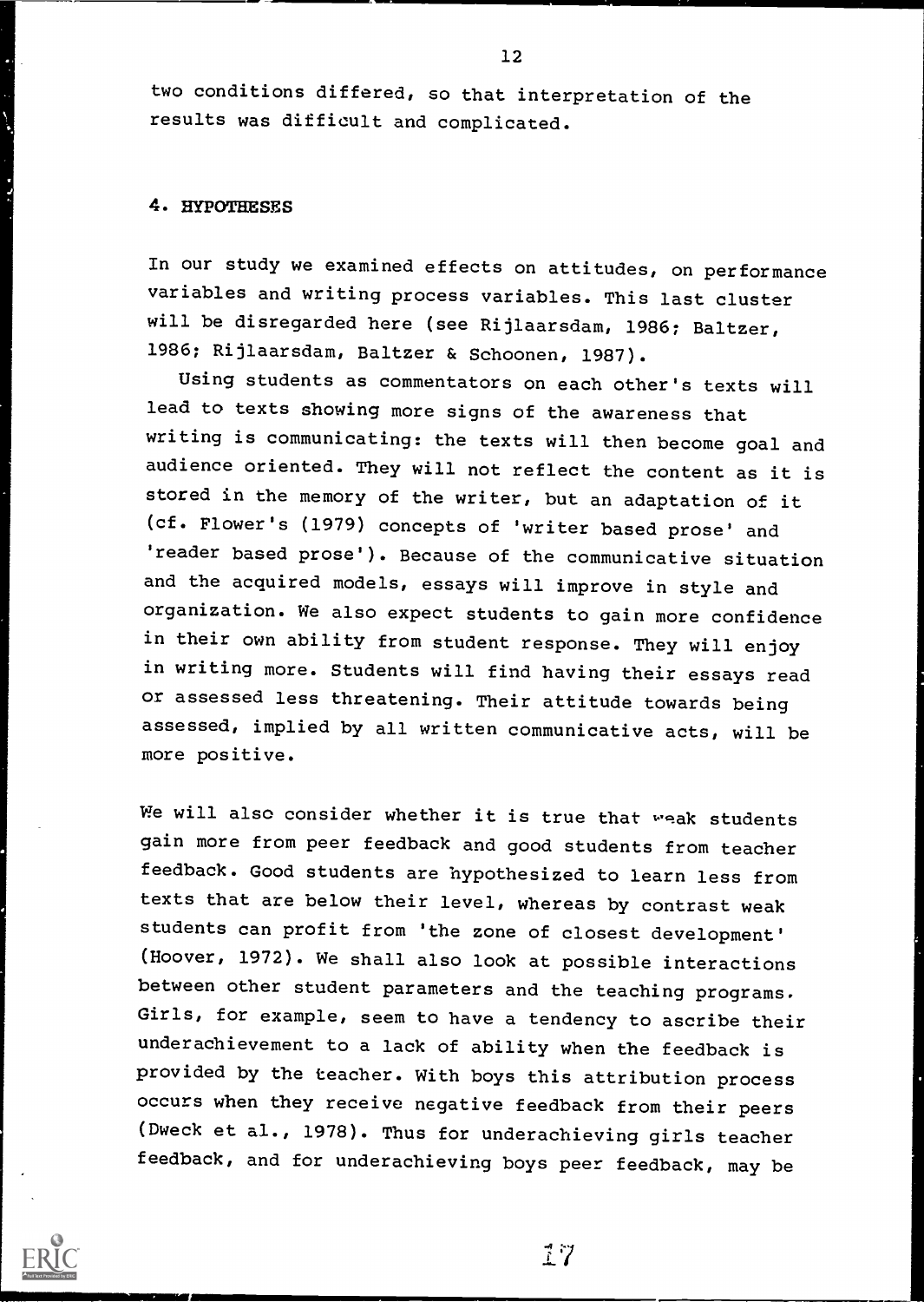disastrous. This pattern may be further intensified by a high degree of writing apprehension.

#### 5. METHOD AND PROCEDURES

The purpose of the investigation was to test an experimental method of teaching written composition. The experimental design used included a pretest, a midtest and a posttest, in which classes were blocked on the teacher variable. We were able to use eight schools and a total of eleven teachers. Each teacher taught two ninth-grade classes which were assigned arbitrarily to one or another of the conditions. In the experimental condition the students taught each other by commenting on each other's essays in writing. In the control condition the commenting task was reserved for the teacher. Dependent variables were Writing Performance Variables (Goal orientation, Audience orientation, Organization and Style) and Psychological Variables (Fear-of-not-being-able-to-write, Attitude-towards-writing, Attitude-towards-being-evaluated). The comparison was carried out with the class as the analysis level. So that the effect analyses would allow for possible initial differences between classes, covariance analyses were used as far as possible, with pretest scores as covariate. Descriptive statistics were used to determine the quality of the instruments and to describe test performances. Relations between Psychological Variables and Writing Performance Variables were described using Pearson's product-moment correlations.

# 5.1. PROCEDURES

The survey was conducted in the third classes (ninth grade) of the VWO and HAVO departments (the highest and second highest type of Dutch secondary school) at eight different schools. Eleven teachers each taught two classes. Their age varied from 27 to 48 (mean 37), their teaching experience



 $2^{\circ}$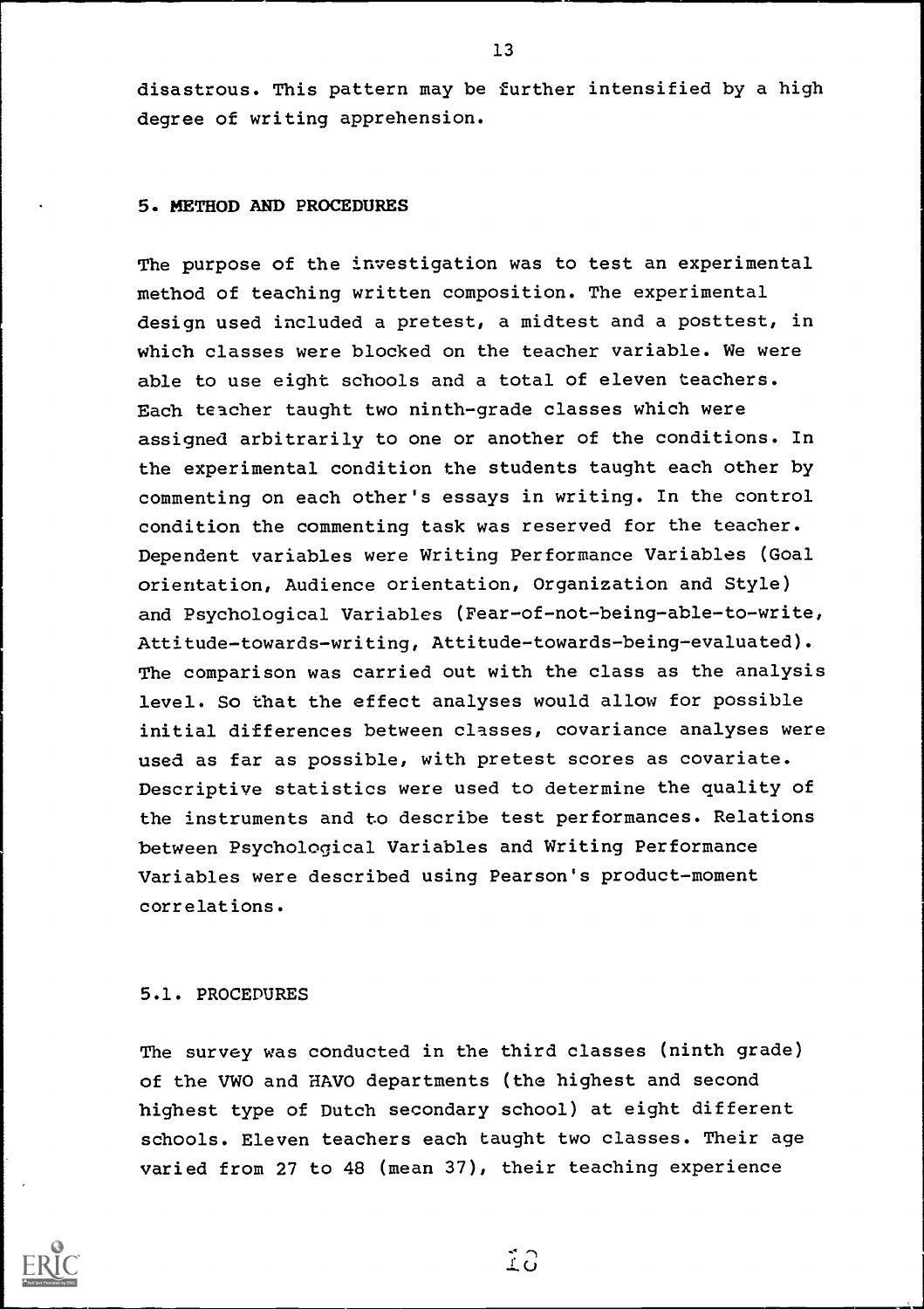from four to 25 years (mean 15). At three moments all students spent 90 minutes writing an essay, especially written for this study only. The task was the same for all students. It had to be a discursive essay making use of provided documentation. The midtest was identical to the pretest and was given after three teaching blocks (see teaching programs), or five months. The posttest was not identical but similar to the pretest and midtest. The posttest followed three months after the midtest. Between the midtest and the posttest a single teaching block was given. At all test moments an attitude inventory was taken also.

# 5.2. INSTRUMENTATION

Essay scales were constructed for each performance variable (Goal Orientation, Audience Orientation, Organization and Style). These scales are a series of essays gradually increasing in quality which are a useful aid to raters because differences in quality and the associated textual features are clearly shown. Between two and five evaluative questions were asked for each variable, each question being accompanied by essay features that would be found in the essay to be evaluated in the case of a positive or negative answer, as the case might be. The following evaluative questions were asked:

Audience orientation: The relation between writer and reader: does the writer make contact with the reader? The relation between subject and reader: does the text contain content elements from which it is apparent that the reader has some first-hand knowledge of the subject?

Goal orientation: Does the text contain a clear standpoint? Does the text contain content elements that increase/reduce the cogency of the argument?

Organization: Is the text well arranged visually? Is the essay well divided into beginning, middle and end? Is the principal theme formulated in the introduction and end? Are



 $\tilde{S}$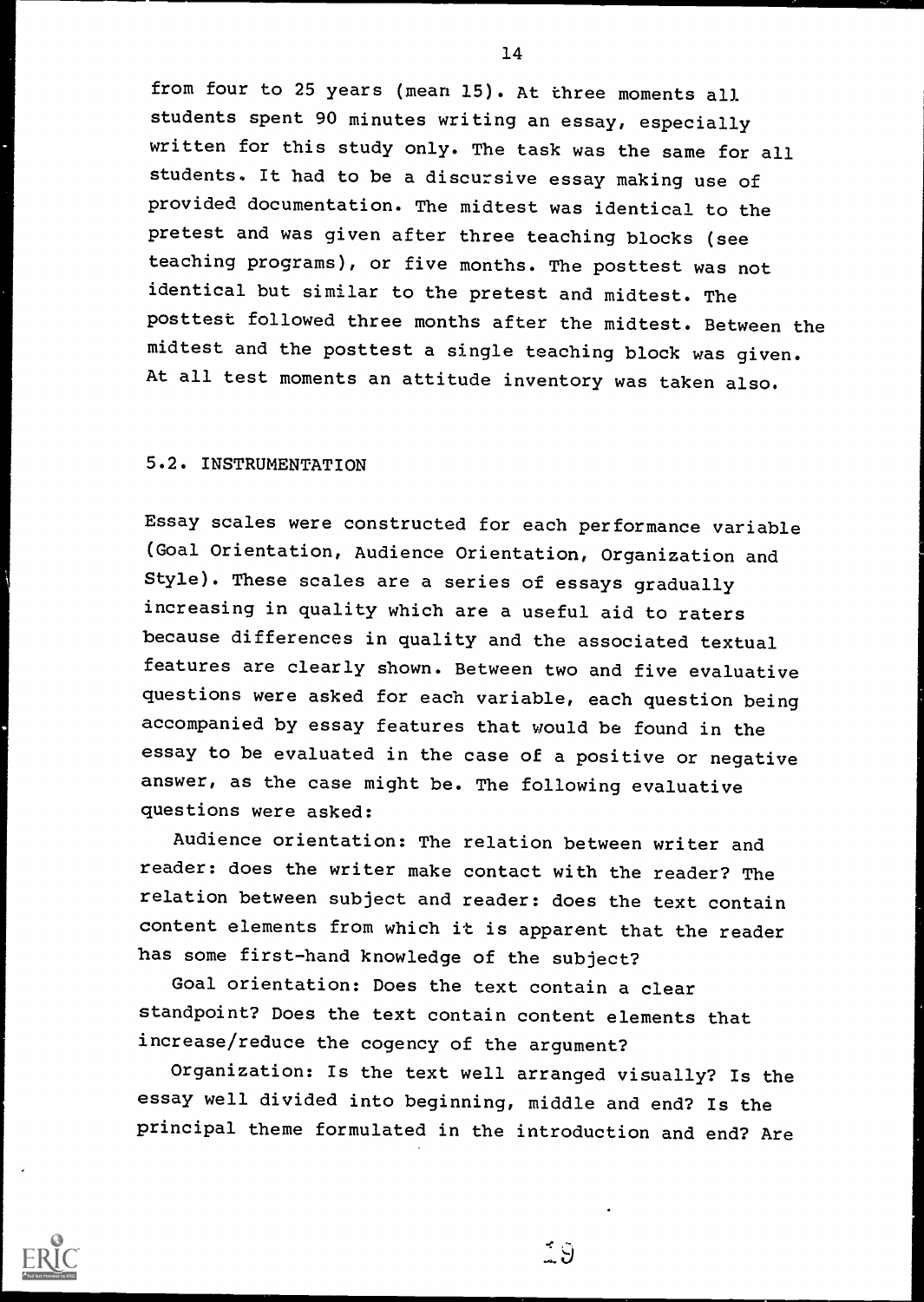the paragraphs properly linked? Are they properly structured?

Style: Is there variation in sentence structure and vocabulary? Does the essay contain linguistic and stylistic devices? Is the language personal?

For the Psychological Variables an inventory was constructed on the basis of Miller & Daly's Writing Apprehension Test and Bergen's Situation-Specific Apprehension Test. The instrumentation resulted in three scales: Fear-of-not-being-able-to-write, or Ease of Writing (EaW) (14 items, Cronbach's alpha .90, characteristic item: Even before I begin my essay I think it will turn out badly), Attitude-towards-being-evaluated, or Rewards of Writing (ReW) (8 items, Cronbach's alpha .80, characteristic item: I would like my friends to read what I have written) and Attitude-towards-writing, or Enjoyment of Writing (EnW) (9 items, Cronbach's alpha .91, characteristic item: Writing is fun). All items correlated with their scale .47. The correlations between the scales varied from .41 to .48.

# 5.3. EXPERIMENTAL AND CONTROL TEACHING PROGRAM

Development of the experimental teaching program. At a school one of the authors and two fellow teachers developed and tested a procedure for teaching the writing of goal-oriented and audience-oriented discursive texts in four third forms in two sorts of secondary schools (comparable to ninth grade). By means of process research, questionnaires, analyses of the reliability of the feedback instruments, and learner reports, this procedure was evaluated and refined. The final program contained four block courses of 10-12 lessons each. All block courses were constructed on the same pattern, as follows.

A. Preparatory lessons (3-6 lessons). In these lessons the students studied instruction texts on aspects of writing and texts. Two aspects were introduced in each course: goal and audience orientation in the first course, organization and

20

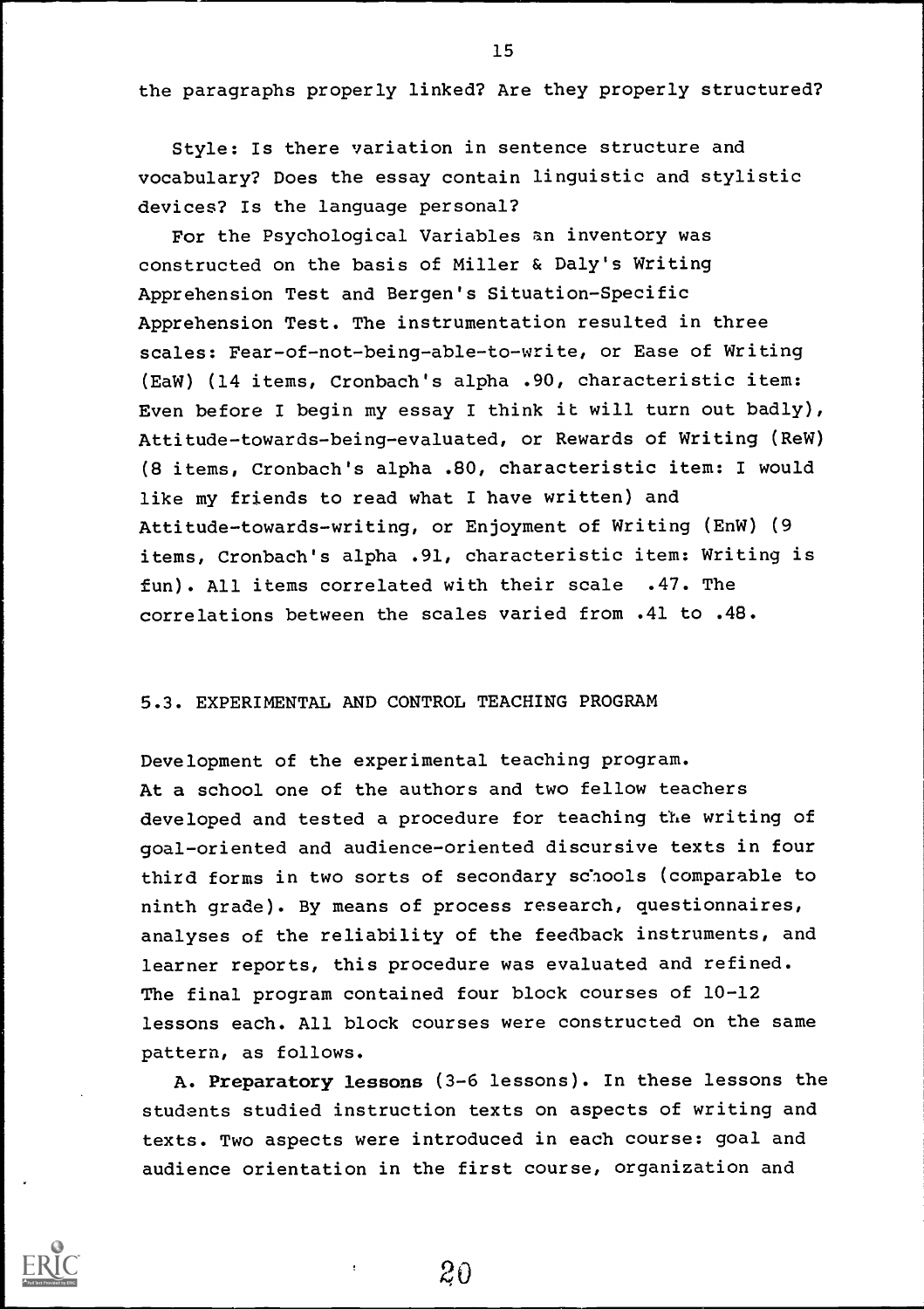thrustworthiness in the second, news value and usage in the third. In the fourth course the instruction text contained a synthesis of all the steps in the process that had been dealt with up to that point. More over, in the preparatory lessons some tasks were formulated to study writing tasks and information on the subject consisting of articles or cuttings from newspapers, magazines and brochures. The students then wrote, in class, a rough draft first and then a first version. As a reflection task they then described how their first version had been written ('How did the writing process go this time?') and what they themselves thought of their texts ('What do I think of my essay?').

B. Commentary lessons. Each student was given a copy of the essays of three arbitrarily selected, anonymous peers. He read each essay and by means of a subjective reaction form with items like 'I am not convinced' indicated his impression of what he had read. After this first reading the student carried out his second reflection task: 'What have I learned from reading texts written by another?' Then he read the same essays more closely and gave more detailed feedback by answering questions on a comment form. The aspects on which comments were given corresponded to those in the instruction texts. Five questions of this type were asked on each aspect. Besides answering these comment questions the commentator also had to carry out a variety of tasks in the essays themselves, such as indicating audience-oriented sentences and phrases and the transitions between introduction, body and end. At the same time some of the comment questions obliged the commentator to indicate features to be judged positively or negatively in the essay itself.

Commenting on an essay took 30-45 minutes. Students performed the task in two lessons; what they did not finish in class they did at home. For the conclusion of this stage students carried out a third reflection task: 'What have I learned from commenting on received texts written by another?'

C. Processing comments. Students were given subjective reader-based and objective criterion-based feedback, all



16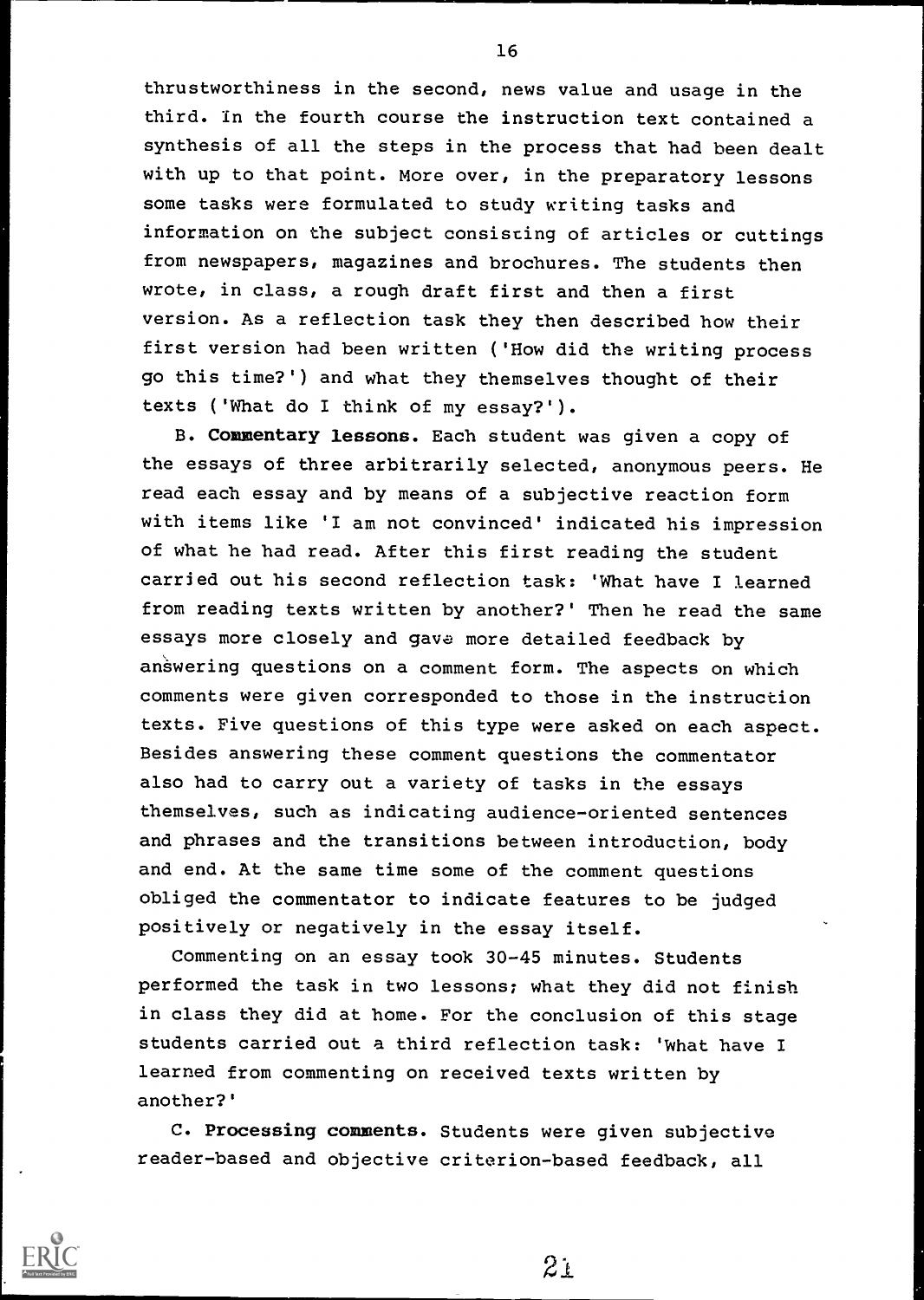notes on their essays, and any further written notes to these assessments, from three anonymous commentators. They ordered the comments, summarized them and wrote comments on them. It was stressed in their instructions that writers were responsible for their own choice from the feedback, but that they had to give reasons for their choice. Next, the students then drew up a rewriting plan in which they indicated what they planned to change and how they wanted to change it. Processing comments was done partly at school (2-3 lessons) and partly at home.

D. Final version. On the basis of the rewriting plan a final version was written in the course of a single lesson.

The student then gathered his work together in a ring binder. The teacher evaluated the binders for each block course for their completeness and neatness and for the quality of the work, but not the essays. Every quarter a student selected one of his essays for evaluation by the teacher for a mark counting towards his end-of-term report.

The students in the control groups went through exactly the same program, except that at stage B it was the teacher who provided the feedback, using the same forms, criteria and tasks as in the experimental condition. The teacher spent approximately half an hour on each essay.

#### 5.4. DATA COLLECTION

561 students participated in the main survey. We had test data on 76% of these students. For the analysis twelve students were selected at random from each class. This subgroup was found to be representative as far as the Psychological Variables, the only dependent variables for which we were able to make this comparison. Scores of these twelve students formed the basis for the calculation of the class scores.

The 792 essays (22 classes x 12 students x 3 tests) were typed and evaluated by two trained raters using the essay scales for Goal orientation, Audience orientation,



22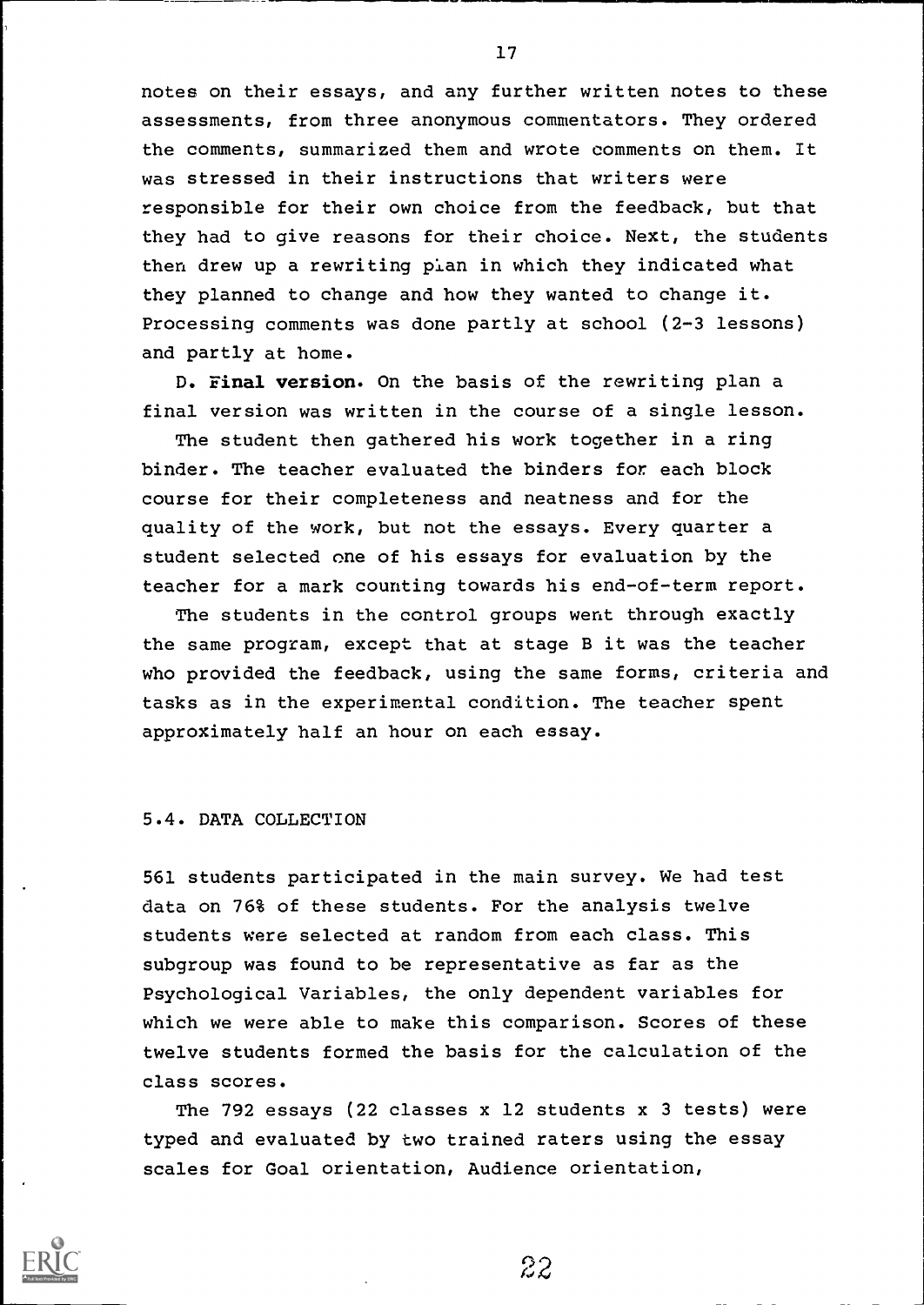Organization and Style. The inter-reliability of the essay rating (n=792) varied from .64 (Audience orientation) to .78 (Organization, Goal orientation), with a mean of .74. Intrareliability (n=30) varied from .69 (Organization) to .92 (Style), with a mean of .85.

At the three test moments an attitude inventory was taken of all students. This consisted of 31 items representing three variables. To determine how the scales behaved in the main survey they were analyzed again. The items were mirrored in such a way that a high score is positive: little apprehension (EaW) or positive attitudes (ReW and EnW). The scores of subjects who failed to answer one or more items were not included in the calculations.

For each scale the homogeneity (Cronbach's alpha), the item/rest correlation and the correlations between the sum scores of items from the three scales were calculated. All calculations were carried out separately for each administration of the tests. The correlations between the scales vary from .27 to .40, with a mean of .34. The scales proved to be homogeneous. Cronbach's alpha and item/rest correlations were calculated separately for the three moments. For the 'Fear-of-not-being-able-to-write' scale the alphas were .90, .89 and again .89 and the item/rest correlations varied from .35 to .71. The alphas of the Attitude-towards-being-evaluated scale were .80, .81 and .82; the item/rest correlations varied between .29 and .66. For the 'Attitude-towards-writing' scale we found alphas of .90, .93 and again .93 and item/rest correlations varying from .56 to .85.

# 5.5. MONITORING THE IMPLEMENTATION

The implementation of the teaching programs was monitored by three methods: teacher and student logbooks, observations and questionnaires. Throughout the program, both teachers and students kept logbooks. Analysis of these showed that

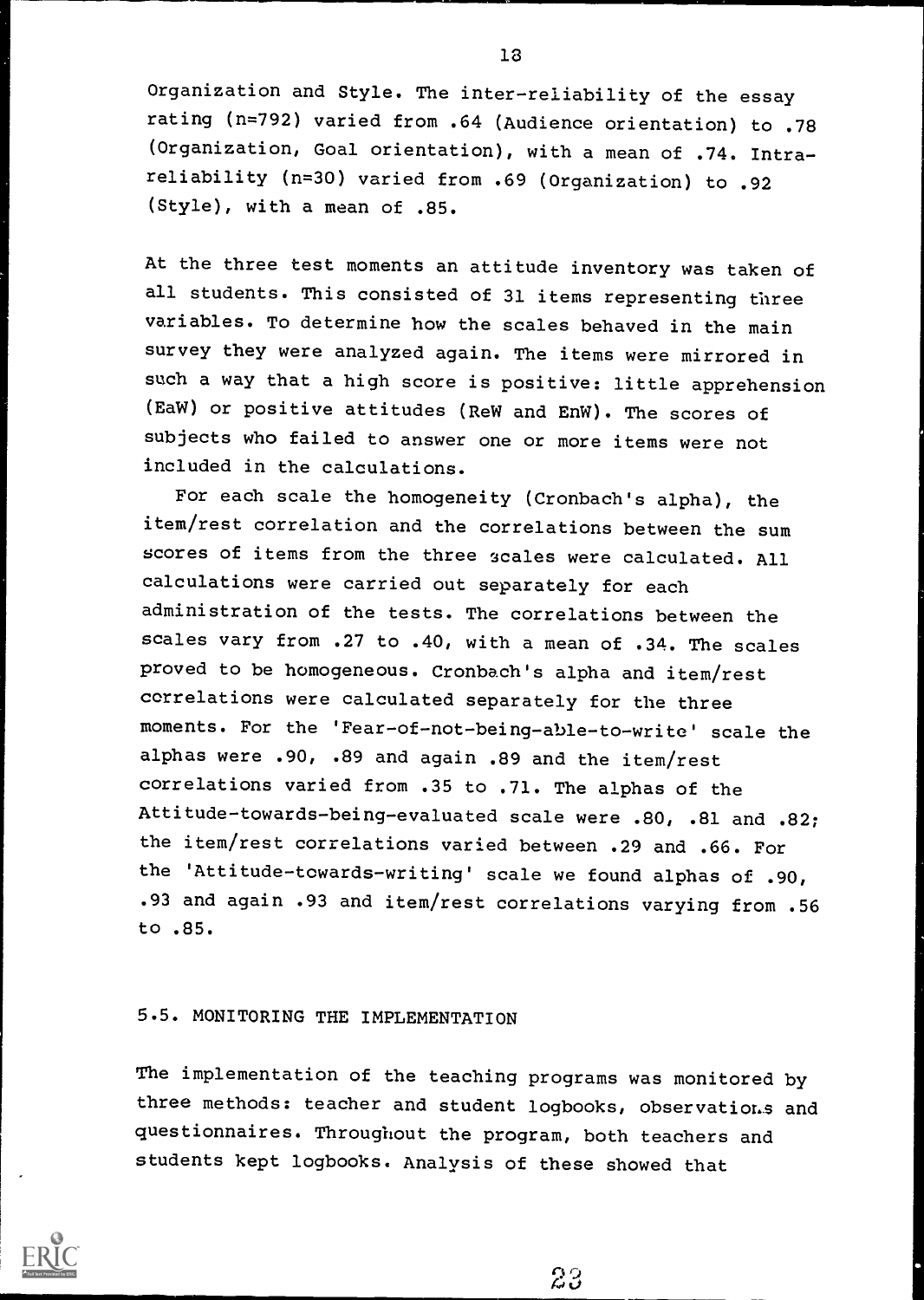teachers sometimes found it necessary to make small adjustments to the timetable in the teacher manual. None of these changes materially affected the programs.

Lessons were observed at two moments viz. during the second and fourth teaching block. From the time-on-task observations it became clear that the average student spent about thirty minutes, three-quarters of a lesson, on those things that the program demanded of him. The experimental group seemed to be more involved in the teaching program than the control group, though the differences in the fourth teaching block were no longer statistically significant.

On the same two occasions questionnaires of between 61 and 86 questions were completed. Using the results from these questionaires it was possible to determine whether according to the students, all planned learning activities had taken place. It was also possible to see which feedback messages the students had received, and we could establish any differences between the two conditions. Third, we were able to find out what students themselves thought of the quality of the feedback they had received and what influence they thought the comments had had on the rewritten versions of their essays.

| Moment of              | E              |                | Groups         | C              |                 |
|------------------------|----------------|----------------|----------------|----------------|-----------------|
| observation            | mean           | sd             | mean           | sd             | t-value         |
| 2nd block<br>4th block | 83.80<br>78.72 | 17.24<br>16.27 | 72.14<br>73.56 | 17.27<br>15.73 | $2.87*$<br>1.36 |
|                        |                |                |                |                |                 |

|  | Table 4: Average time spent on lesson content in the two |  |
|--|----------------------------------------------------------|--|
|  | conditions in percentages of total time $(n=36)$         |  |
|  | (E=experimental group; C=control group)                  |  |

\*significant p < .05

In terms of circumstances (Independence, Teacher effort, Working atmosphere, Own effort) the two conditions proved to

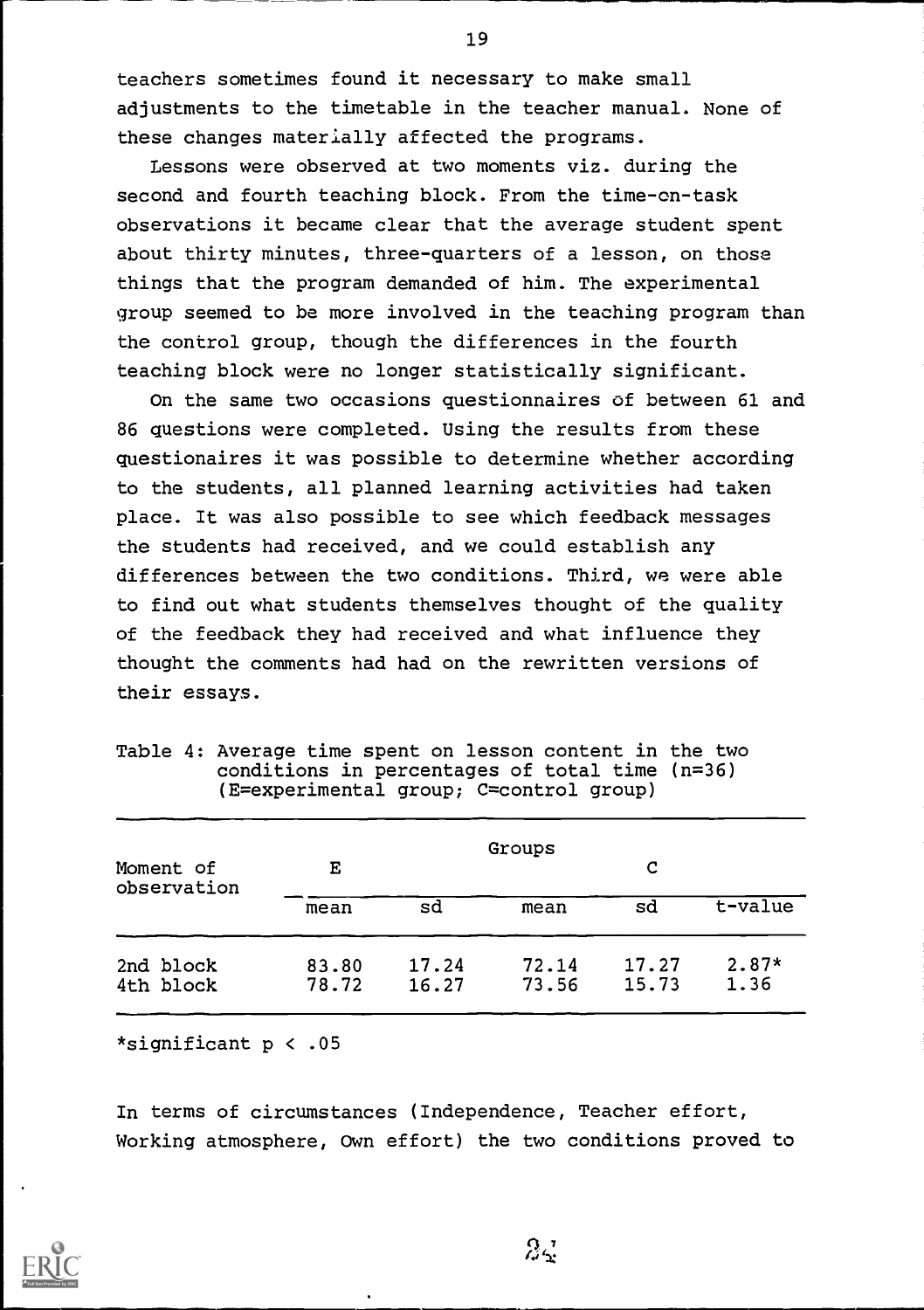activities. The core tasks of the commenting task emerged as having been strongly implemented in the Experimental condition. The students were found to have put a lot of time into the commenting task only about 10% said they had finished with an essay within a quarter of an hour, whereas 8% (second block) and 24% (fourth block) spent 45 minutes on it. From the answers to questions on the comments received it was indeed apparent that the core of the feedback task was strongly implemented. However, there were still some differences between the Conditions. In the Experimental Condition 53% of the students said that one or two of their classmates wrote no comments in the essay itself, whereas in the Control Condition 26% of students made the same observation of their teacher.

Table 5: Nature and quantity of feedback in both conditions at two moments. The percentage of students per condition who said they had received no comment from their teacher (control condition) or little or no comment from one classmate (experimental condition). (E=Experimental group, C=Control group)

|                                                              |      | Block 2     |      | Block 4       |
|--------------------------------------------------------------|------|-------------|------|---------------|
| Commenting tasks                                             | E.   | C           | E    | C             |
| 1. Filling in 12 reaction statements                         |      | $5.7$ 14.0  | n.a  | n.a           |
| 2. Description of first impression                           |      | $12.3$ 15.2 |      | $15.9$ 17.3   |
| 3. Answering of comment questions                            |      | $10.3$ 18.6 | 9.1  | 19.3          |
| 4. Description of writer's intentions                        | 8.4  | 9.5         |      | $11.3$ 13.9   |
| 5. Wavy lines under audience-oriented sentences              |      | $54.3$ 26.9 | 36.4 | 39.4          |
| 6. Marking of parts (beginning, middle, end)                 |      | 48.8 34.9   | n.a  | n.a           |
| 7. Marking of principal sentences in paragraphs's            |      | 49.0 26.9   | n.a  | n.a           |
| 8. Marking of linking words and sentences                    | 64.7 | 30.6        | n.a  | n.a           |
| 9. Marking of structure-indicating words and sentences       | 77.7 | 53.7        | n.a  | n.a           |
| 10. Reaction signs in margin                                 | 44.4 | 33.0        | n.a  | n.a           |
| 11. Placing reference numbers for comment questions in essay | 61.1 | 23.3        |      | $48.2$ $23.3$ |
| 12. Writing amplification to answers                         | 28.1 | 35.3        | 18.9 | 32.4          |
| 13. Writing remarks in the essay                             | 53.1 | 26.1        | 52.3 | 32.2          |
|                                                              |      |             |      |               |

By far the majority of students in both conditions appreciated of the feedback they had received. It was conspicuous that in the control condition in the fourth block very few students had a negative opinion of the feedback they had received from their teacher (table  $\delta$ ).

25

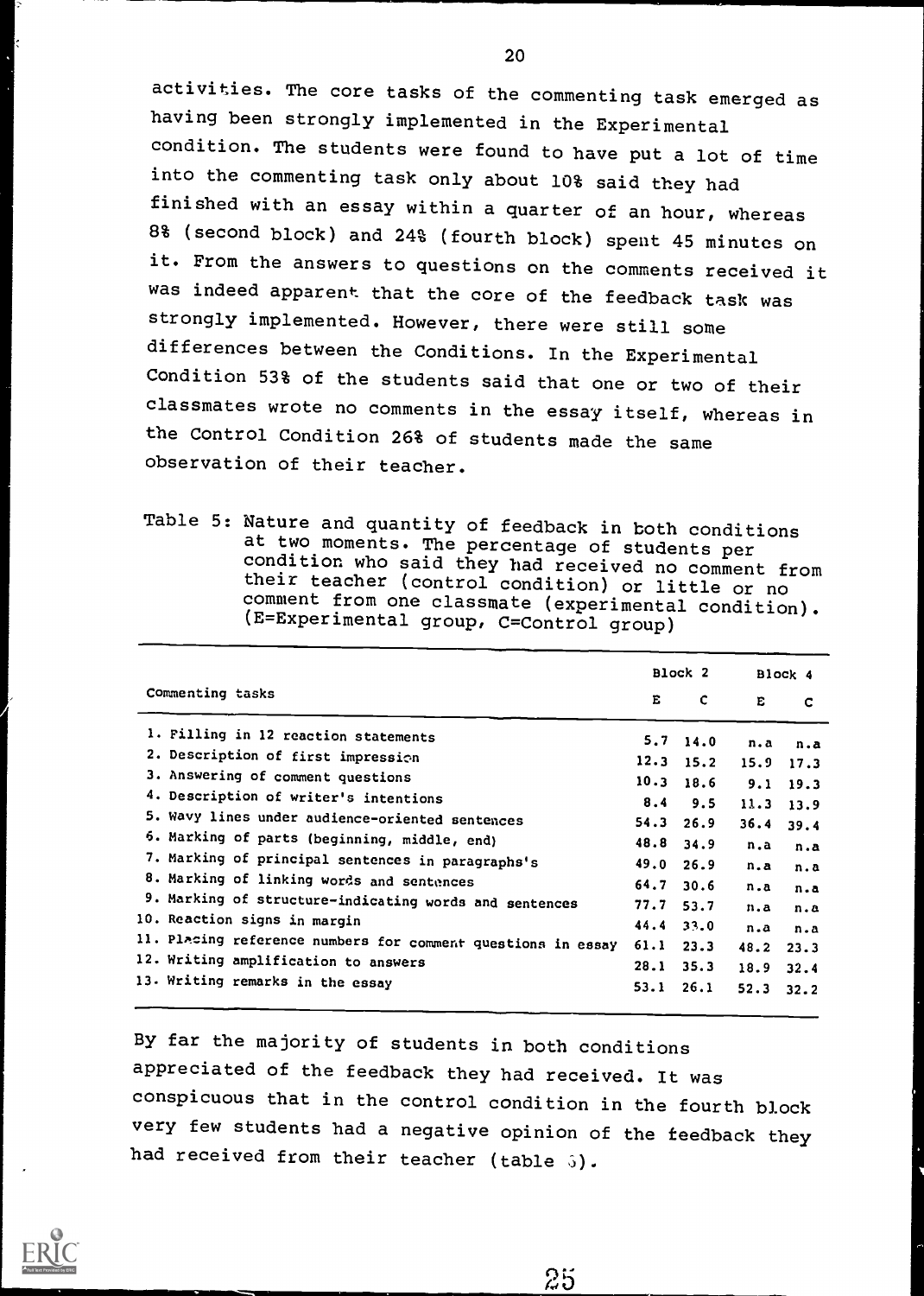|             | block 2 |      |      | block 4 |
|-------------|---------|------|------|---------|
|             | Е       | C    | Е    | C       |
| Clarity     | 11.6    | 22.6 | 10.9 | 5.3     |
| Care taken  | 27.7    | 16.2 | 16.0 | 2.7     |
| Helpfulness | 33.2    | 21.0 | 25.5 | 1.5     |

Table 6: Dissatisfaction concerning the feedback received. Percentages of students who megatively judged the comments of two or three peers (E) and the teacher (C). (E=Experimental group, C=Control group)

Assimilation of comments also proved to be strongly implemented. There were no great differences between the conditions.

# 6. RESULTS

We have already seen that the most important condition for testing was met. In both the experimental and the control condition the program was well implemented. At the same time the dependent variables were measured as being reasonably reliable (interrater reliability for the performance variables and homgeneity for the Psychological Variables).

Testing of effects of the program was separate for the performance variables (Goal Orientation, Audience Orientation, Organization and Style) and the Psychological Variables (Ease of Writing, Rewards of Writing ana Enjoyment of Writing). In the following we first report on the performance variables and next on the Psychological Variables. We will then explore the effects of variables such as sex, writing ability and writing apprehension.



 $2\delta$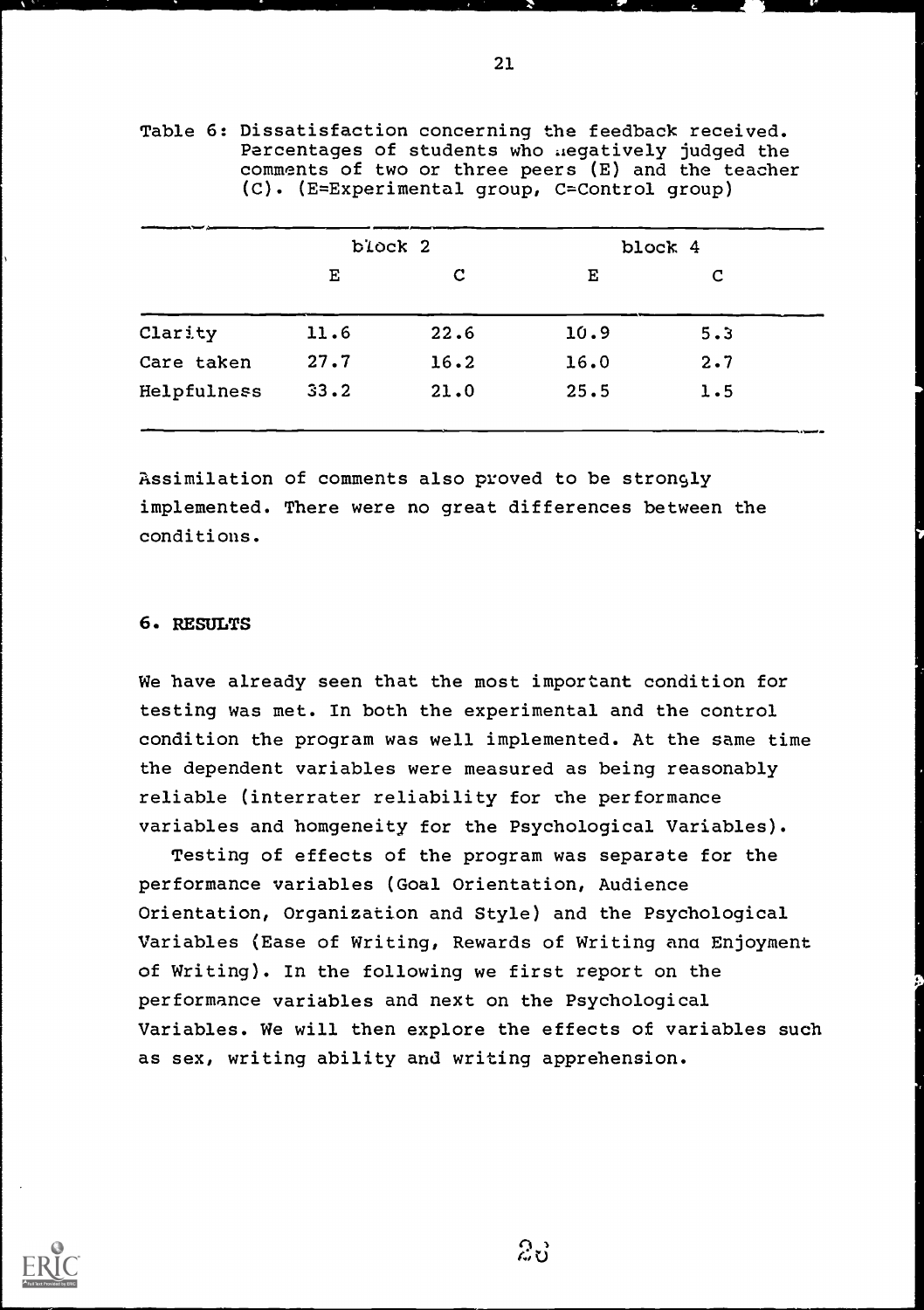# 6.1. WRITING PERFORMANCE

Table 7 shows the correlations between the Writing Performance Variables at various times for the total sample and for the experimental and control groups.

Table 7: Correlations between pretest, midtest and posttest scores for Writing Performance Variables for all classes (T) (n=22) and the classes in each condition (E/C) (n=11)

|                         | Pretest - midtest |                   |             | Pretest - posttest |              |         |
|-------------------------|-------------------|-------------------|-------------|--------------------|--------------|---------|
| Dependent<br>Variables  | T.                | E                 | $\mathbf C$ | T                  | $\mathbf{E}$ | C       |
| Goal Orientation        |                   | $.38$ $.41$ $.41$ |             |                    | $-.02-.27$   | $-0.35$ |
| Audience<br>Orientation |                   | $-.02-.22.51$     |             |                    | $.22 \t .27$ | .49     |
| Organization            |                   | $.36$ $.19$       | .70         | .52                | .62          | .37     |
| Style                   | .52               | .47               | .60         | .66                | .63          | .71     |

The values of the correlations between performance at various moments justify a covariate approach, at least in so far as there are differences in performance between the moments. Table 8 gives the mean and standard deviations at the three moments.

 $27$ 

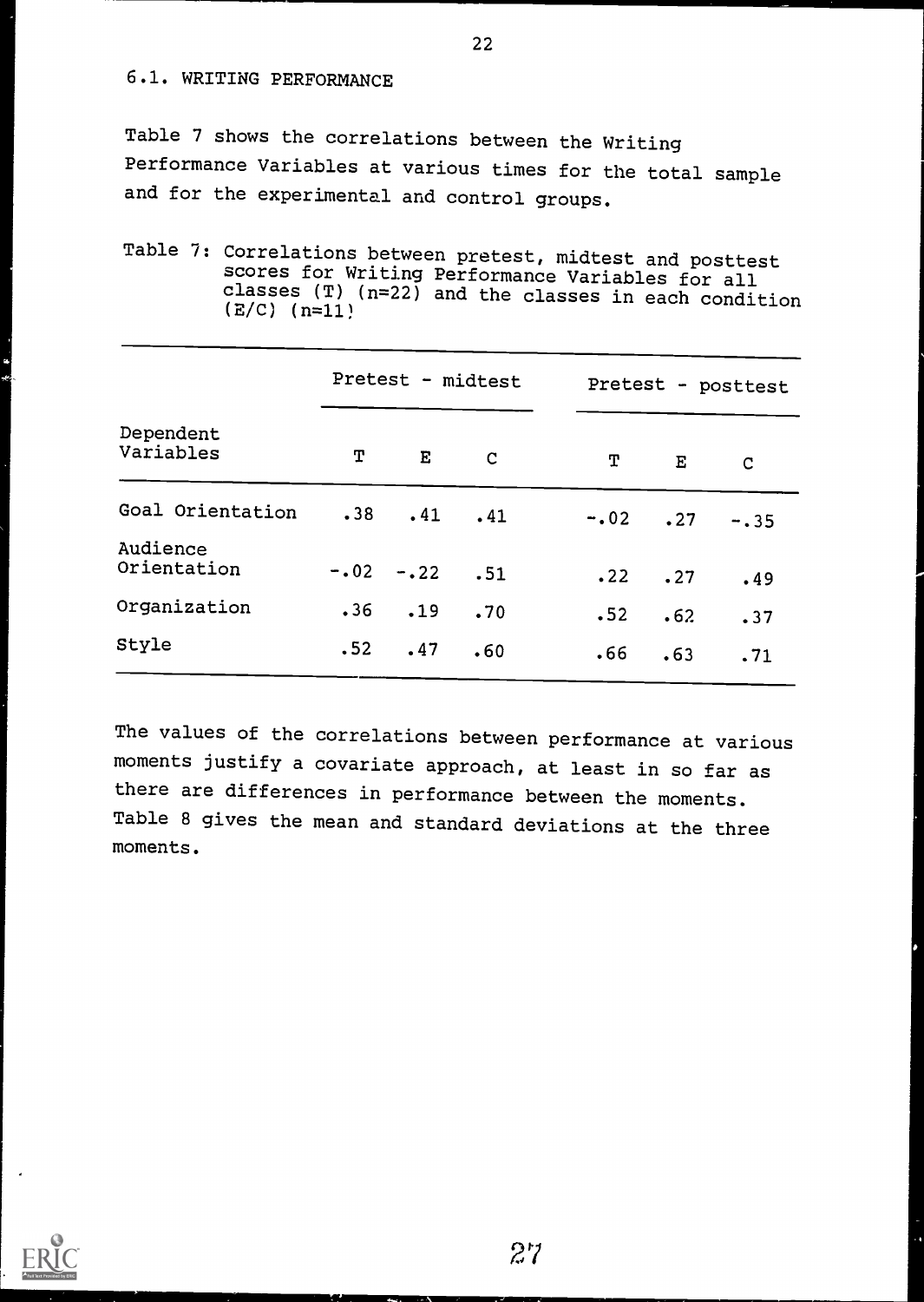Table 8: Mean and standard (in parentheses) deviations of class scores in both conditions on the pretest (1), midtest (2) and posttest (3) for the dependent variables Goal Orientation, Audience Orientation, Organization and Style (all four by scale assessment)

|                                                                                                             |   | Experimental $(n=11)$ Control $(n=11)$                                                             | Condition<br>Testing moment |              |                         |   |
|-------------------------------------------------------------------------------------------------------------|---|----------------------------------------------------------------------------------------------------|-----------------------------|--------------|-------------------------|---|
| Dependent<br>Variables                                                                                      | ı | $\sim$ 2                                                                                           | $3 \sim 3$                  | $\mathbf{1}$ | $\overline{\mathbf{2}}$ | 3 |
| Goal 102.48 105.42 105.55 100.92 106.70 106.72<br>Orientation (4.23) (5.01) (5.97) (4.73) (5.89) (4.11)     |   |                                                                                                    |                             |              |                         |   |
| Audience 103.37 106.60 100.30 100.98 108.52 101.92<br>Orientation (2.96) (5.79) (4.20) (2.40) (4.56) (3.08) |   |                                                                                                    |                             |              |                         |   |
| Organization 91.54 101.88 106.23 91.92 99.53 106.56                                                         |   | $(3.96)$ $(4.50)$ $(6.08)$ $(2.47)$ $(5.20)$ $(5.84)$                                              |                             |              |                         |   |
| Style                                                                                                       |   | 101.34 104.85 111.68 101.87 105.93 112.17<br>$(3.98)$ $(5.95)$ $(3.69)$ $(3.32)$ $(4.49)$ $(2.95)$ |                             |              |                         |   |
|                                                                                                             |   |                                                                                                    |                             |              |                         |   |

There are small differences between the mean class scores at three moments.

By and large the assumptions for MANCOVA are met, so testing is justified.

The differences between the conditions at the second moment, corrected for the scores on the pretest, are small (MANCOVA:  $F=1.97$ ,  $df=4/13$ ,  $p=.16$ ), at the third moment negligible (MANCOVA: F=.57, df=4/13, p=.69). In other words we are unable to show any statistically significant difference between the conditions.

# 6.2. PSYCHOLOGICAL VARIABLES

Table 9 gives the correlations between the Psychological Variables at the three moments, for the total sample and for the experimental and control groups.

 $2\hat{a}$ 

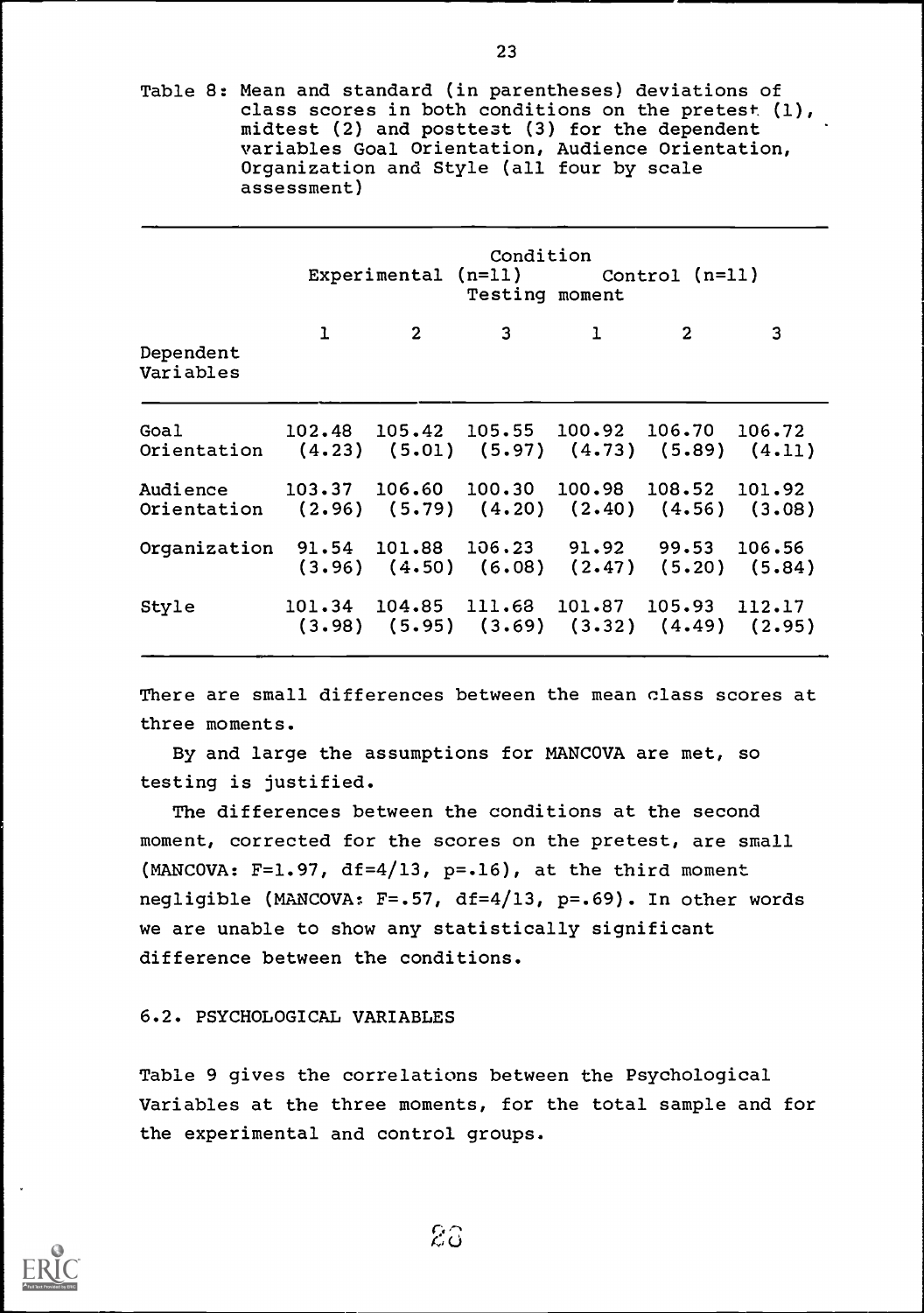Table 9: Correlations between pretest, midtest and posttest scores for Psychological Variables for all classes (T) (n=22) and the classes in each condition (E/C) (n=11)

|                                          | Pretest - midtest |                   |             | Pretest - posttest |                   |     |
|------------------------------------------|-------------------|-------------------|-------------|--------------------|-------------------|-----|
| Dependent<br>Variables                   | Т                 | $\mathbf{E}$      | $\mathbf C$ | T                  | $\mathbf{E}$      | C   |
| Fear-of-not-<br>being-able-to-<br>write  |                   | $.61$ $.61$ $.61$ |             |                    | $.81$ .73         | .89 |
| Attitude-<br>towards-<br>being-evaluated |                   | $-53$ $-33$ $-72$ |             |                    | $.46$ $.30$ $.72$ |     |
| Attitude-<br>towards-<br>writing         |                   | $.58$ $.14$ $.72$ |             |                    | $.49 - .10$       | .74 |

These correlations in table 9 also make a covariate approach useful. Testing is only justified if there are differences between means. Table 10 shows that these differences exist.

The differences in table 10 were tested with MANCOVA. The assumptions for MANCOVA are fulfilled. The multivariate null hypothesis cannot be rejected for the Psychological Variables. (Moment 2: F=.12, df=3/15, p=.95; moment 3: F=.30, df=3/15, p=.83). There are no statistically significant differences between the conditions.

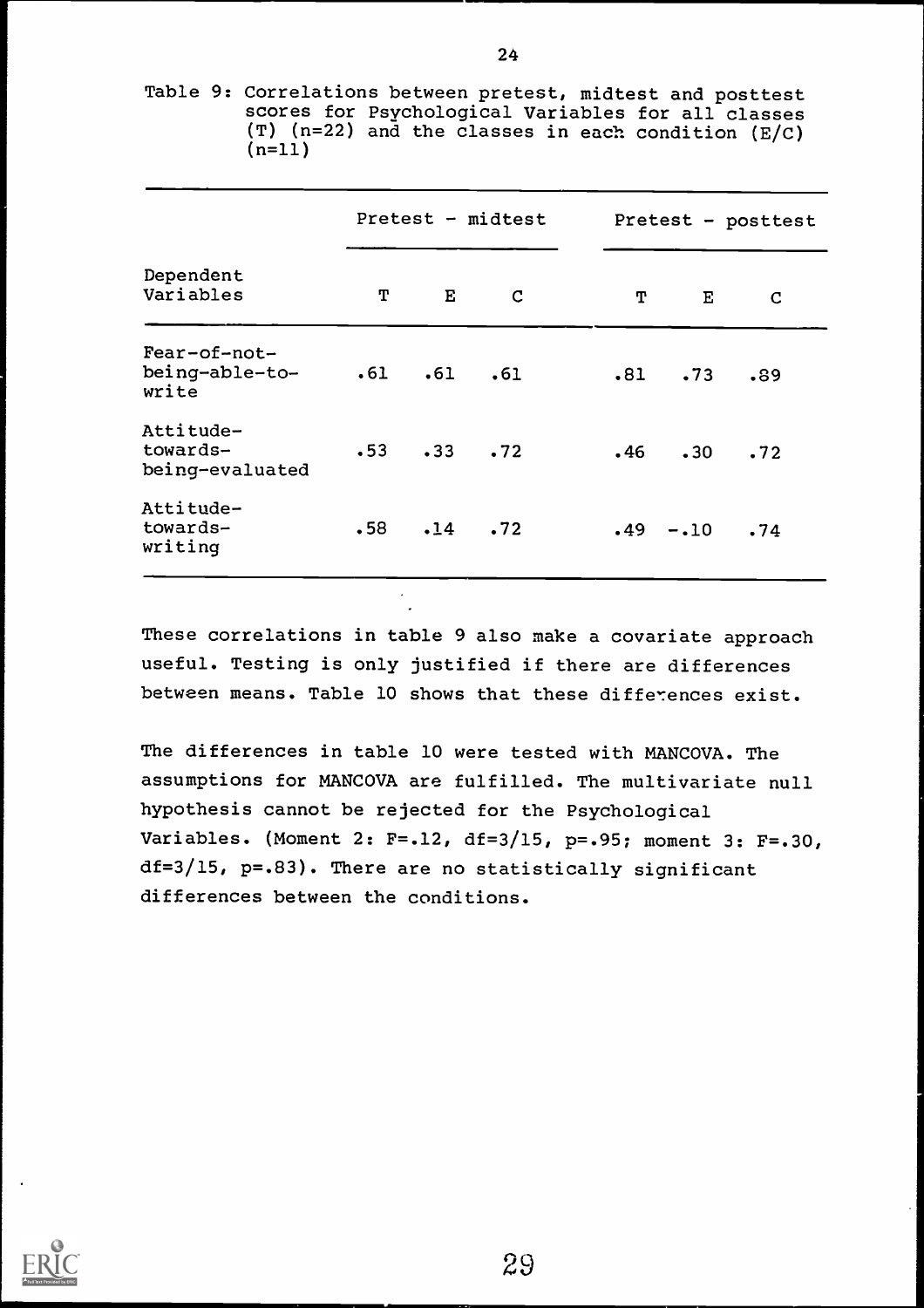|                                                                                                                   | Condition<br>Experimental $(n=11)$ Control $(n=11)$<br>Testing moment |                |                                                                                 |              |                |                 |  |
|-------------------------------------------------------------------------------------------------------------------|-----------------------------------------------------------------------|----------------|---------------------------------------------------------------------------------|--------------|----------------|-----------------|--|
| Dependent<br>Variables                                                                                            | 1                                                                     | $\overline{2}$ | 3 <sup>7</sup>                                                                  | $\mathbf{1}$ | $\overline{2}$ | 3               |  |
| $Fear-of-not-$ 47.20 47.06 47.69 46.48 46.72<br>being-able-to- (3.20) (4.12) (3.02) (3.03) (3.85) (3.54)<br>write |                                                                       |                |                                                                                 |              |                | 47.19           |  |
| Attitude- 24.10 25.17 25.06 24.53 24.83 24.81<br>towards- (2.54) (1.65) (3.45) (2.40) (2.42)<br>being-evaluated   |                                                                       |                |                                                                                 |              |                | (2.48)          |  |
| Attitude-<br>towards-<br>writing                                                                                  |                                                                       |                | $27.02$ $24.79$ $25.55$ $25.30$<br>$(1.52)$ $(2.61)$ $(4.01)$ $(3.86)$ $(3.47)$ |              | 24.01          | 24.57<br>(4.22) |  |

Table 10: Means and standard deviations (in parentheses) of class scores on the Psychological Variables.

#### 6.3. EXPLORATIONS

in our discussion of the literature we observed that peer evaluation may sometimes be suitable for particular groups of students. Three important intermediating variables emerged: sex, writing ability and writing apprehension.

By way of exploration we looked to see what effect these variables had on the performance variables. Here we left class level and carried out the analyses at student level. This also meant a considerable increase in statistical power, though the number of degrees of freedom for the test was overestimated due to intraclass correlation. Because of the exploratory nature of the analyses, no correction (2/3 \* degrees of freedom) was carried out.

The relation between program and sex was examined using multivariate covariance analysis with the independent variables program, sex and teacher, covariants the performances at moment 1, and dependent variables

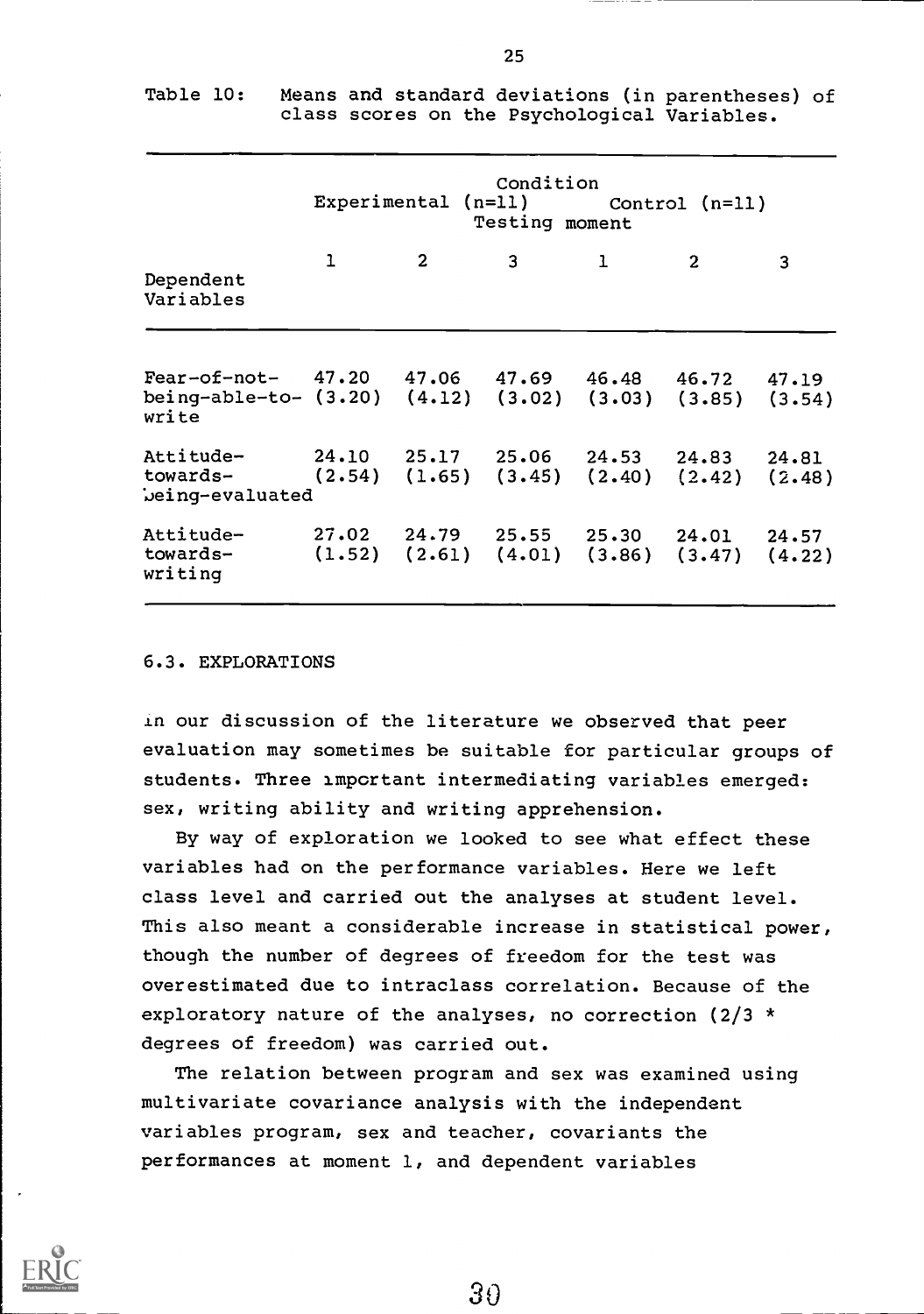performances at moment 2 and 3 respectively. A sex main effect could be demonstrated for performance at t2 (F=4/212, df=3.420, p=.01). From univariate analysis it emerged that this was principally a matter of the build-up scores: boys score higher than girls. At t3 there was no longer any question of a statistically significant sex effect. The interaction effect of program and sex was not significant  $(F=1.47, df=4/212, p=.21).$ 



Progress by boys and girls in experimental and control condition, broken down by the four dependent performance variables



 $-\theta$  = boys in experimental condition  $-\theta$  = boys in control condition ┷╈┷ = girls in experimental condition = girls in control condition



The same applies to the poor and good achievers. For each dependent variable (Goal Orientation, Audience Orientation, Organization and Style) a group of poor achievers and a group of good achievers was defined by selecting those students whose achievements were below or above the lowest and highest quartiles respectively. (All our comparisons from now on are between moment 1 and moment 2, since that is where we



 $3j$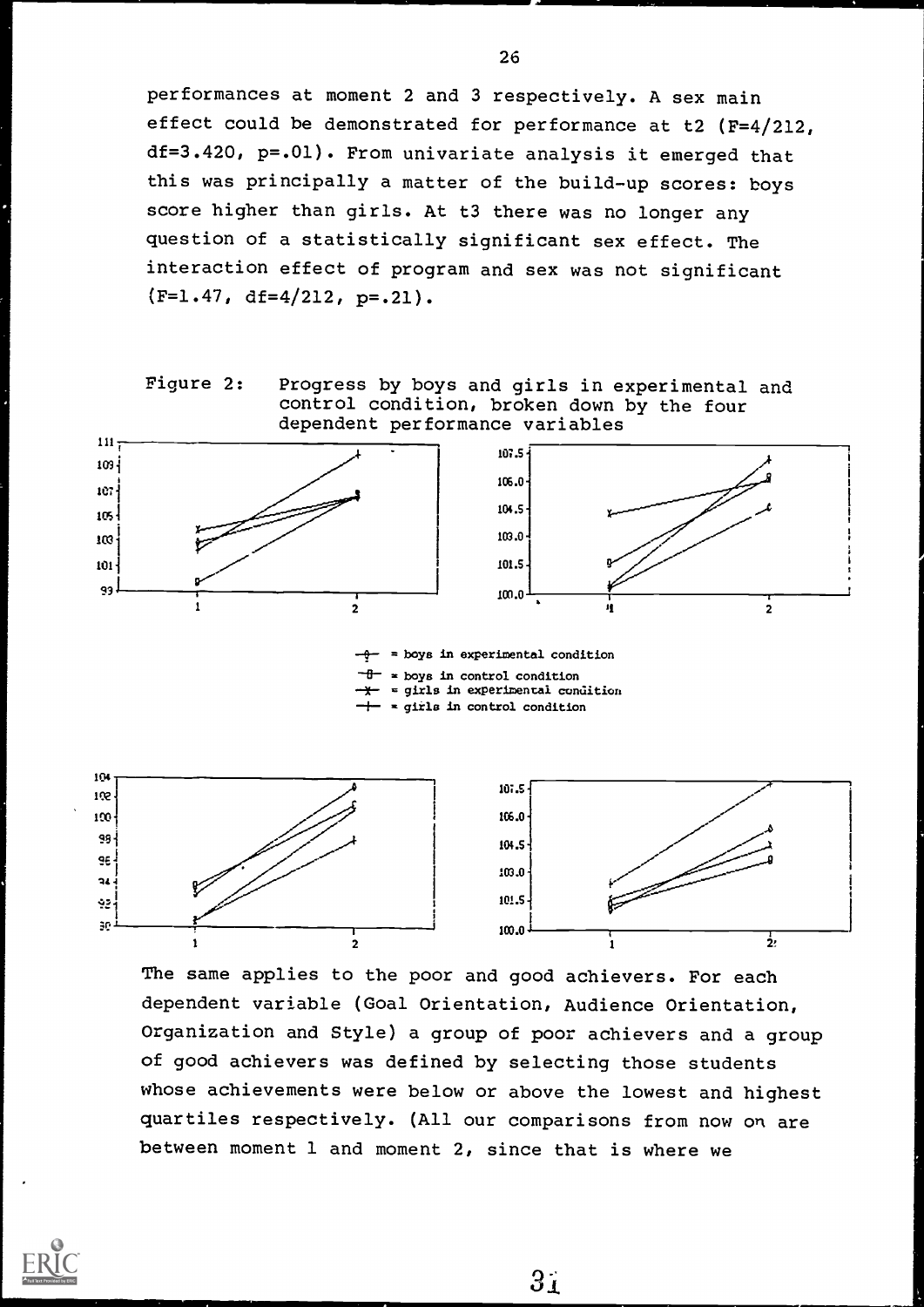expected to find the greatest effects.) Table 11 gives the results of the tests for each dependent variable and each group.

Table 11: Results of MANCOVA tests of treatment effects for selected groups: low initial level on Goal Orientation, Audience Orientation, Organization or Style, or high initial level on Goal Orientation, Audience Orientation, Organization or Style.

|                  |                                                | degrees<br>of free-<br>dom                                                                    | p-value              | number<br>cases |
|------------------|------------------------------------------------|-----------------------------------------------------------------------------------------------|----------------------|-----------------|
| Goal Orientation | .62                                            | 4/58                                                                                          | .65                  | 67              |
|                  |                                                |                                                                                               | .15                  | 68              |
|                  |                                                |                                                                                               |                      | 73              |
|                  |                                                |                                                                                               |                      | 68              |
| Goal Orientation | 1.97                                           | 4/55                                                                                          | .11                  | 64              |
|                  | 2.67                                           | 4/50                                                                                          | .04                  | 59              |
|                  | 1.83                                           | 4/51                                                                                          | .14                  | 60              |
| Style            | 2.78                                           | 4/50                                                                                          | .04                  | 59              |
|                  | Group<br>Organization<br>Style<br>Organization | Selection variable F-value<br>Audience Orientation 1.76<br>.72<br>.36<br>Audience Orientation | 4/59<br>4/64<br>4/59 | .58<br>.84      |

For poor writers (first quartile) there is no difference between the programs. For good writers (fourth quartile) there appear to be some differences between the programs. Students who score high on Audience Orientation benefit more from the control program, those who score high on Style benefit more from the experimental program. However, the effects are small and not unambiguous.

The results show no differential effect for peer evaluation for a particular category of writers. When we analyze the results of incorrect qualification of poor achievers in terms of the Psychological Variables the effects are almost totally absent. Here again we carried out analyses for the first and fourth quartiles. The results are given in table 12.

In these groups too no unambiguous differential effects could be demonstrated. The marginal significance for the group

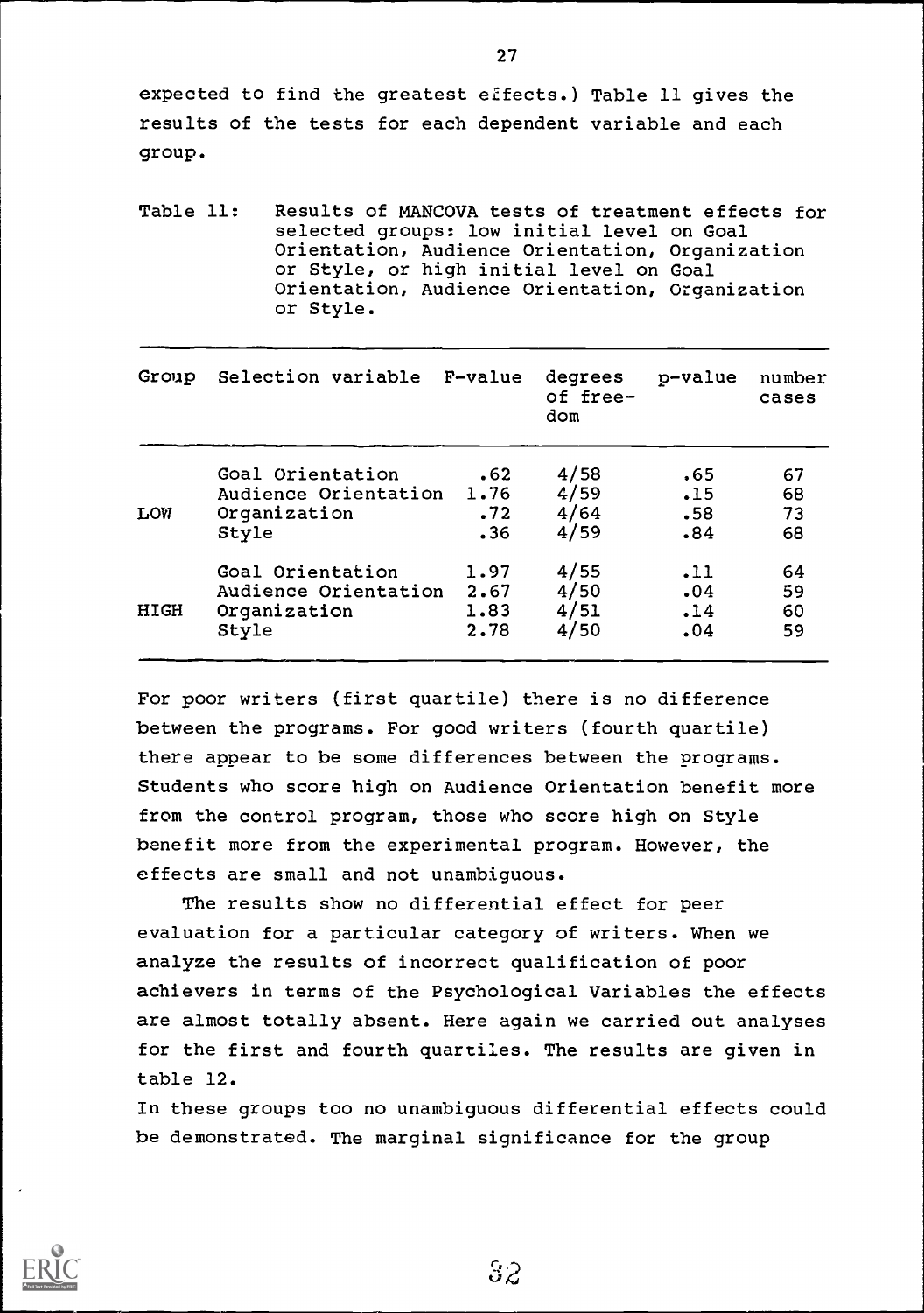'very eased about writing' favored t' . experimental program and was expressed mainly in Organization scores.

Table 12: Results of MANCOVA tests of treatment effects for selected groups: low initial level for Ease of Writing, Rewards of Writing or Enjoyment, cr high initial level for Ease of Writing, Rewards of Writing or Enjoyment of Writing.

| Group       | Selection variable   | F-value | degrees<br>of free-<br>dom | p-value | number<br>cases |
|-------------|----------------------|---------|----------------------------|---------|-----------------|
| LOW         | Ease of Writing      | 1.25    | 4/50                       | .30     | 59              |
|             | Rewards of Writing   | 1.27    | 4/50                       | .29     | 59              |
|             | Enjoyment of Writing | 1.15    | 4/49                       | .34     | 58              |
| <b>HIGH</b> | Ease of Writing      | 1.95    | 4/71                       | .11     | 80              |
|             | Rewards of Writing   | .89     | 4/43                       | .48     | 52              |
|             | Enjoyment of Writing | 1.44    | 4/59                       | .23     | 68              |

Finally, the literature suggests that peer feedback is superior to teacher feedback principally for underachieving girls, and that for underachieving boys the reverse holds: teacher feedback is suggested to be superior to peer feedback. To explore this hypothesis we carried out the MANCOVAs for girls and boys with a low initial level (ti) on performance variables, lower than the median score for the whole sample. The results in table 13 show that once again there is virtually no differential effect. The effect for girls scoring low on Goal Orientation (t1) is in favor of the control group. The marginal effects for girls on Organization and Audience Orientation, by contrast, were in favor of peer feedback. For underachieving boys there are no clear effects at all. In short, the effects are either absent, or they are small and point in different directions. We also had to make allowances for chance capitalization.

These explorations were unable to find any clear treatment effects for particular selected groups of students. Thus,

`33

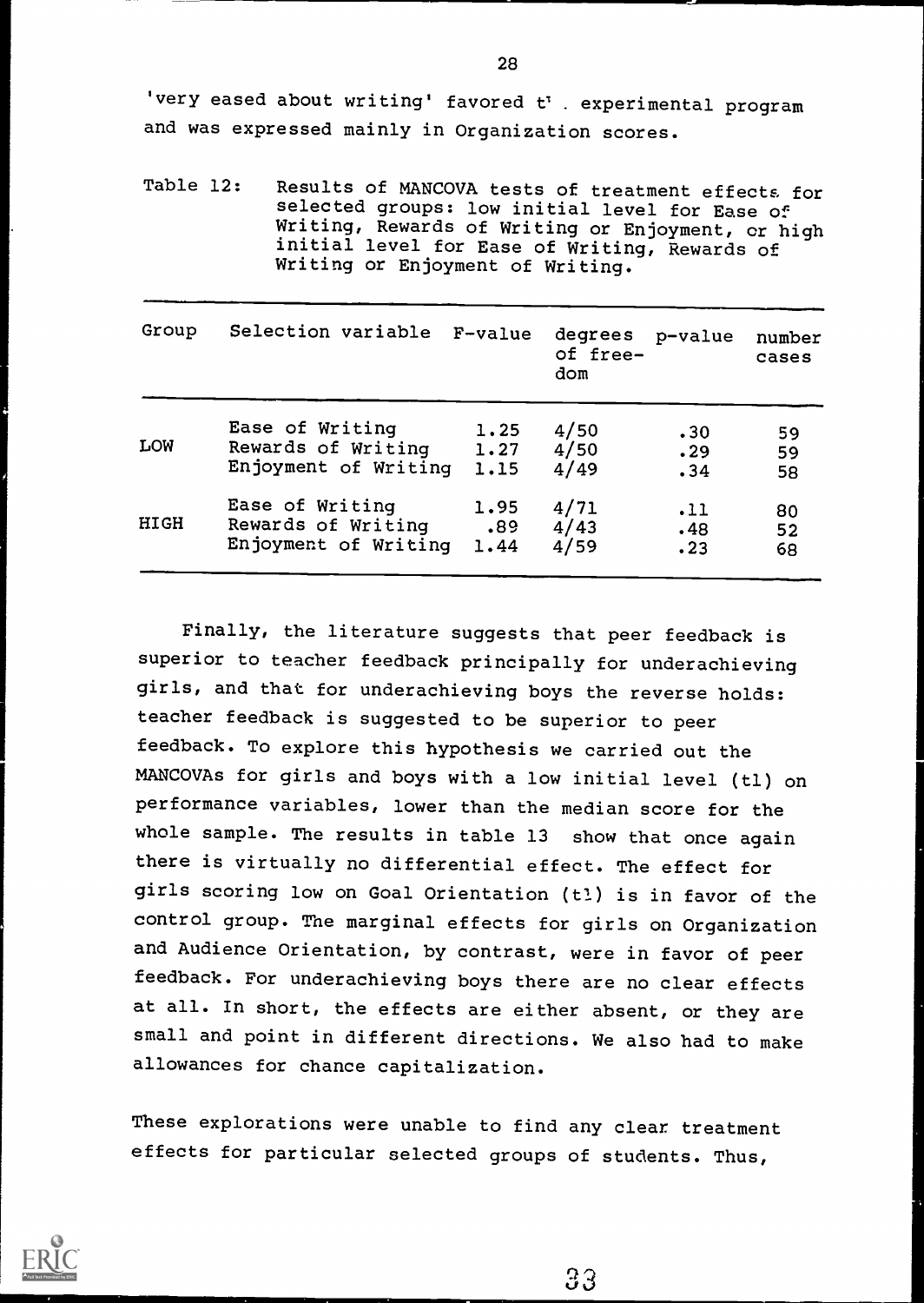this survey provides no support for the theses (see xxx). In the next section these results are evaluated.

Table 13: Results of MANCOVA tests of treatment effects for selected groups: girls with a low initial level on Goal Orientation, Audience Orientation, Organization or Style, and boys with a low initial level on Goal Orientation, Audience Orientation, Organization or Style.

| Group               | Selection variable F-value                                    |              | degrees<br>of free-<br>dom   | p-value                  | number<br>cases      |
|---------------------|---------------------------------------------------------------|--------------|------------------------------|--------------------------|----------------------|
| <b>GIRLS</b><br>LOW | Goal Orientation<br>Audience Orientation 1.73<br>Organization | 2.89<br>1.82 | 4/62<br>4/56<br>4/75<br>4/63 | .03<br>.16<br>.13<br>.57 | 71<br>65<br>84<br>72 |
| <b>BOYS</b>         | Style<br>Goal Orientation<br>Audience Orientation 1.55        | .74<br>.34   | 4/52<br>4/56                 | .85<br>.20               | 61<br>65             |
| LOW                 | Organization<br>Style                                         | .46<br>.82   | 4/41<br>4/45                 | .77<br>.52               | 50<br>54             |

#### 7. DISCUSSION

Why does peer evaluation have no effect on differences in scores on Psychological Variables and Writing Performance? In this chapter we will suggest and test some explanations. First we will look at the Psychological Variables, after which we will move on to Writing Performance Variables.

A more positive Attitude-towards-being-evaluated was attributed by practical educationists to the safer task situation in peer evaluation, because the evaluating teacher is eliminated. However, with the addition of the rewriting phase to the instruction series in both conditions the task situation was less threaenting than it usually is in the teaching of written composition, where the writing of an essay is commonly associated with grades. Scores on Attitude-towards-being-evaluated show a slight rise in both conditions, but not to such an extent that we can say that

 $\Im$ 

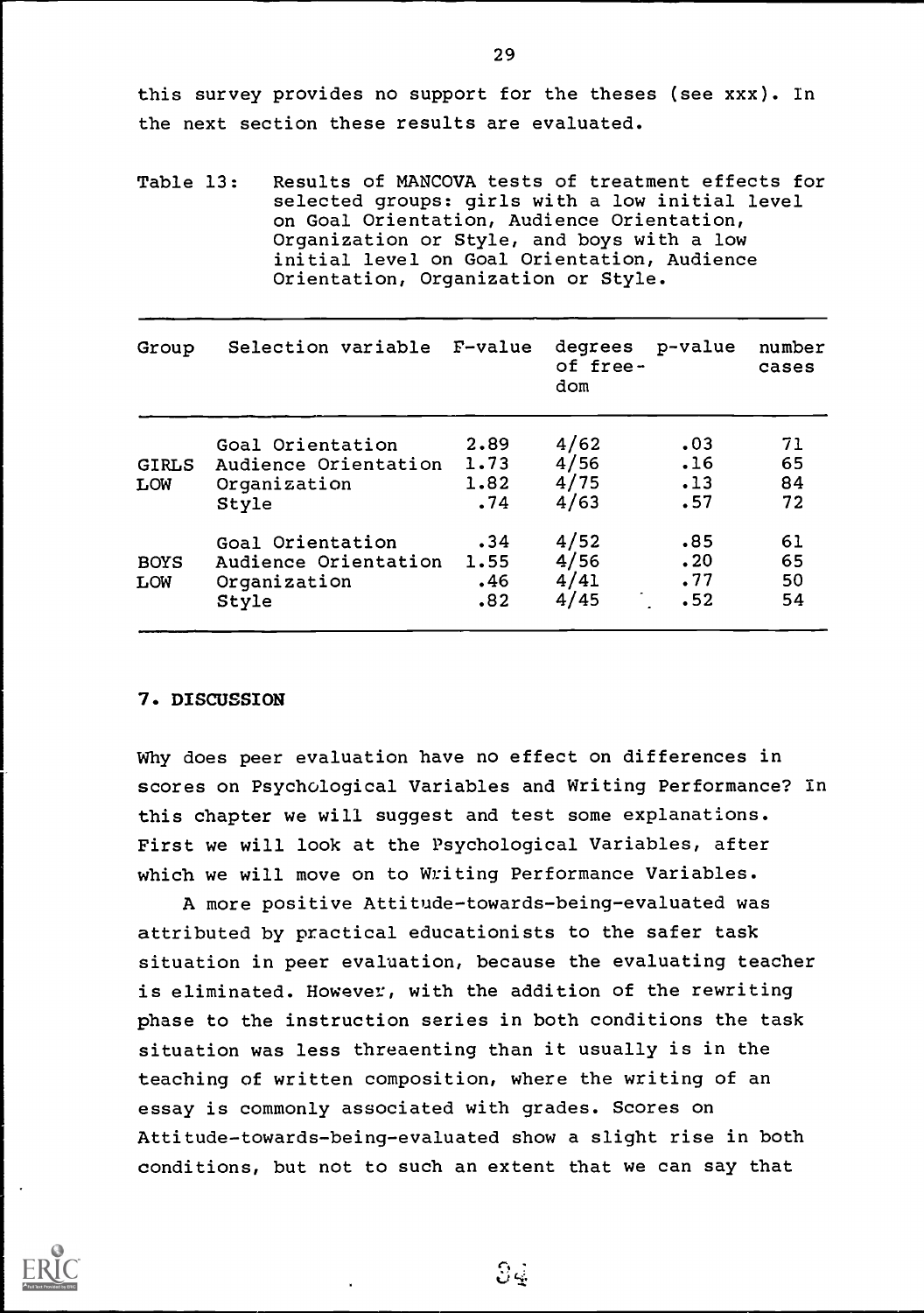perhaps the addition of a rewriting phase would lead to less writing apprehension, unless the fear of being evaluated commonly increases during the course of the year in which a student is in the third form of HAVO and VW0 schools, and our teaching programs inhibited that increase. But we know nothing about the 'normal' level of Attitude-towards-beingevaluated. In any event, peer evaluation does not lead to progress on this variable. By comparing their products with those of another it was thought that students would acquire more knowledge about their own skills, and that this would lead to increased confidence in their own ability and hence to lower scores on the Fear-of-not-being-able-to-write variable. The scores showed no development during the period studied and no differences between the two conditions. Evidently peer evaluation does not produce an increase in confidence in one's own writing ability.

It was suggested that if students read good texts and started writing better texts they would gain more enjoyment from writing. From table 10 it is clear that in both conditions the enjoyment of writing declined and that there were scarcely any differences between the two conditions. However, the teachers involved in the survey told us while the survey was still in progress that students found the course very intensive. Perhaps the reduction in enjoyment can be attributed to this factor.

That peer evaluation did not lead to differences between the conditions on the three Psychological Variables may be attributed to the differences between the teaching programs, which were perhaps not large enough. We will return to this argument when discussing the results on Writing Performance Variables. In the case of the Psychological Variables we would like to add two further possible explanations. First: it emerges from the correlations between student scores at the various testing moments that the three variables represent a fairly stable trait which evidently does not lend itself to being influenced by a writing skills course at this age. Second: the correlations between Psychological Variables and Writing Performance Variables are very low and en not



30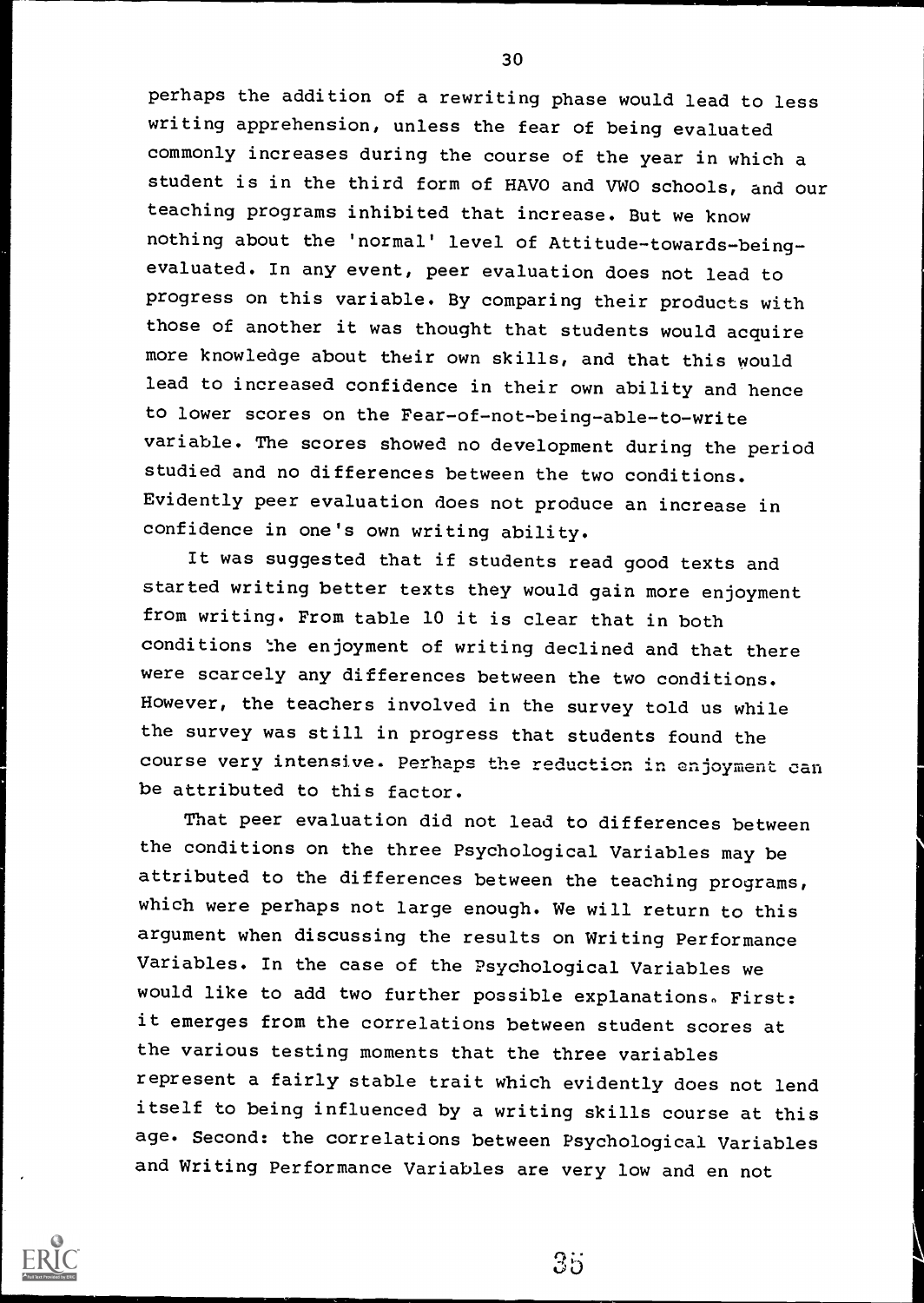even statistically significant. If Psychological Variables changed, as was assumed on Attitude-towards-being-evaluated, with the increasing quality of one's own essays, a causal connection of this kind would be impossible if only because of the absence of covariance. Here we would like to emphasize that there are signs that the Psychological Variables represent stable traits and that there is no connection between these variables and Writing Performance Variables. These two conclusions may separately or together explain why peer evaluation had no effect on the scores for the three Psychological Variables.

How can the absence of differences on the Writing Performance Variables be explained intrinsically? The first explanation might be that there was very little difference between the teaching programs. We did not make things easy for ourselves by comparing peer evaluation with an 'average' way of teaching written composition, but instead constructed a competitor that comprised much more than what is common in teaching written composition. Although the two programs looked as much like each other as possible, there were nevertheless considerable differences between them. In the experimental condition students read one another's essays, commented on them, and received feedback from three other students; in the control condition the students received comments from the teacher only. The students in the experimental condition spent more time (two lessons per block and three-quarters of an hour extra homework) on the teaching program. Moreover there are signs in the logbook analysis and questionnaire survey that there were yet other differences between the two conditions. In the first place, in the control condition the lessons in which the teacher returned students' essays with feedback turned out to be less than quiet: students kept asking for things to be explained and the teacher had to keep going round the class giving additional information. Probably, during these lessons students received a form of extra teaching that was denied the students in the experimental condition. Second, it emerged that teachers more often than students wrote

31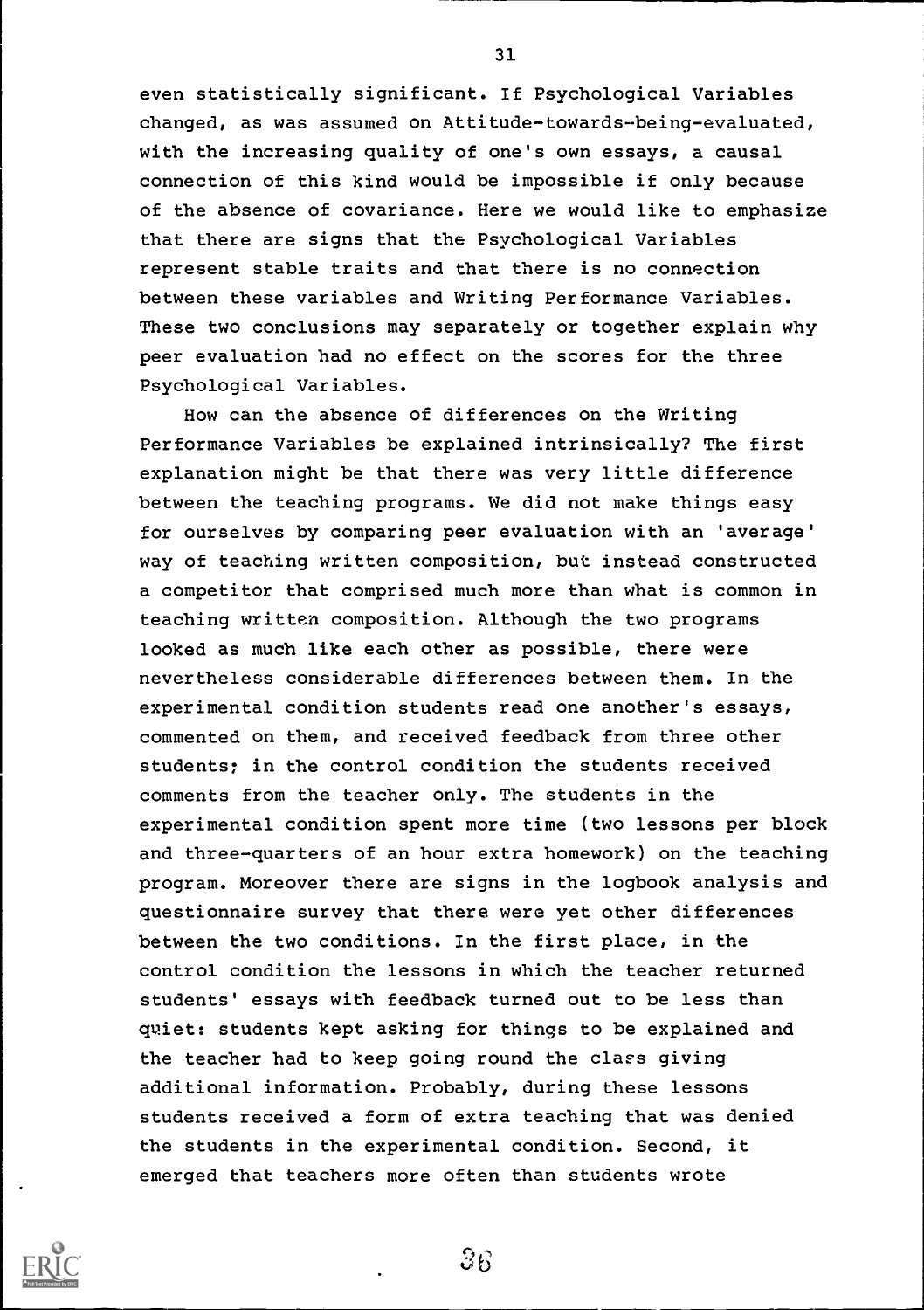additional comments in the margin and the first were more likely to put numbers of the questions from the feedback instrument in the margin of the essay. Thus the nature of the feedback may have been different for the two conditions. What value we should place on these two differences remains uncertain. The extra teaching that some students received in the control condition did not apply to the whole class. Those students who asked for and received further information may have been privileged in some way, but the difference can never be raised to the status of a systematic difference, The effect of the additional written comments by teachers may have helped students understand the nuances in the feedback, whereas by contrast students in the experimental condition had to find their own way in the large amount of feedback from three commentators. We believe the differences to be inherent to the two conditions. They are not regarded as blurring the edges of the differences that we were looking for. The differences between the conditions are in our view large enough to justify the expectation of differences in writing performance.

A second explanation for the absence of differences may be that in the experimental condition students learnt from giving criticism, but that the additional gain compared with students in the control condition was nullified by the difference in the quality of the feedback in the two conditions. It seems reasonable to assume that students in the control condition received qualitatively better comments, since these comments were given by an experienced commentator who spent a lot of time on each essay, than those in the experimental condition. Despite this, it emerged from the questionnaire that students in both conditions were satisfied with the clarity, care taken and helpfulness of the feedback they received. Now satisfaction can, of course, be considered an operationalization of the perceived quality of the feedback: we do not know what relation there is between the perceived quality and the objective qualities such as usability and accuracy of the comments. Even so, this does give us an indication that in the judgement of the students



32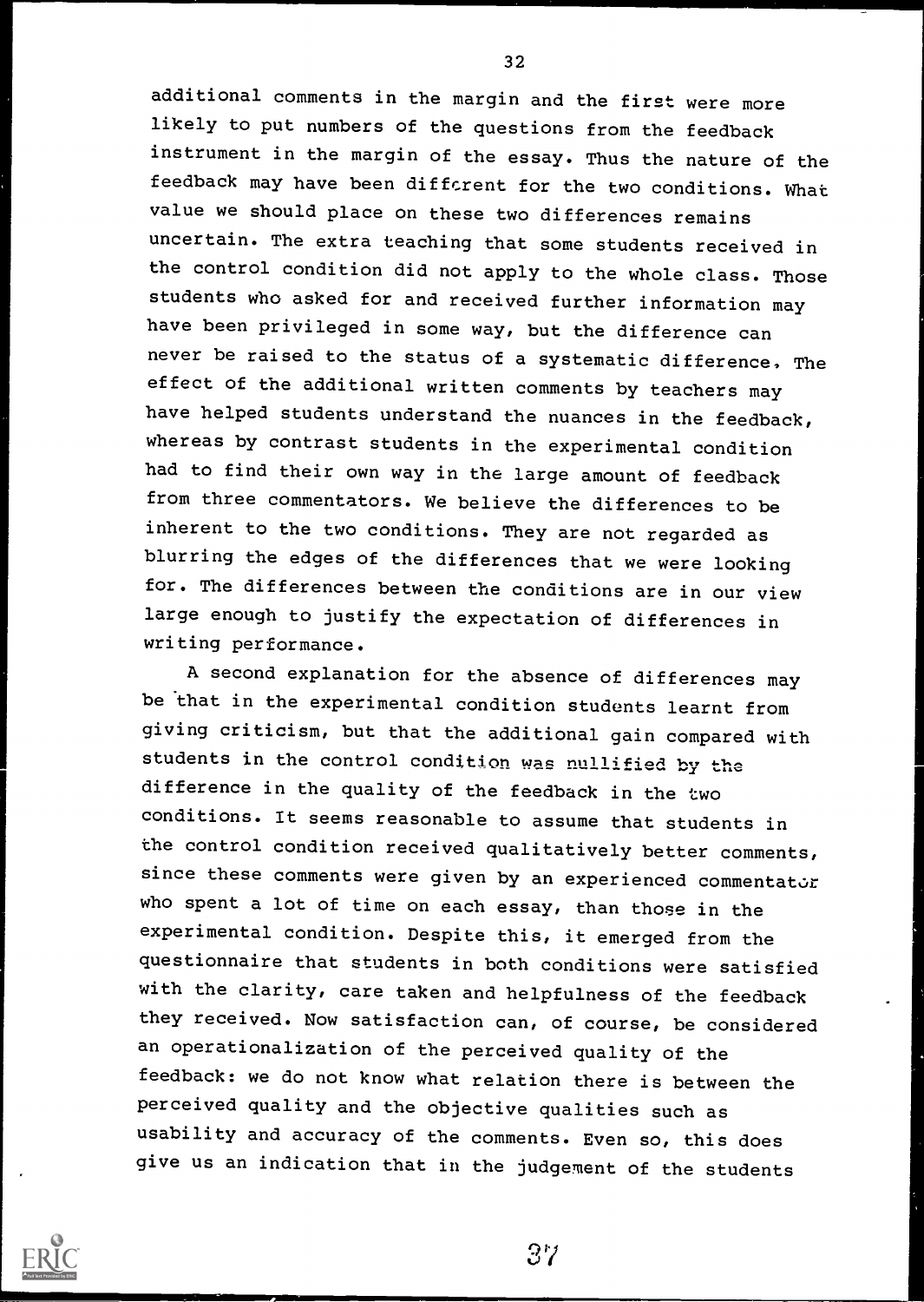there is not much difference between the two types of feedback at the center of our investigation. On other questions relating to how the feedback was used and its effect on the rewritten versions there was again little difference between the answers in both conditions. All in all, then, our conclusion here is that there was no difference in the quality of the feedback given in the two conditions. This also means that there is some doubt about the added value of peer feedback, a point stressed in the theory. A further investigation of the quality and effectiveness of the feedback given by students and teachers would have to be included in the comparison of peer evaluation and teacher feedback; our survey, because of practical circumstances, gave us no opportunity to carry out any such further investigation.

It is even debatable whether feedback is relevant at all. Certainly it is useful for revising a text that has already been written, but when one produces a new text perhaps the previous feedback fails to provide adequate support. Writing a new text is a new problem-solving process in which specific feedback given during a previous problem-solving process will naturally be of somewhat limited application. We have one piece of information that supports our supposition that feedback is of little value even when it comes from a student's peers. We ranked the classes within a condition according to the proportion of students who expressed dissatisfaction about the usefulness of the received feedback. We did this for both the second and the fourth block. At the same time we ranked the classes on writing performance: both for the midtest and for the posttest, for all Writing Performance Variables individually (Goal Orientation, Audience Orientation, Organization and Style) and for their sum. We then calculated the ranking correlations between the degree to which students complained about the feedback and the various writing performance rankings. Of the ten ranking correlations between perceived quality of feedback and writing performance in the control condition only one was significant. Evidently differences

င်ဂ

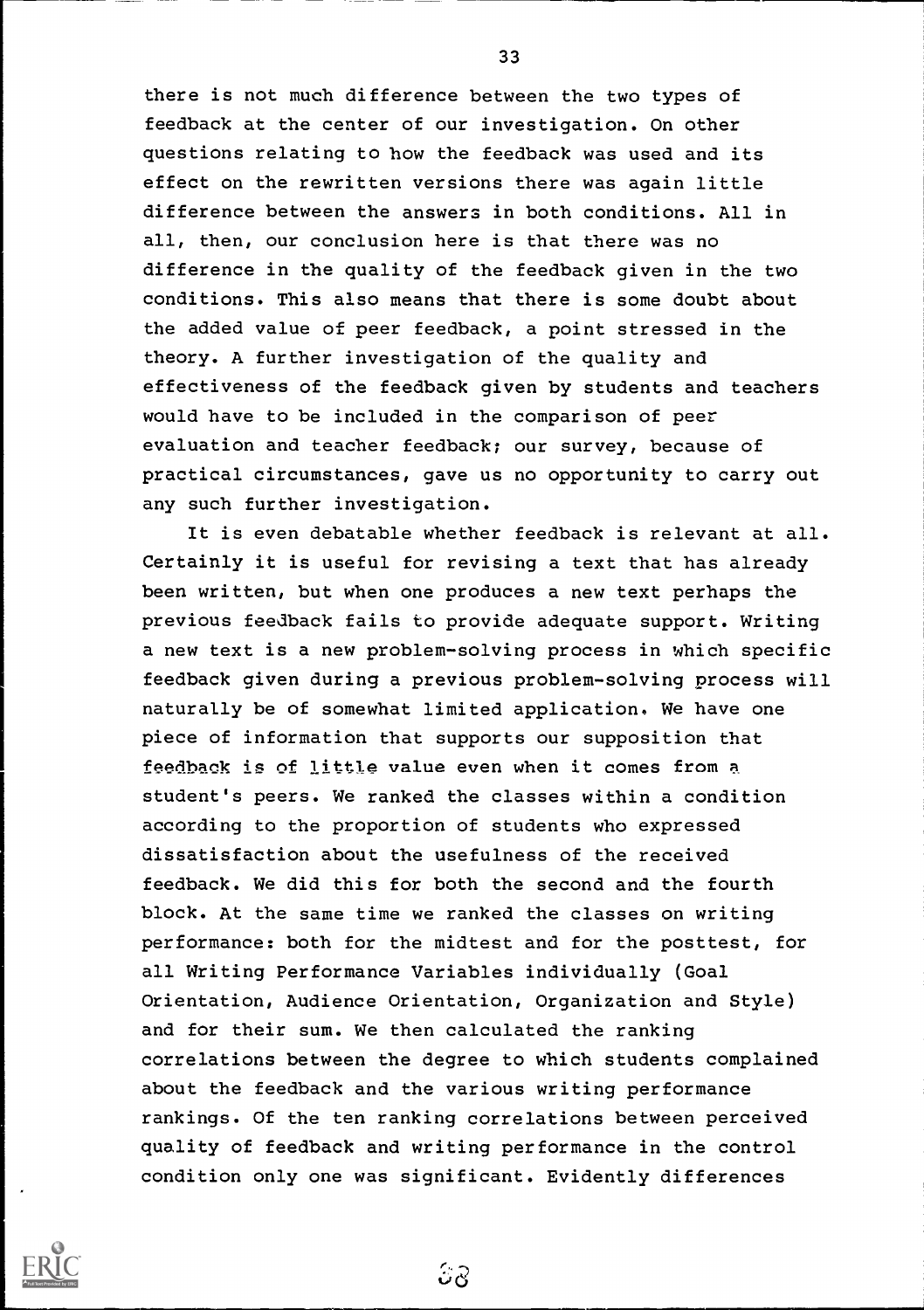between classes relating to the evaluation of the feedback are unconnected with differences in writing performance. In the experimental condition we found three significant rank correlations between the perceived usefulness and writing performance, viz- Style (2x) and overall writing performance. These data, together with those from other surveys from which it is apparent that the intensity, the tone, the manner of presentation and even the presence of feedback are all irrelevant (Wesdorp, 1983) lead us to suppose that feedback might be a much less important element of instruction in the teaching of written composition than we used to think. Accordingly it is also quite possible that peer feedback is less instructive than claimed by those who practise it and whose ideas we used for our theory.

If it is true that feedback differences between conditions do not cause differences in performance, and if it is true that feedback contributes little, or even nothing at all, to the improvement of writing performance, then there still is a difference between the conditions as a result of which performance differences might be expected. In the experimental condition students did, and in the control condition they did not, comment on the essays of one another. Thus, in the experimental condition students had more opportunity of internalizing the criteria for a good text, which was also the purpose of the course. Much was expected of this learning activity, and from secondary data it did actually emerge that students in the experimental condition had a better grasp of the criteria than their colleagues in the control condition. Particularly in the lessons referred to earlier in which in the control condition teachers returned essays to students with comments, it was clear that students felt the need for a lot more information. This might be a sign that in the experimental condition there was a greater, and in the control condition a lesser, insight into the content of the criteria. However, in the experimental condition it was one of the rules of the game that students were not allowed to consult one another about the feedback, even though didactically speaking there would be much to be



34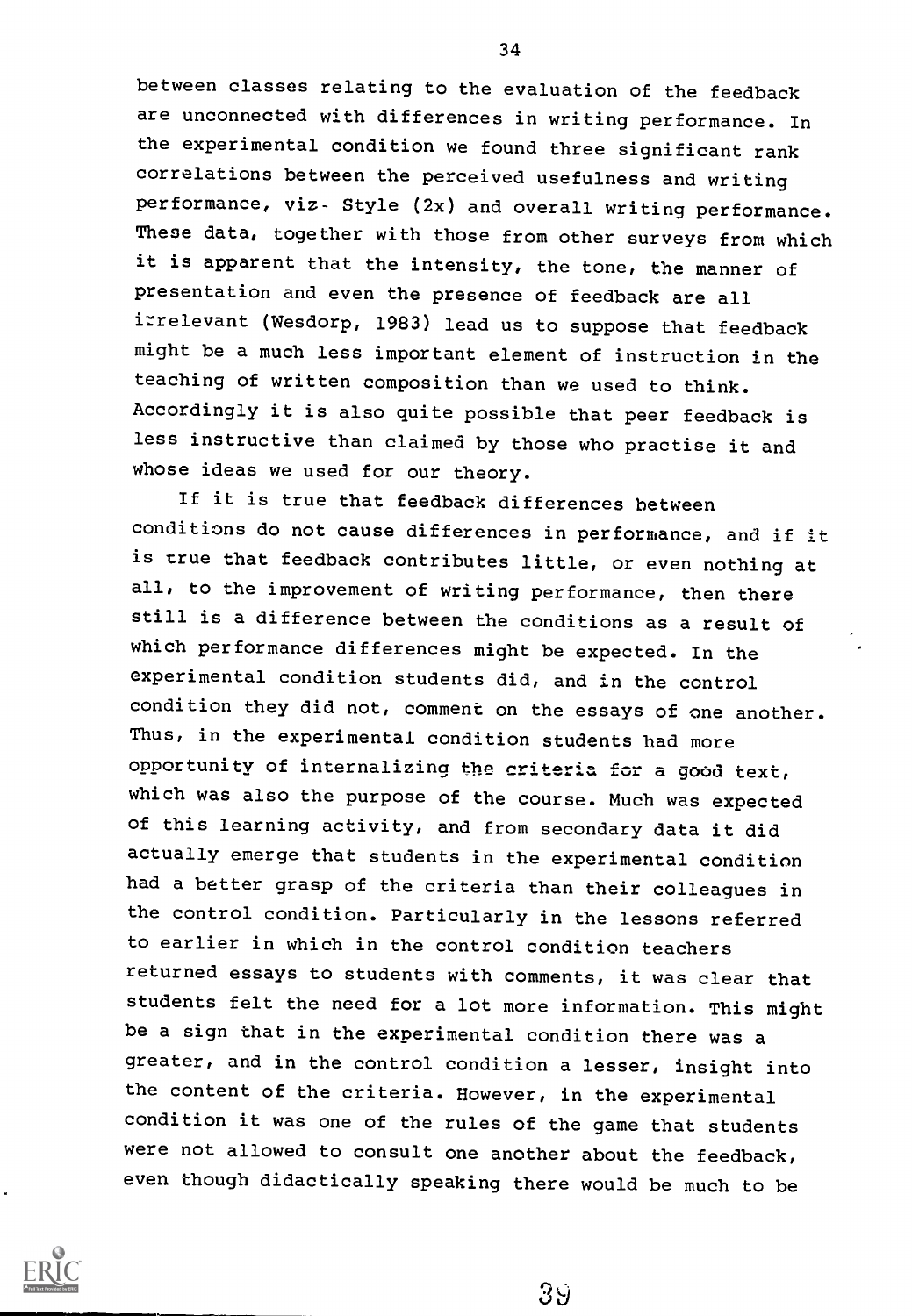said for such consultation, since much can be clarified in a one-to-one interaction. It is therefore quite possible -.hat even they did not have as much insight as was previously thought. On the other hand students in both conditions found the feedback clear, helpful and careful, and from this we deduce that students in both conditions still acquired criteria for good texts. It is conceivable that commenting on one anothers' essays gave students in the experimental condition an advantage over those in the control condition, but that this advantage was subsequently nullified by some other factor. It is possible, for example, that students in the control condition reached the knowledge level of those in the experimental condition by receiving feedback based on the criteria, and because the instruction texts in which the criteria were presented in context assumed the function of background knowledge. On the other hand, just as one may question the value of feedback, so one can also question how helpful it is to a writer to know by what criteria a text is judged to be good. Knowing what makes a good text does not make you a good writer. Our expectation that more criteria would be generated in the writing processes of the experimental group was not fulfilled (Rijlaarsdam, 1986). Students generated so few new criteria that the relevant cells remained virtually empty. Perhaps the supposed relation between ':nowledge of criteria and writing performance is not at all as strong as the advocates of peer evaluation painted it. This finding agrees with Rubin's (1983) findings: students know what is wrong with a text, but they are unable to put it right. Further rasearch is needed to investigate the relation between knowledge of criteria and writing performance.

To summarize, despite the differences in the two teaching programs we believe both led to the students learning more about criteria, both through the feedback on their essays and through the process of giving feedback themselves. This might explain the similarity between the writing performance in the two conditions. We were doubtful about the use of feedback for the new writing tasks and, by extension, about the



35

 $\leq t$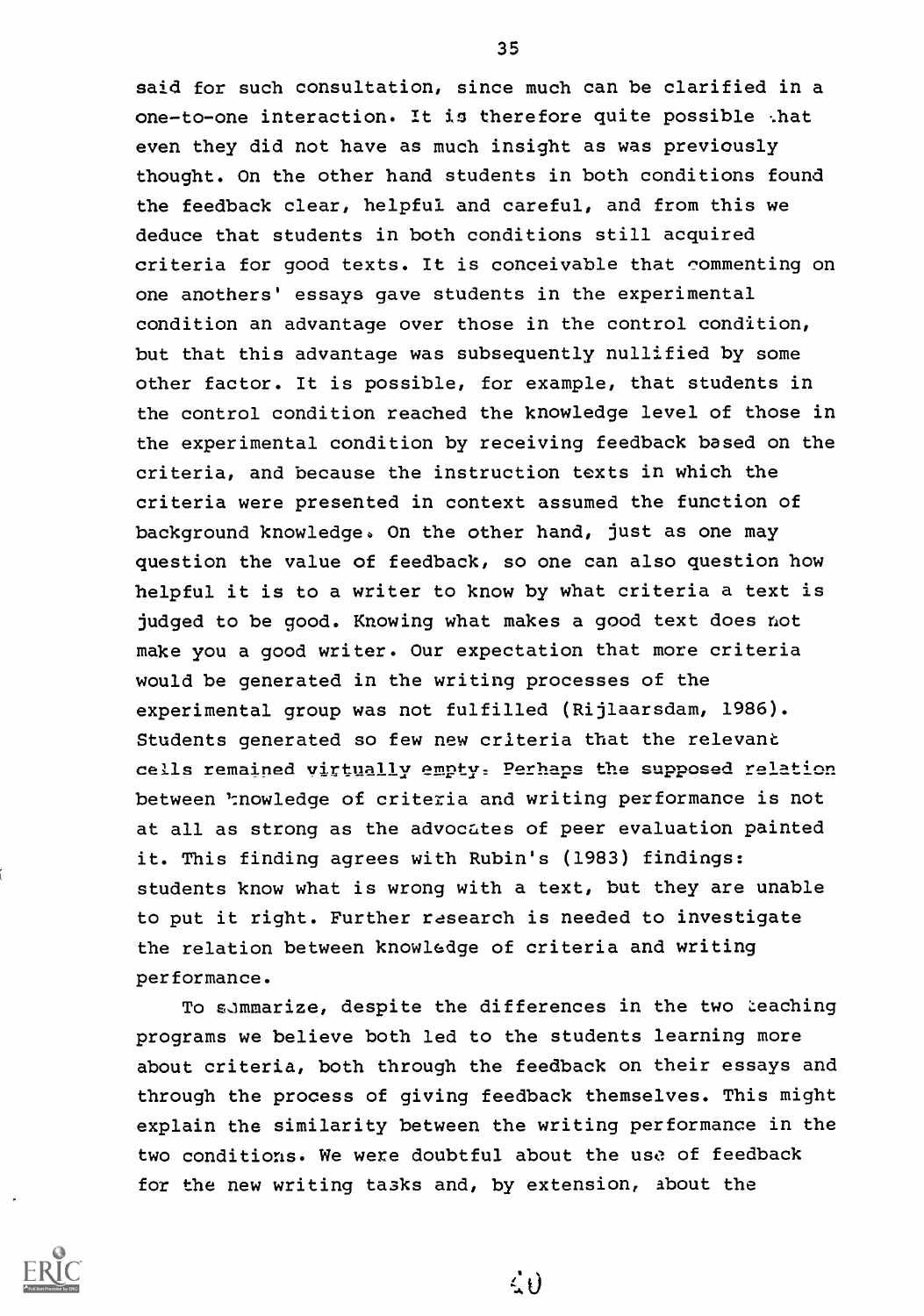usefulness of a knowledge of criteria for the writing of texts. Assuming for the moment that we are on the right track, how might we be able to explain the fact that, by and large, writing performance did improve to such an extent, indeed, that it is difficult to claim that the progress made was due solely to the students' natural maturation? We suspect that the instruction texts about the six aspects of writing (Goal Orientation, Audience Orientation, Organization, Accuracy, News Value and Style) texts which were unusually detailed and comprehensive by the ordinary standards of teaching in Dutch schools contributed to this, as did, we think, the innovation of a revision plan. We have found some evidence to support these conjectures. As already reported, during the second and fourth blocks we asked the students to fill in questionnaires in which they were asked about their participation in specific teaching/learning activities. We distinguished clusters of activities: Preparatory activities (all activities preceding the writing of the first version to be submitted), Commenting Activities, Quantity of Comments, and Comments Processing. Model fitting (LISREL IV) showed that none of these activities was related to the improvement in written composition skill at both testing moments. In the posttest preparatory activities proved to account for over 5% of the improvement in written composition skill, while Comments processing accounted for over 8%. The most interesting point is that the items that carried these scales were related as to content. One of the Preparatory Activities consisted of the students evaluating their own first version using the revision criteria defined in the instruction texts, after which they had to rewrite their essays before submitting them. The item that carried the Comment Processing scale in the posttest comprised drawing up a rewriting plan. Both activities call on students to reflect on their own text and to apply their knowledge of good texts to their own. This 'reprocessing' appears to produce results regardless of the feedback situation. That is, feedback leads inter alia to

"111111111111111=

 $\mathcal{L}$  i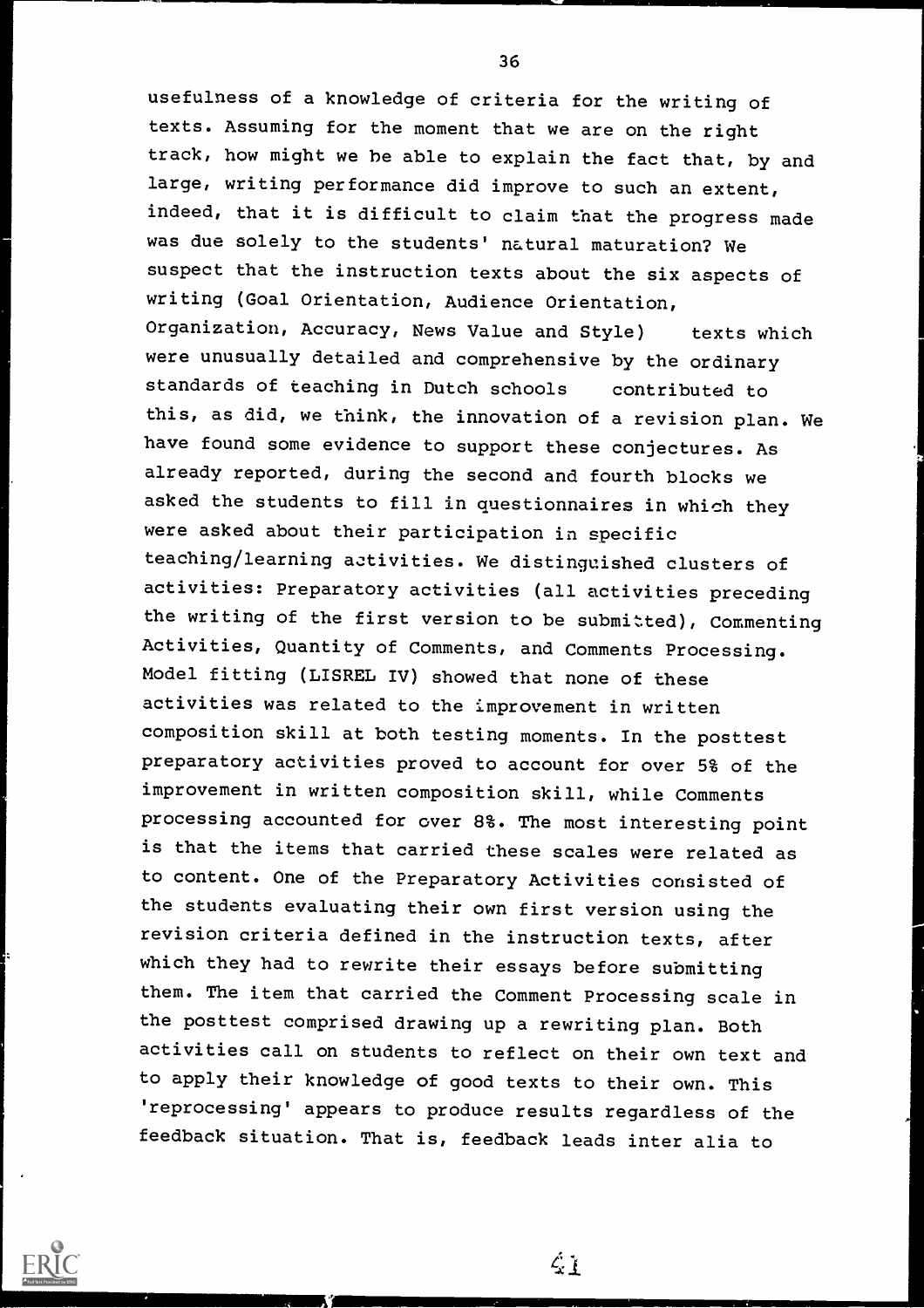reflection by the writer on his own text, provided that it is followed by a rewriting phase.

Even if this study holds little encouragement for the advocates of peer evaluation in the sense that peer evaluation does not lead to better results than intensive teacher feedback, it does offer some help to curriculum designers because it shows that written composition skill can increase appreciably in quite a short time five months. This goes against what many teachers believe, viz. that written composition skill is an objective that teaching can do very little to influence, and that the chief ingredient in the improvement that does occur is maturation in the writer. On the other hand, we were only able to account for 35% of the improvement: 25% was explained by the initial measurement and 10% by the degree of participation in the curriculum. The other 65% remains an intriguing statistic for curriculum designers.



 $42$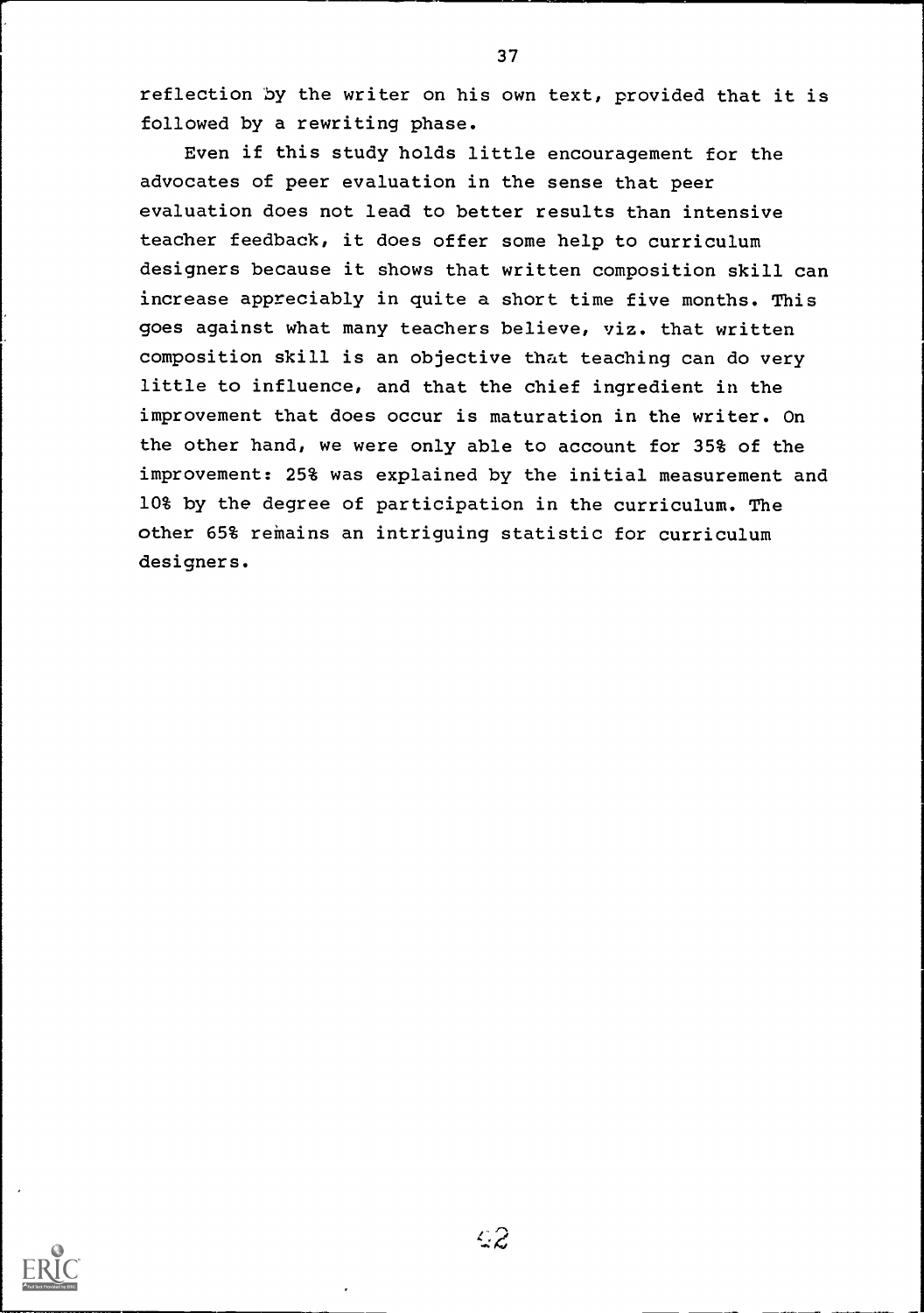Appendix 1: Sources consulted in the design of a theory of peer evaluation

Barry, 1980 Bean, 1979 Beaven, 1977 Beck, 1978 Bell, 1983 Benesch, 1984 Berkenkotter, 1983 Beyer & Brostoff, 1979 Bissland, 1980 Blake & Tuttle, 1977 Booher, 1982 Bruffee, 1980 Buys, 1984 Calkins, 1978 Calzonetti, 1981 Camplese & Mayo, 1982 Christensen, 1977 Clifton, 1980 Coleman, 1978 Collins, 1983 Covington, 1979 Craws, 1983 Crowhurst, 1979 Damsma, 1985 Danis, 1982 Elbow, 1973 Elias, 1982 Ellman, 1975 Engel, 1983 Flanigan & Menendez, 1980 Flynn, 1982 Forman, 1980 Freed, 1981 Gebhardt, 1980 Goldsmith, 1982 Golsby, 1981 Griffioen & Damsma, 1978 Griffioen et al, 1982 Gross, 1977 Gwyn & Swanson-Owens, 1980 Hafernik, 1984 Hansen & Vogt, 1982 Hawkins, 1978 Healy, 1980 Hoover, 1972 Howgate, 1982 Hurlow, 1983 Irwin, 1980 James, 1981 Jones, 1981



 $43$ 

|<br>|<br>|----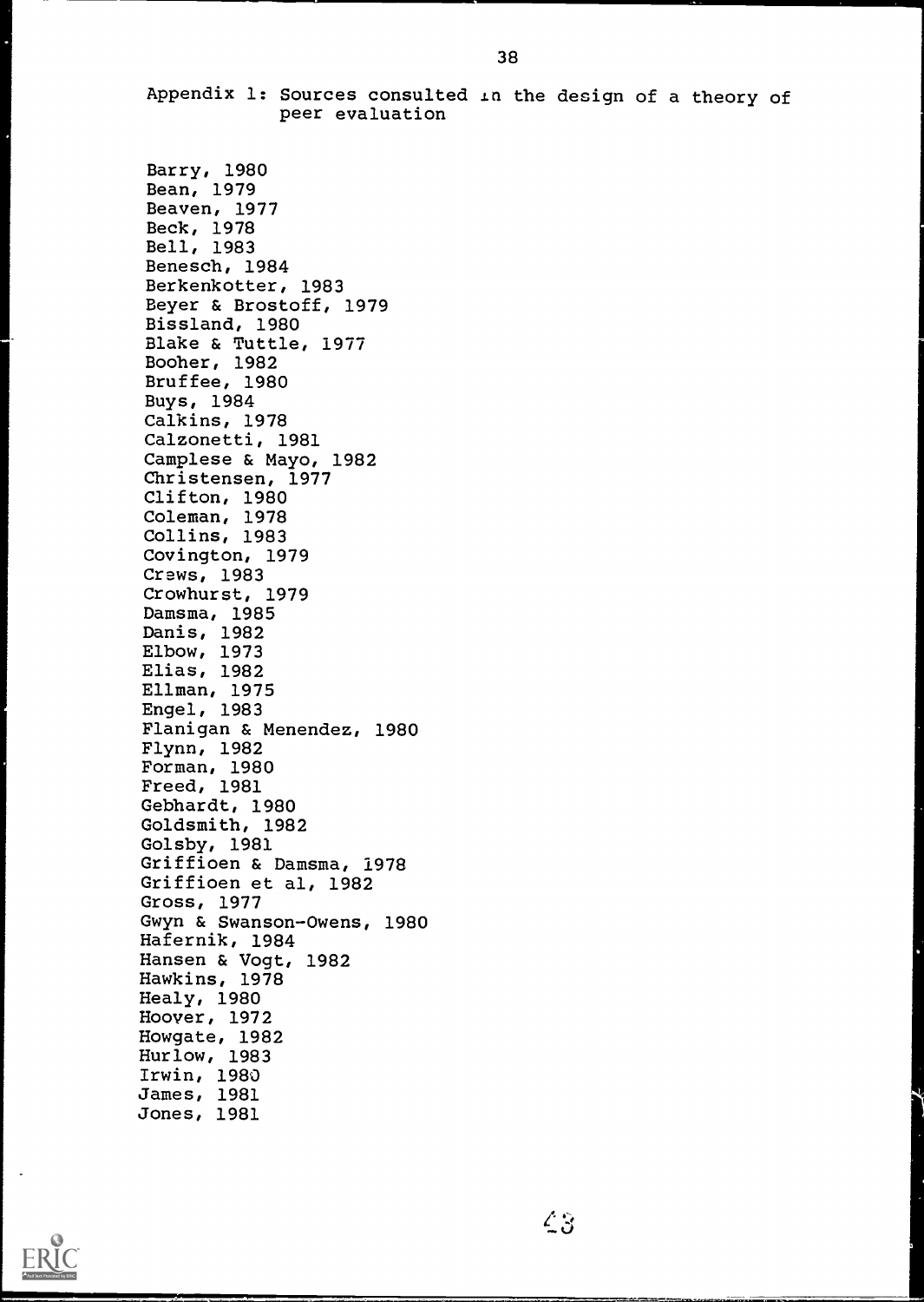Lamberg, 1980 Laney, 1983 Langer & Applebee, 1983 Lague, 1977 Leidse Werkgroep Moedermoedertaaldidactiek, 1980 Lewis, 1981 Lutkus, 1978 Maimon, 1979 Manzo & Sherk, 1977 Martin, 1983 Mazurek, 1979 Megna, 1976 Moffett, 1968 Nijmeegse Werkgroep Taaldidactiek, 1978 O'Donnell, 1980 Osborn, 1980 Parks, 1977 Pasternack, 1981 Peckham, 1978 Pianko & Radzik, 1980 Plevin, 1982 Popham & Zarem, 1978 Reid, 1983 Reigstad & McAndrew, 1984 Rivera-Hernandez, 1982 Roundy, 1984 Rijlaarsdam & Blok, 1981 Sager, 1973 Schuster, 1983 Sears, 1979 Seife, 1981 Silver 1978 Smelstor, 1978 Smith, 1975 Smith, 1982 Smith, 1983 Sm.pes, 1971 Soven, 1980 Spigelmire, 1981 Spina & Welhoelter, 1981 Steinacher, 1976 Strayer, 1981 Tremmel, 1983 Turbili, 1983 Wagner, 1975 Warner, 1979 'eeks & White, 1982

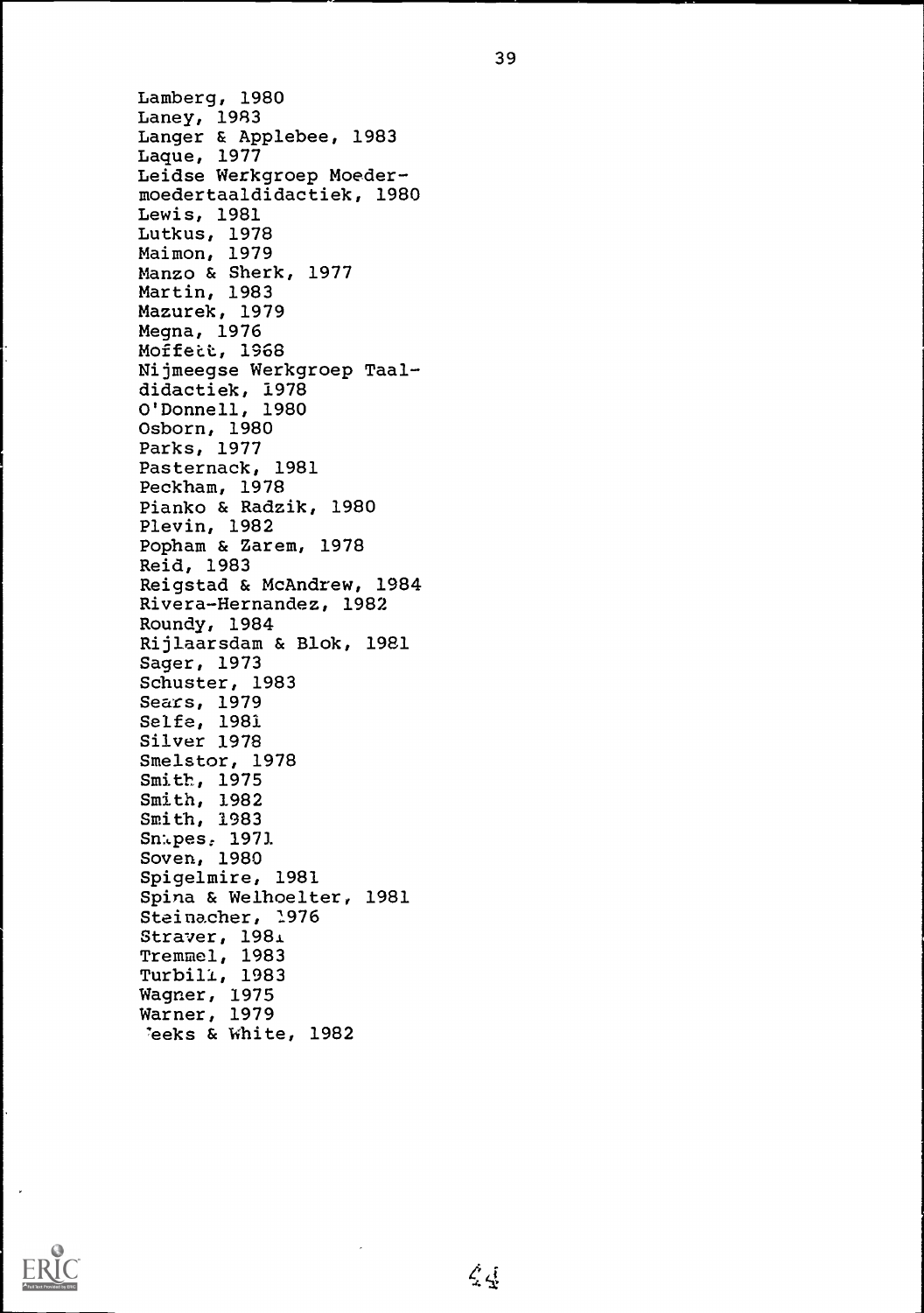Appendix 2: Effect studies consulted

```
1. Benson (1979)
2. Bouton & Tutty (1975)
3. Burt (1980)
4. Carter (1982)
5. Clifford (1981)
6. Copland (1980)
7. Delaney (1980)
8. Earls (1983)
9. Farrell (1977)
10. Ford (1973)
11. Fox (1978)
12. Karegianes et al. (1980)
13. Lagana (1972)
14. Lyons (1976)
15. Maize (1954)
16. Myers (1979)
17. Pfeifer (1981)
18. Pierson (1966)
19. Sager (1973)
20. Sears (1970)
21. Ward (1959)
```
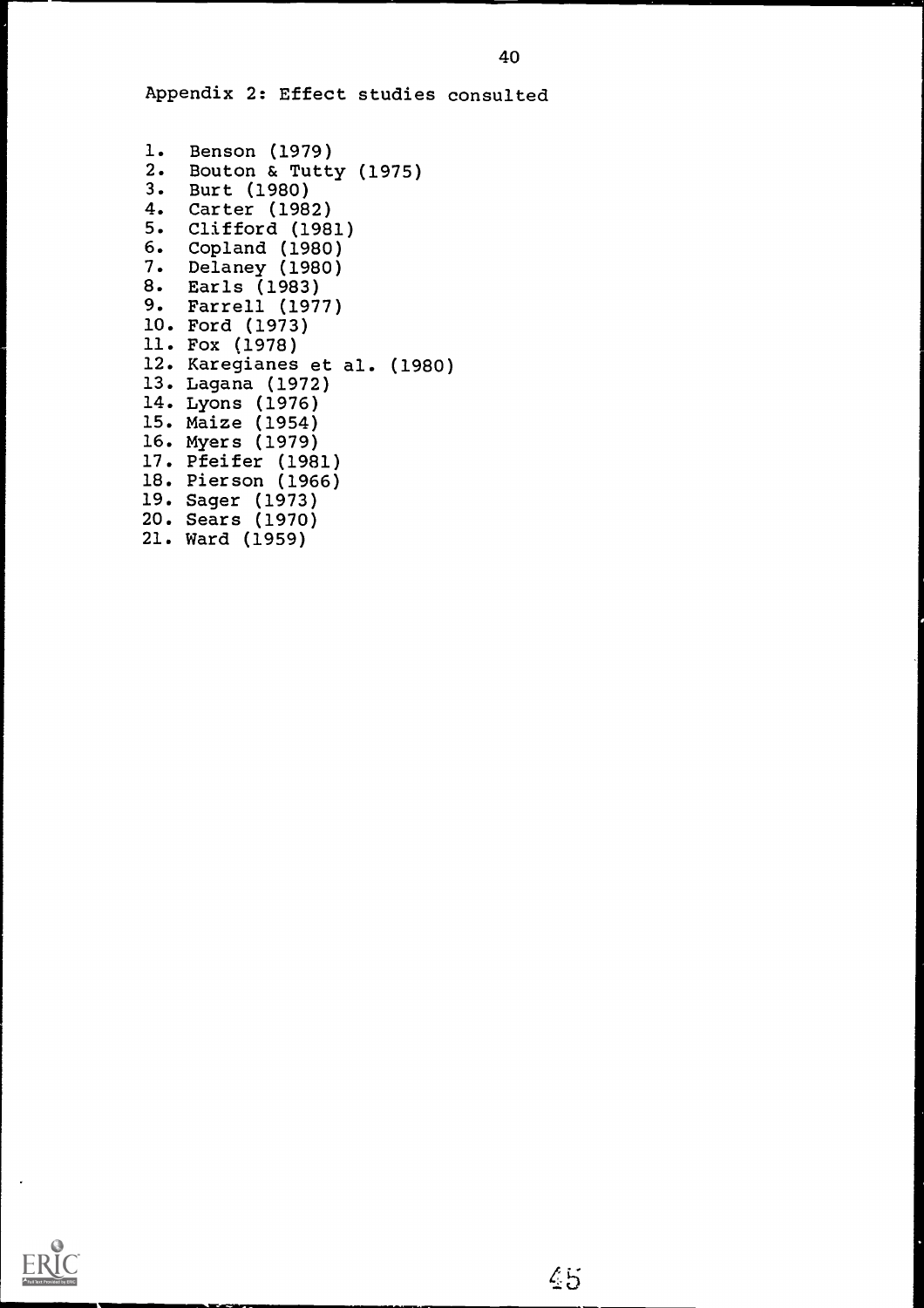#### LITERATURE

Baltzer, J. (1986). Hardop denken bij het schrijven van een opstel. Een onderzoek naar effecten van twee steldidactieken op schrijfprocessen van 15-jarigen, m.b.v. een analyse-schema voor hardop-denkprotocollen. SCO-cahier. Amsterdam: S.C.O.

Bandura, A. Self efficacy mechanisms in human agency. American Psychologist, 37, 2, 122-147.

Barry, L. (1980, April). Dr. Strangelove attends the Iowa Institute on Writing, or to kill the 500 word theme and learn to love Composition. Paper presented at the Annual Meeting of the Northwest Regional Conference of the National Council of Teachers of English, Portland.

Bean, J.C. (1979). A method of peer-evaluation of student writing. College Composition and Communication, 30, 301-302.

Beaven, M.H. (1977). Individualized goal setting, self-evaluation peer evaluation. In: C.R.Cooper en L.Odell, Evaluating Writing: describing, measuring, judging (pp.135- 156). Urbana.

Beck, P. (1978). Peer Tutoring at a Community College. College English, 40, 4, 437-439.

Bell, E.S. (1983) The peer tutor as principal benefactor in the writing center or it's not just for english teaching any more. Paper Meeting of the Southeastern Writing Center Conference, Columbia.

Benesch, S. (1984). Improving peer response: collaboration between teachers and students. Paper Annual meeting of the Conference on College Composition and Communication, New York.

Benson, N.L. (1979). The effects of peer feedback during the writing process on writing performance, revision behavior, and attitude toward writing. Diss. Boulder: University of Colorado.

Berkenkotter, C. (1983, March). Student Writers and their Audience: Case Studies of the Revising Decisions of Three College Freshmen. Paper presented at the Annual Meeting of the Conference on College Composition and Communication, Detroit.

Berkenkotter, C. (1984). Student writers and their sense of authority over texts. College Composition and Communication, 35, 3, 312-319.

Beyer, B.K. & Brostoff, A. (1979). The time it takes: Managing/Evaluating writing and social studies. Social Education, 43, 3, 194-197.



 $\mathcal{L}6$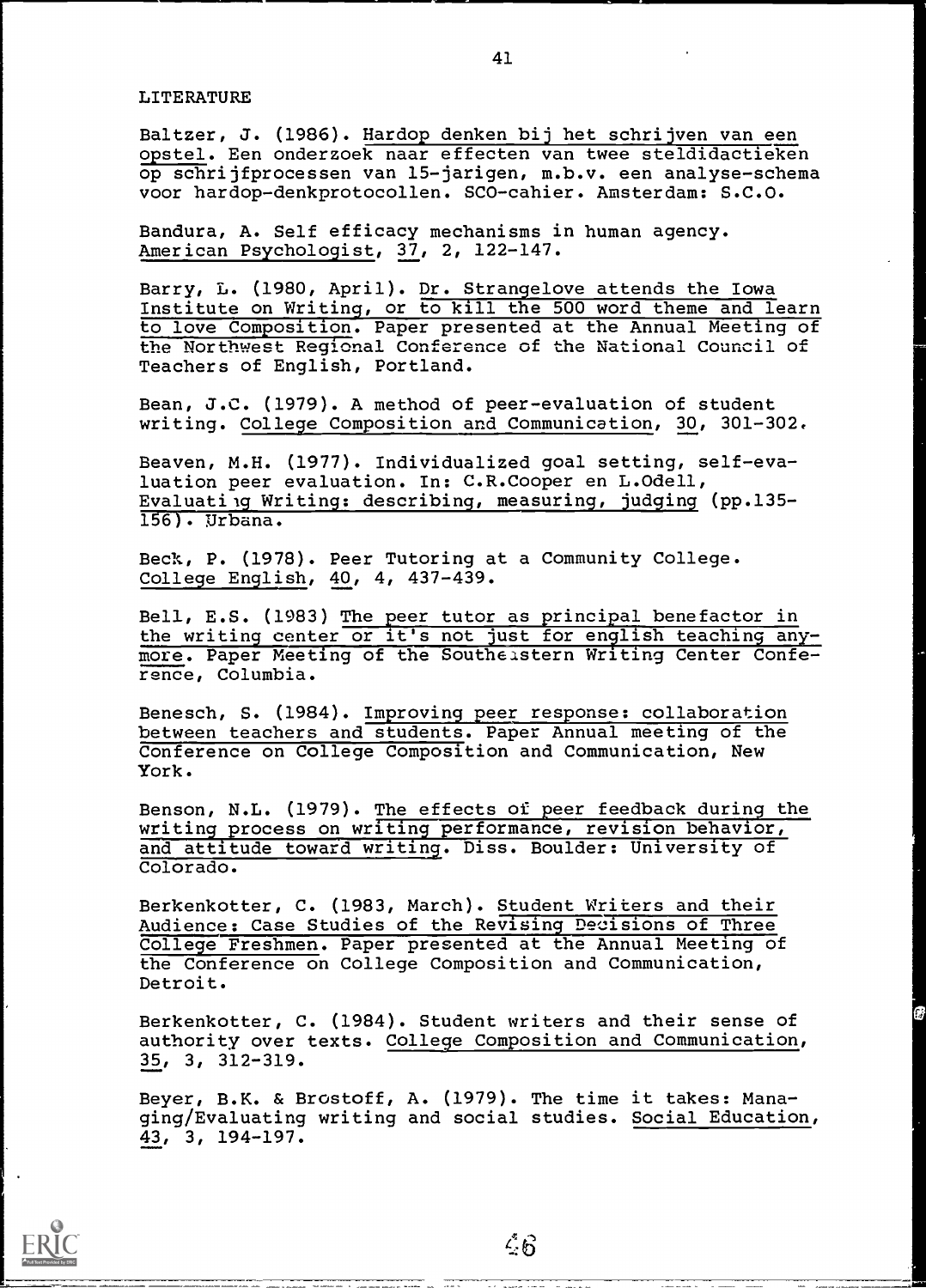Bissland, J.H. (1980). Peer Evaluation method promotes sharper writing. Journalism Educator, 34, 4, 17-19.

JIMMI MARKAT SA KATA LA MARKAT KATA LA MARKAT ANG KATA MARKAT ANG KATA MARKAT ANG KATA MARKAT ANG KATA MARKAT ANG KATA MARKAT ANG KATA MARKAT ANG KATA MARKAT ANG KATA MARKAT ANG KATA MARKAT ANG KATA MARKAT ANG KATA MARKAT

Blake, R.W. & Tuttle, F.B. (1977). Composing as the curriculum: The Albion Writing Project. Program prepared at State University of New York College at Brockport.

Bloom, B.G. (1976). Human Characteristics and School Learning. New York: McGraw Hill.

Bochardt, I. & Rijlaarsdam, G. (1984). Reageren op elkaars opstellen. Een onderzoek naar de bruikbaarheid van een didactisch beoordelingsinstrument. Projectpublikatie 2 van Z.W.0. projecten 'onderzoek naar effecten van beoordeling door medeleerlingen op aspecten van de stel aardigheid'. Amsterdam: S.C.O.

Booher, S.C. (1982). A report on the tutorial outreach model for reading and writing across the curriculum at Los Medanos College. Pittsburg.

Bouton, K. & Tutty, G. (1975). The effect of peer-evaluated student compositons on writing improvement. The English Record, 26, 64-69.

Bruffee, K.A. (1980). A short course in writing. Practical Rhetoric for Composition Courses, Writing Workshops, and Tutor Training Programs. Boston: Little, Brown and Company.

Burt, R.M. (1980). Effects of an individualized, humanistic program of confluent literature and composition instruction on the writing performance and low ability suburban eleventh grade High School students. Diss. Temple University.

Buys, A. (1984). Reflecteren op het opstel. Moer, 3, 2-12.

Calkins, L. (9178). Writers need readers, not robins. Language Arts, 55, 6, 704-707.

Calzonetti, F.J. (1981, October). Group review approach to the teaching of energy geography. Paper presented at the Annual Meeting of the National Council for Geographic Education, Pittsburg.

Camplese. D.A. & Mayo, J.A. (1982). How to improve the quality of student writing: the colleague swap. Teaching of Psychology, 9, 2, 122-123.

Carter, R.D. (1982, November,. By itself one-shot peer group revision has no power. Revised version paper delivered at National Council of Teachers of English, Washington.

Christensen, J. (1977, December). Let's write it right. A student-oriented approach for teaching letterwriting skills. Paper presented at the 42nd Annual and 3rd International



 $\zeta$ 7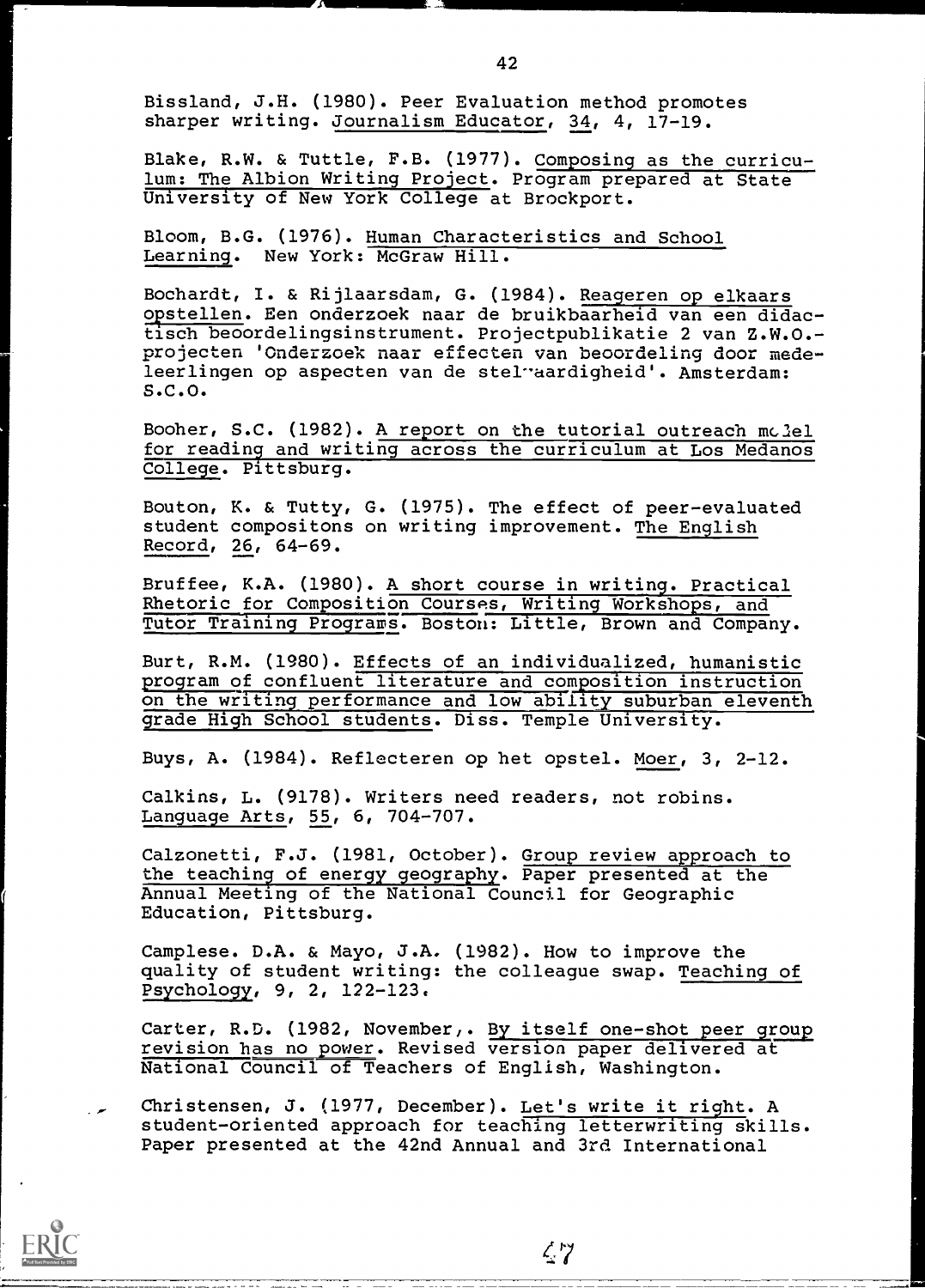Convention of the American Business Communication Association, Chicago.

Clifford, J. (1981). Composing in stages: The effects of a collaborative pedagogy. Research in the teaching of English, 15, 37-53.

Clifton, L.J. (1980, April). What if the kids did it? Paper presented at the Annual Meeting of the Northwest Regional Conference of the National Council of Teachers of English, Portland.

Coleman, V.J. (1978, March). Competency-Based Tests: What are the alternatives? Paper presented at the Annual Meeting of the Conference on College Composition and Communication, Denver.

Collins, J.L. (1983). Establishing peer evaluation of writing: students need an informed teacher model.

Copland, J.B. (1980). A twelve week study on the effects of peer evaluation for improving narrative writing performance at the eight grade level. Diss. Auburn: Auburn University.

Covington, D.H. (1979). A technical communication course using peer evaluation of writing. Engineering Education, 69, 5, 417-419.

Crews, R. (1983). Teaching writing as an extension of the directed reading activity. Paper Annual Meeting of the Florida Reading Association, Hollywood. Crowhurst, M. (1979). The writing workshop: An experiment in peer respons to writing. Language Arts, 56, 7, 757-762.

Damsma, a.a. (1985). Taalbeschouwing als reflectiviteit. Eerste verslag van het onderzoeksproject reflectiviteit. Studies in leerplanontwikkeling. Enschede: S.L.O.

Danis, F. (1982, March). Weaving the web of meaning: Interaction patterns in peer-respons groups. Paper presented at the Annual Meeting of the Conference on College Composition and Communication, San Francisco.

Delaney, M.C. (1980). A comparison of a student-centered, free writing program with a teacher-centered rhetorical approach to teaching college composition. Diss. Temple University.

Dollard, J. & Miller, N. (1950). Personality and psychotherapy. New York: McGraw-Hill.

Dweck, C.S., Davidson, W, Nelson, S. & Bradley, E. (1978). Sex differences in learned helplessnees: II. The contingencies of evaluative feedback in the classroom and III. An experimental analysis. Developmental Psychology, 14, 3, 268-276.

 $4.8$ 

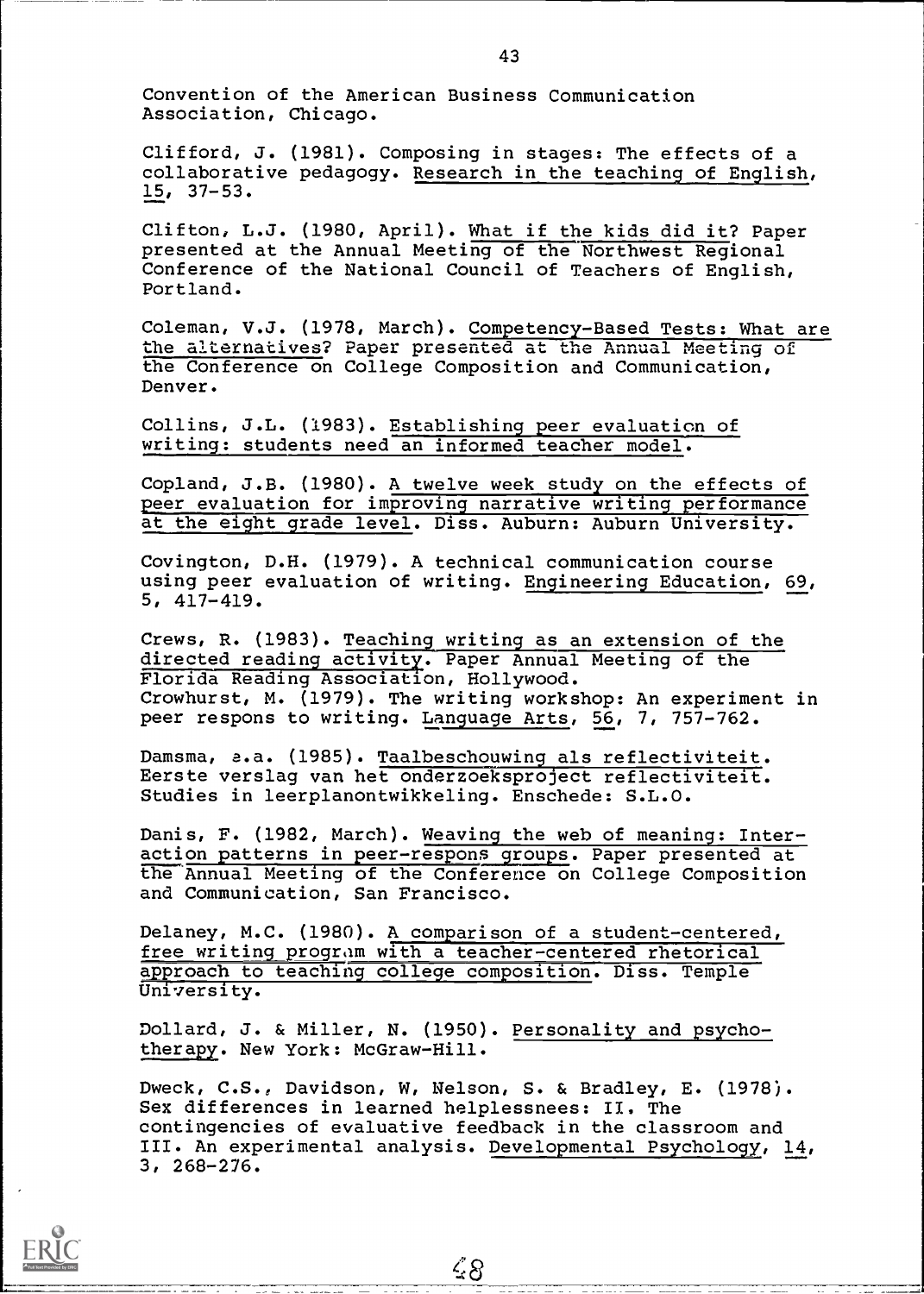Earls, T.D. (1983). Peer evaluation and teacher evaluation of the first drafts of high school sophomores compositions. Diss. Boston: Boston University.

Elbow, P. (1973). Writing without teachers. New York: Oxford University Press.

Elias, K.M. (1982). Peer interaction: a method of creating voice in writing. University of Connecticut.

Ellman, N. (1975). Peer evaluation and peer grading. English Journal, 64, 3, 79-80.

Engel, M.F. & Sawyer, T.M. (1983, March). Contractual Revision. Paper Annual Meeting of the Conference of College Composition and Communication, Detroit.

Farrell, K.J. (1977). A comparison of three instructional approaches for teaching written composition to high school juniors: teacher lecture, peer evaluation, and group tutoring. Diss. Boston: Boston University School.

Flanigan, M.C. & Menendez, D.S. (1980). Perception and ------ .<br>Change: Teaching revision. College English, 42, 3, 256-266.

Flower, L. (1979). Writer-based prose: a cognitive basis for problems in writing. College English, 41, 1, 19-37.

Flynn, E.A. (1982). Freedom, restraint, and peer group interaction. Paper Annual Meeting of the Conference on College Composition and Communication, San Fransisco.

Ford, B.W. (1973). The effects of peer editing/grading on the grammar-usage and theme-composition ability of ccllege freshman. Diss. University of Oklahoma.

Forman, J. (1980). Notes toward writing across the curriculum: Some collaborative efforts. Journal of Basic Writing, 2, 4, 12-21.

Fox, R.F. (1978). Treatment of writing apprehension and its effects on composition. Diss. University of Missouri-Columbia. Freed, P. (1981) Writing with the opaque projector. English Journal, 70, 2, 31-33.

Gebhardt, R. (9180). Teamwork and feedback: Broadening the base of collaborative writing. College English, 42, 1, 69-74.

Goldsmith, E. (1982). Peer editing with guidelines. In: Hayes, M.F., M. Morenberg en J. Ziegler, Teachers at work: articles from the Ohio Writing Project (pp. 46-53). Miami: Summer Institute Miami University Oxford.



44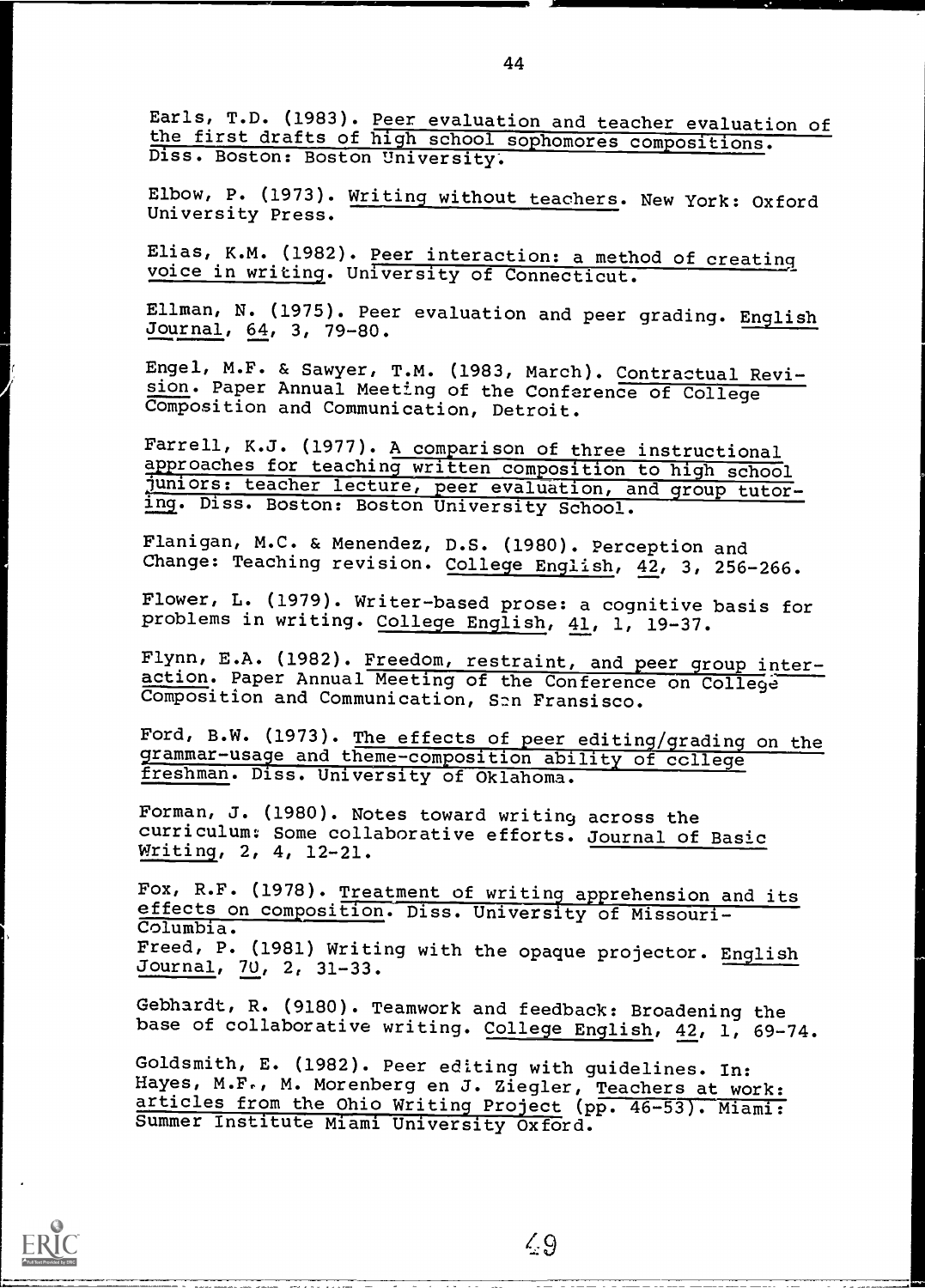Golsby, J. (1981). Peer tutoring in basic writing: a tutor's journal. Berkeley: Classroom research study no.4.

Griffioen, J. & Damsma, H. (1978) Zeggenschap. Grondslagen en een uitwerking van een didactiek van het Nederlands in het voortgezet onderwijs. Tweede, herziene en vermeerderde druk. Groningen: Wolters-Noordhoff.

Griffioen, J., m.m.v. Damsma, H. & Evenboer, A.J. (1982). Tegenspraak. Handelingsorientaties voor de leraar Nederlands in het voortgezet (basis)onderwijs. Groningen: Wolters-Noordhoff.

Gross, G.J. (1977, March-April). Work together. Write together: Group projects in technical writing. Paper presented at the Annual Meeting of the Conference on College Composition and Communication, Kansas City. Gwyn, C. & Swanson-Owens, D. (1980). Essay editing: Helping students teach themselves.

Hafernik, J.J. (1984). The how and why of peer editing in the ESL writing class. CATESOL Occasional papers, 10, 48-58.

Hansen, S.S. & Vogt, L. (1982). A variation in peer critiquing: peer editing as the integration of language skills. In: Kwalick, B. (ed.), Selected papers from the 1982 Conference "New York Writes: Kindergarten through College" (pp.34-37). New York: City University of New York.

Hawkins, T. (1978). Training peer tutors in the art of teaching. College English, 40, 4, 440-443.

Healy, M.K. (1980). Using student writing response groups in the classroom. Bay Area Writing Project Curriculum Publication no.12. Berkeley: University of California.

Hilgers, T. (1984). Toward a taxonomy of beginning writers' evaluative statements on written compositions. Written Communication, 1, 3, 365-384.

Hoover, R.M. (1972). Experiments in peer teaching. College Composition and Communication, 23, 421-/"8.

Howgate, L. (1982). Building Self-Esteem through the writing process. Writing teachers at work. Berkeley.

Hurlow, M. (?983). Alleviating writing anxiety in individual and small-group settings. Paper Annual Meeting of the Writing Centers Association, West-Lafayette.

Irwin, D.E. (1980). Effects of peer tutoring on academic achievement and affective adjustment. In: Enright, G., (ed.). The 1980's: New Sources of energy for learning (pp.42-46). Proceedings of the Annual Conference of the Western College Reading Association (13th). San Fransisco.

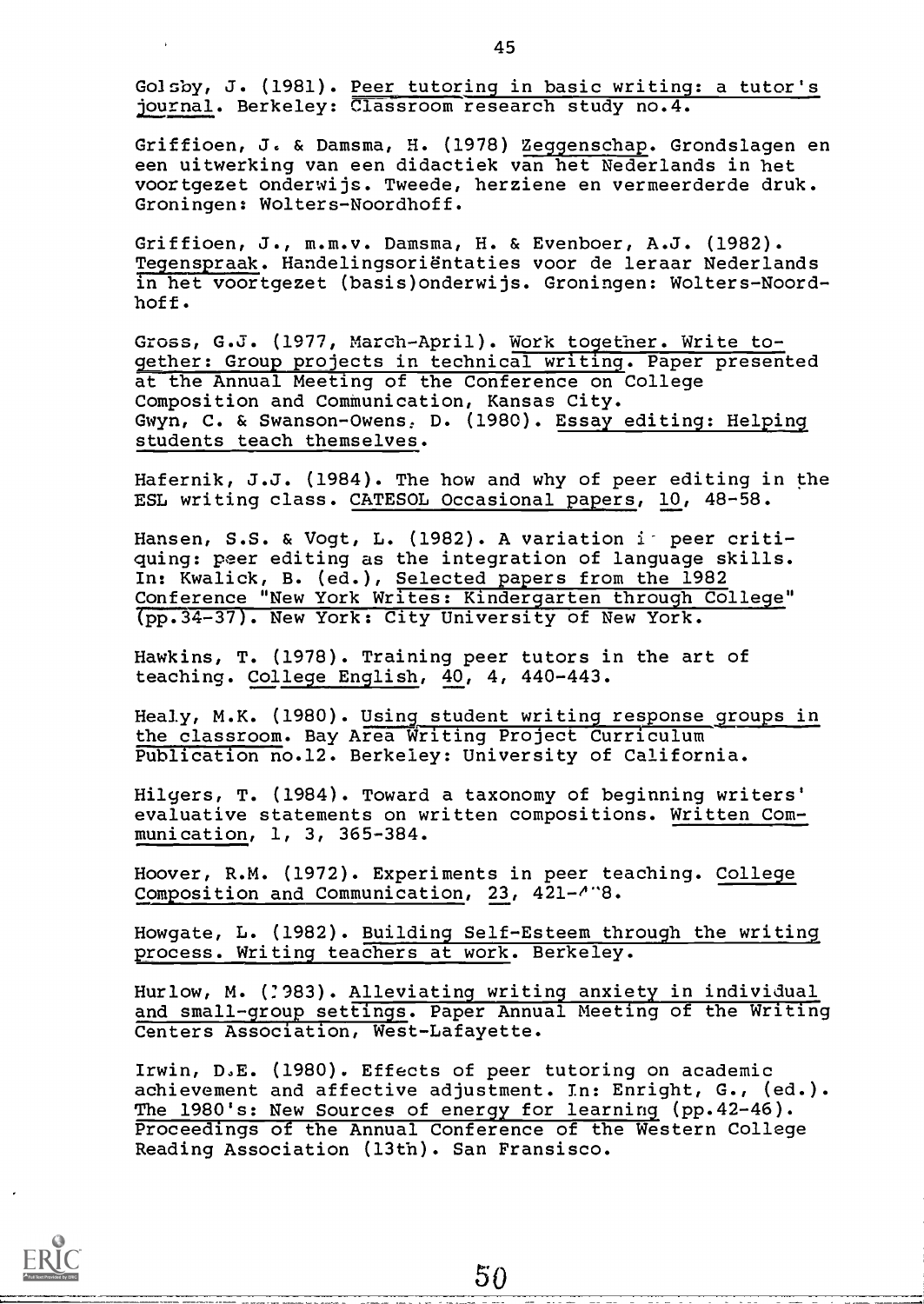James, D.R. (1981). Peer teaching in the writing classroom. English Journal, 70, 7, 48-50.

Jones, T.L. (1977). An exploratory study of the impact on student writing of peer evaluation. Diss. Michigan State University.

Jones, W. (1981, March). Revision for basic writers. Paper presented at the Annual Meeting of the Conference on College Composition and Communication, Dallas.

Karegianes, M.L., Pascarella, E.T. & Pflaum, S.W. (1980). The effects of peer editing on the writing proficiency of lowachieving tenth grade students. Journal of Educational Research, 73, 203-207.

Lagana, J.R. (1972). The development, implementation, and evaluation of a model for teaching composition which utilizes individualized learning and peer grouping. Diss. Pittsburg: University of Pittsburg.

Lamberg, W. (11)80). Self-provided and peer-provided feedback. College Composition and Communication, 31, 1, 63-69.

Laney, J.D. (1983). Composition in the intermediate grades: How to promote thinking and creativity. Paper Annual meeting California Educational Research Association, Los Angeles.

Langer, J.A. & Applebee, A.N. (1983). Learning to manage the writing process: tasks and strategies.

Lague, C.F. & Sherwood, P.A. (1977). A Laboratory Approach to Writing. Urbana.

Leidse Werkgroep Moedertaaldidactiek. (1980). Moedertaaldidactiek. Een handleiding voor het voortgezet onderwijs. Muiderberg: Coutinho.

Lewis, U.E. (1981). Peer-evaluation in a writing seminar. Delaware: Ohio Wesleyan University.

Lutkus, A.D. (1978). Using PEERRATE: A computerized system of student term paper grading. Paper presented at the Annual Convention of the American Psychological Association, Toronto.

Lyons, W.D. (1976). The effects of teacher-peer response and teacher-only response upon attitudes toward writing, and upon writing performance. Diss. University of Missouri-Colombia.

Maimon, E.P. (1979). Talking to strangers. College Composition and Communication, 30, 4, 364-369.

Maize, R.C. (1954). Two methods of teaching English composition to retarded college freshmen. Journal of Educational Psychology, 45, 22-28.

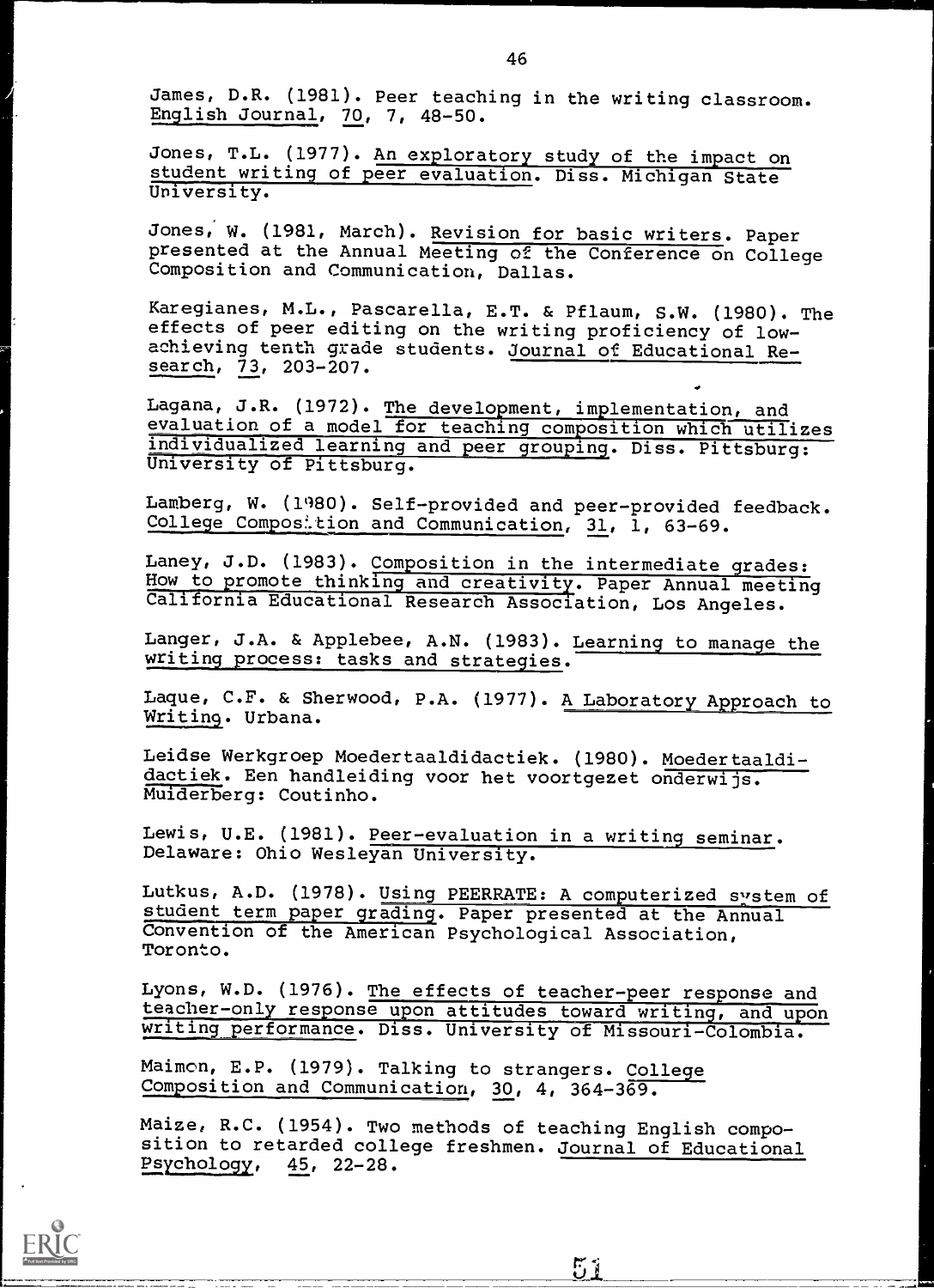Manzo, A.V. & Sherk, J.K. (1977). Manzo's Language Shaping Paradigm (LSP).

Martin, W.R. (1983). Evaluating on the right side. Paper Annual Meeting of the NCTE, Denver.

Mazurek, K. (1979). Idea exchange: A method of marking to reduce drudgery and increase learning. English Quarterly, 12, 4, 102-105.

Megna, J.F. (1976). Teaching writing skills through peer evaluation. The English Record, 98-106.

Moffett, J. (1968). Teaching the universe of discourse. Boston: Houghton Mifflin Company.

Myers, C.F. (1979). Teacher and peer evaluative feedback in the development of two composition skills: punctuation and paragraph unity. Diss. New York: St.John's University.

Newkirk, T. (1984a). How students read student papers: an exploratory study. Written Communication, 1, 3, 283-305.

Newkirk, T. (1984b). Direction and misdirection in peer response. College Composition and Communication, 35, 3, 301- 311.

Nijmeegse Werkgroep Taaldidactiek. (1978). Taaldidactiek aan de basis. Groningen: Wolters-Noordhoff.

O'Donnell, C. (1980, March). Peer Editing: A way to improve writing. Paper presented at the combined Annual Meeting of the Secondary School English Conference and the Conference on English Education, Omaha.

Osborn, L. (1980). Language arts: Writing families. Instructor, 90, 2, 152-155.

Parks, K.D. (1977, March-April). A key to clarity - some variations on a slide- tape extravaganza. Paper presented at the Annual Meeting of the Conference on College Composition and Communication, Kansas City.

Pasternack, S.R. (1981). Properly motivated. Students berime good peer graders. Journalism Educator, 36, 3, 18-18.

Peckham, I. (1978). Peer Evaluation: Close-up: Evaluating and revising composition. English Journal, 67, 7, 61-63.

Pfeifer, J.K. (1981). The effects of peer evaluation and personality on writing anxiety and writing performance in college freshmen. Diss. Texas Tech. University.

Pianko, S. & Radzik, A. The student editing method. Theory into Practice, 19, 3, 220-224.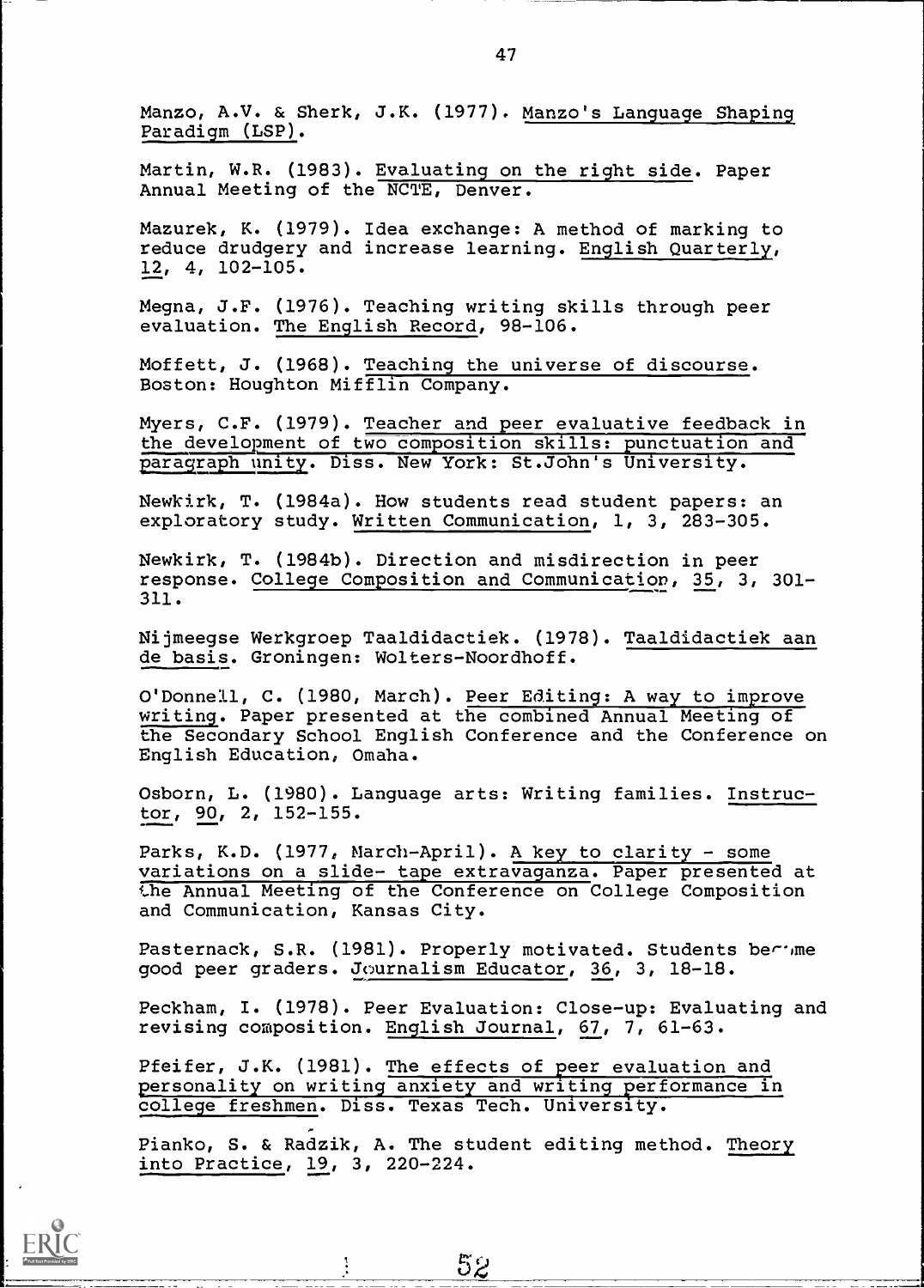Pierson, H. (1966). Peer and teacher correction: A comparison of the effects of two methods of teaching composition in grade nine English classes. Diss. New York: New York University.

Plevin, A. (1982). The basic comp. class as rhetorical situation. Paper Annual meeting of the Conference on College Composition and Communication, San Fransisco.

Popham, R.J. & Zarem, J. (1978). Improving basic writing skills. Instructional objectives exchange. Los Angeles.

Reid, L. (1983). Talking: the neglected part of the writing process. Paper Annual Meeting of the National Council of Teachers of English, Seattle.

R'igstad, T.J. & McAndrew, D.A. (1034). Training tutors for w iting conferences. NCTE. Urbana.

Rivera-Hernandez, N. (1982). Collaborative Learning: a means of improving students' exam writing. Paper National Endowment for the Humanities, Glenside.

Roundy, N. (1984). Revision Pedagogy in technical writing. Paper Annual Meting of the Conference on College Composition and Communication, New York.

Rubin, D. (1983, March). Once is not enough. Paper Annual meeting Conference on College Composition and Communication, Detroit.

Rijlaarsdam, G. & Blok, H. (1981). Beoordeling van schrijfprodukten door leerlingen: theorie en praktijk. Levende talen, 365, 753-766.

Rijlaarsdam, G. (1983). Audience oriented Writing and Peer Evaluation. Paper presented at the Conference on College Composition and Communication. March, Detroit. U.S.A.

Rijlaarsdam, G. (1984; 1985). Wat leren leerlingen volgens eigen zeggen? Effecten van leerlingenrespons, gemeten aan zelfrapportages. Lezing Congres Vereniging Interuniversitair Overleg Taalbeheersing. Tilburg, aug. 1984. Verschenen in: H. Blok e.a., Moedertaalonderwijs in onderzoek (pp.17-32). S.C.O.-cahier 28. Amsterdam: S.C.O. Eveneens verschene. in Moer, 1, 1985, p.24-32 en in W.K.B. Koning (red.), Taalbeheersing in theorie en praktijk. Lezingen van het V.I.O.T.-taalbeheersingscongres, gehouden op 28, 29 en 30 augustus 1984 aan de Katholieke Hogeschool te Tilburg (pp.429-438). Dordrecht: Foris Publications.

Rijlaarsdam, G. & Hulshof. H. (1984). Schrijfonderwijs: overwegingen voor een leerplan. In: G. Rijlaarsdam en H. Hulshof (red.), Schrijven: theorie en praktijk van het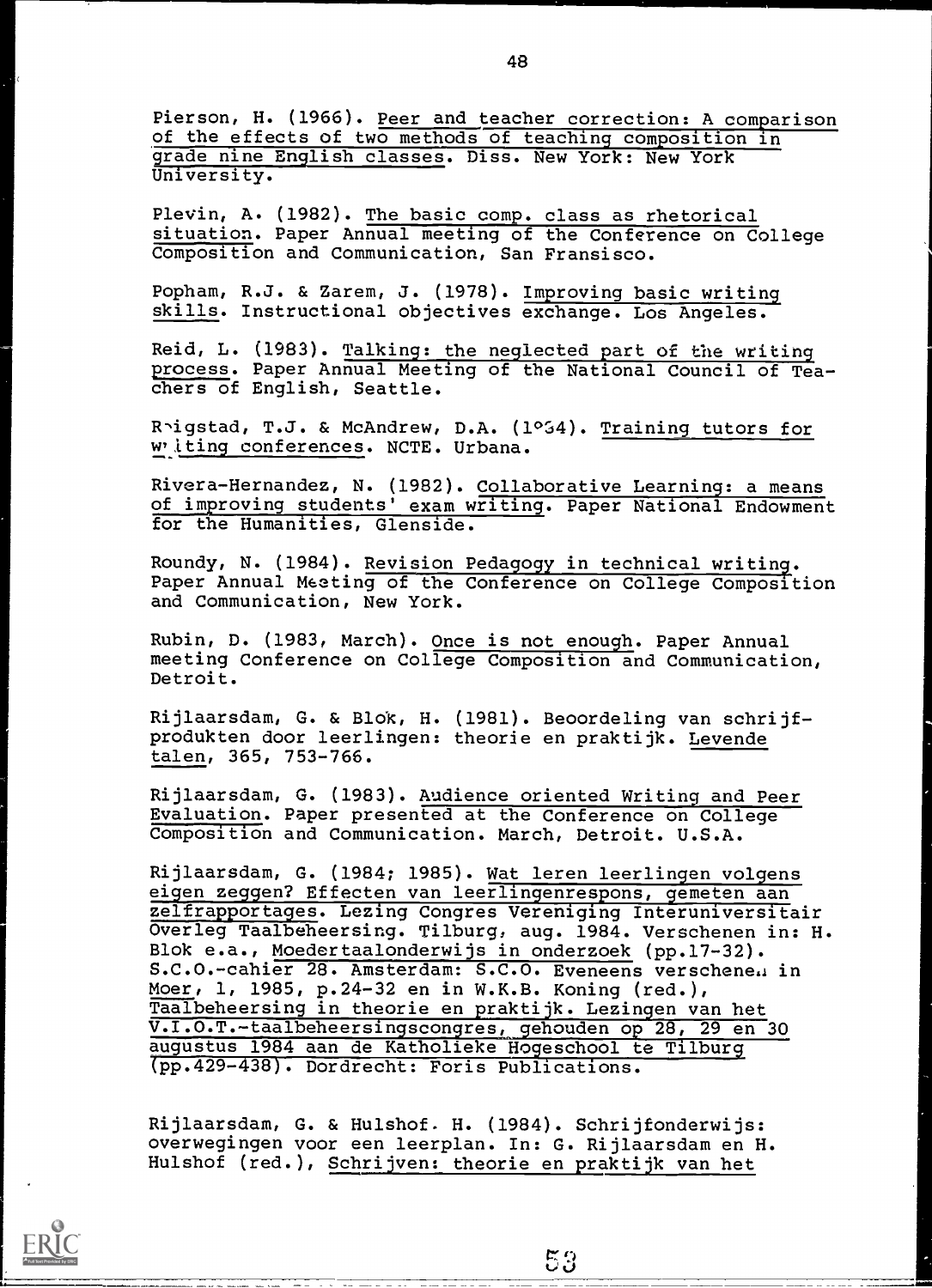schrijfvaardigheidsonderwijs (pp.173-192). D.C.N.-cahier 16. Den Bosch: Malmberg.

Rijlaardam, G. (1984). Leerlingenrespons: een kansrijke didactiek van het stellen. Een verslag van een literatuuronderzoek naar de effecten van leerlingenrespons (peer evaluation) op stelvaardigheid. Amsterdam: S.C.O.

Rijlaarsdam, G. (1986). Effecten van leerlingenrespons op arpecten van stelvaardigheid. Diss. U.v.A. Amsterdam: S.C.O.

Rijlaarsdam, G. (1987). Effects of peer evaluation on Writing Performance, Writing Processes and Psychological Variables. Paper deliverd at the Conference on College Composition and Communication, March 18-21, Atlanta U.S)A.

Rijlaarsdam, G., Baltzer, J. & Schoonen, R. (1987). Effects of a teaching program, based on peer evaluation on writing processes. (forth coming)

Sarbin, T.R. & Allen, V.L. (1968). Role theory. In: G. Lindzey and E. Aronson (eds.), Handbook of social psychology (pp.488-567). Deel 1. Reading.

Sarbin, T.R. (1976). Cross-age tutoring and social identity. In: V.L. Allen (ed.), Children as teachers (pp.27-40). Theory and research. New York: Academic Press.

Sager, C. (1973). Improving the quality of written composition through pupil use of rating scale. Paper presented at the Annual Meeting of the National Council of Teachers in English.

Schuster, C.I. (1983). The unassignment: writing groups for advanced expository writers. Paper Annual Meeting of the Wyoming Conference of Freshman and Sophomore Englien, Laramie.

Sears, M.O. (1970). Effects of a student centered procedure on the self-concepts and writing practice of college freshmen. Diss. Florida State University.

Sears, P. (1979, April). Letter writing: A technique for treating writer's block. Paper presented at the Annual Meeting of the Conference on College Compositon and Communication, Minneapolis.

Selfe, C.L. (1981). Using groups to pre-evaluate papers in the technical writing classroom. Michigan.

Silver- M. (1978). Using peer critiques to train peer tutors. College English, 40, 4, 433-436.

Smelstor, M. (1978). A guide to evaluating students' writing. Madison: Wisconsin University.

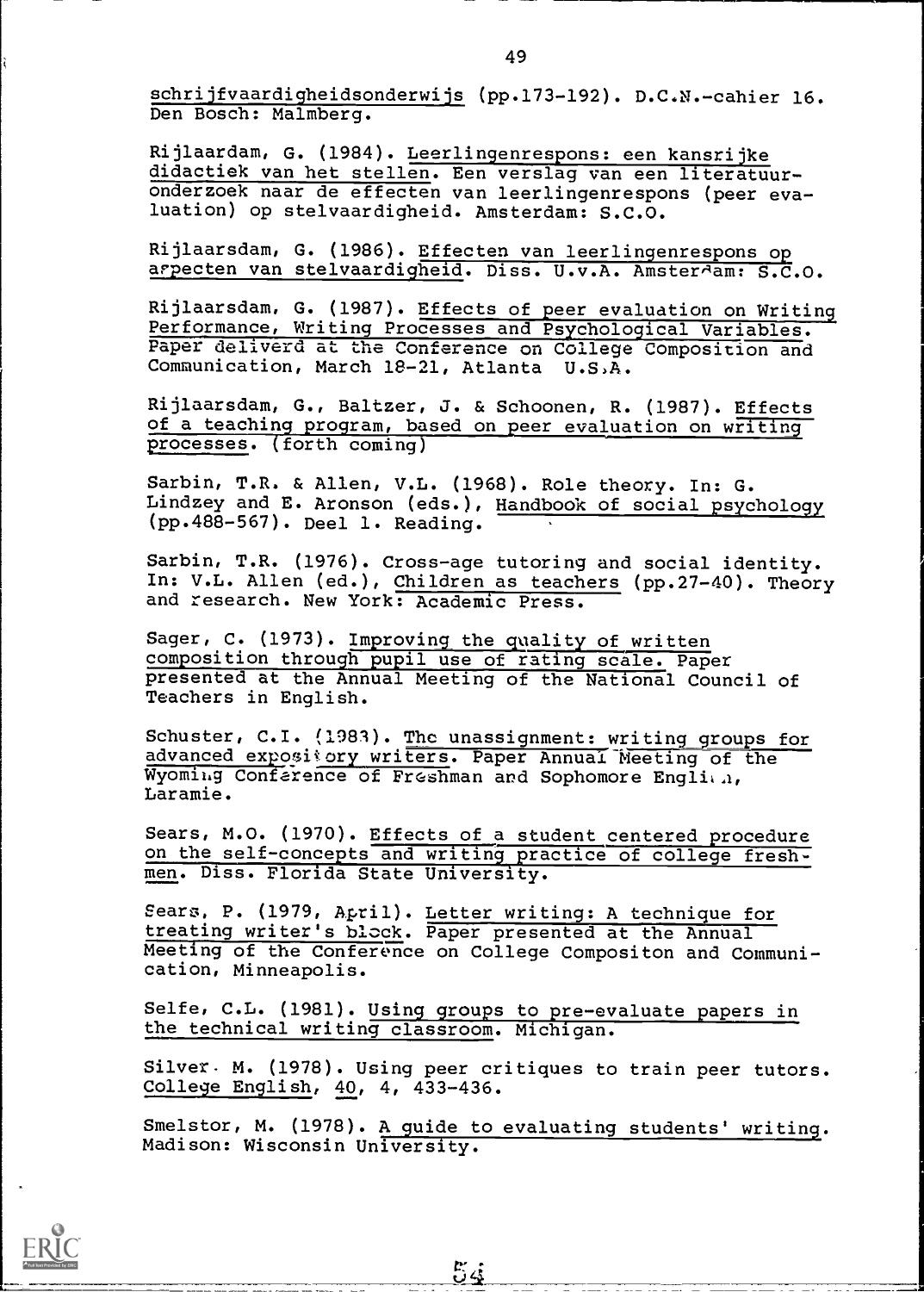Smith. M.E. (1975). Peer tutoring in a writing workshop. Diss. University of Michigan.

Smith, E. (1982). Evaluation of writing with semantic differential scales. Paper Annual Meeting of the Northwest Regional Conference of the NCTE, Boise.

Smith, E. (1983). Student writing in the foreground of a Daten, 20 (1989): Denness and the Control of the National Council of Teachers of English, Denver.

Snipes, W.C. (1971). An inquiry. Peer group teaching in freshmen writing. College composition & communication, 22, 1969-ev.

Soven, M. (1980). The research paper: the student as audience.

Spigelmire, L. (1981). A peer review process for developmental writers. Exercise Exchange, 26, 1, 20-23.

Spina, L. & Welhoelter, D. (1981, March). Writing bugs become reading bugs. Paper presented at the Annual Meeting of the Missouri State Council of the International Reading Association, Columbia.

Steinacher, R.C. (1976). Learning to write by writing in a community college remedial composition course. Diss. Florida State University.

Stone, W.B. (1981, March). Rewriting in advanced composition. Paper Annual meeting of the Conference on College Composition and Communication, Dallas.

Strayer, H. (1981). De vrije tekst. Moer, 2, 10-21.

Tremmel, R. (1983). The world and the writing classroom: the teaching of the writers-in-the-schools. Paper Annual Meeting of the Conference on College Composition and Communication, Detroit.

Triesscheyn, B., Bochardt, I. & Rijlaarsdam, G. (1984). Wat vind je van mijn opstel? Leerlingen becommentarieren elkaars opstellen: praktijkervaringen van leerlingen en leraren. Projectpublikatie nr.l. Z.W.O.-project 'Onderzoek naar effecten van beoordeling door mede-leerlingen op aspecten van de stelvaardigheid'. Amsterdam: S.C.O.

Turbill, J. (1983). Now, we want to write! Rozelle: Primary English Teaching Association.

Wagner, E.N. (1975). How to avoid grading compositions. English Journal, 1964, 3, 76-79.

Ward, L.R. (1959). A comparison of two methods of teaching

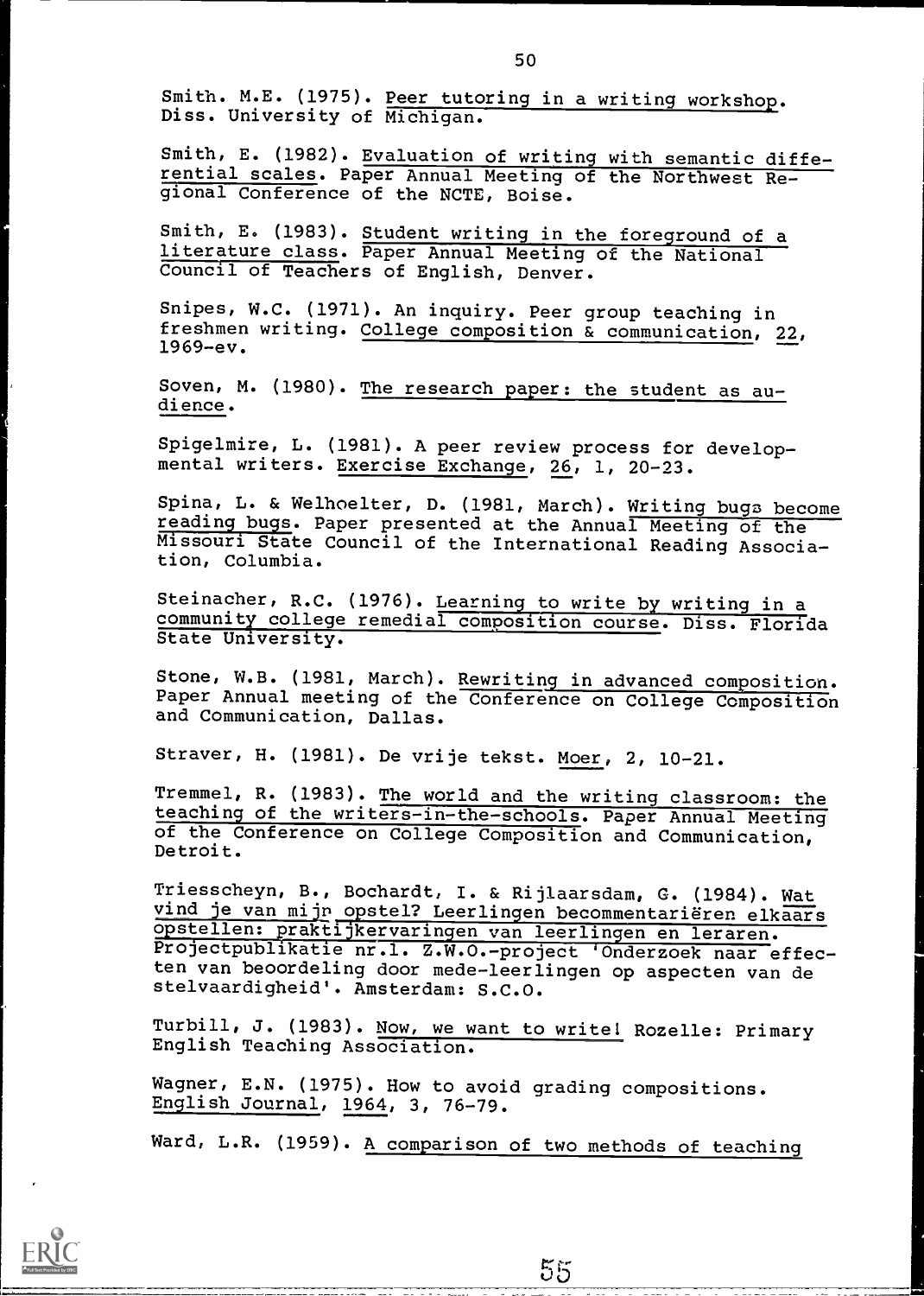writing in a course in communication skills. Diss. Purdue University.

Warner, M.P. (1979). A Successful writing program for High School learning. Pointer, 23, 2, 30-36.

Weeks, J.O. & White, E.M. (1982). Peer editing versus teacher editing: does it make a difference? Paper Meeting of the North Carolina Council of the International Reading Association, Charlotte.

Weiner, B., et al. (1972). Perceiving the causes of success and failure. In: E.E. Jones e.a. (eds.), Attribution: perceiving the causes of behavior. Morristown: General Learning Press.

Ziv, N.D. (1983, March). Peer groups in the composition classroom: a case study. Paper Annual meeting of the Conference on College Composition and Communication, Detroit.

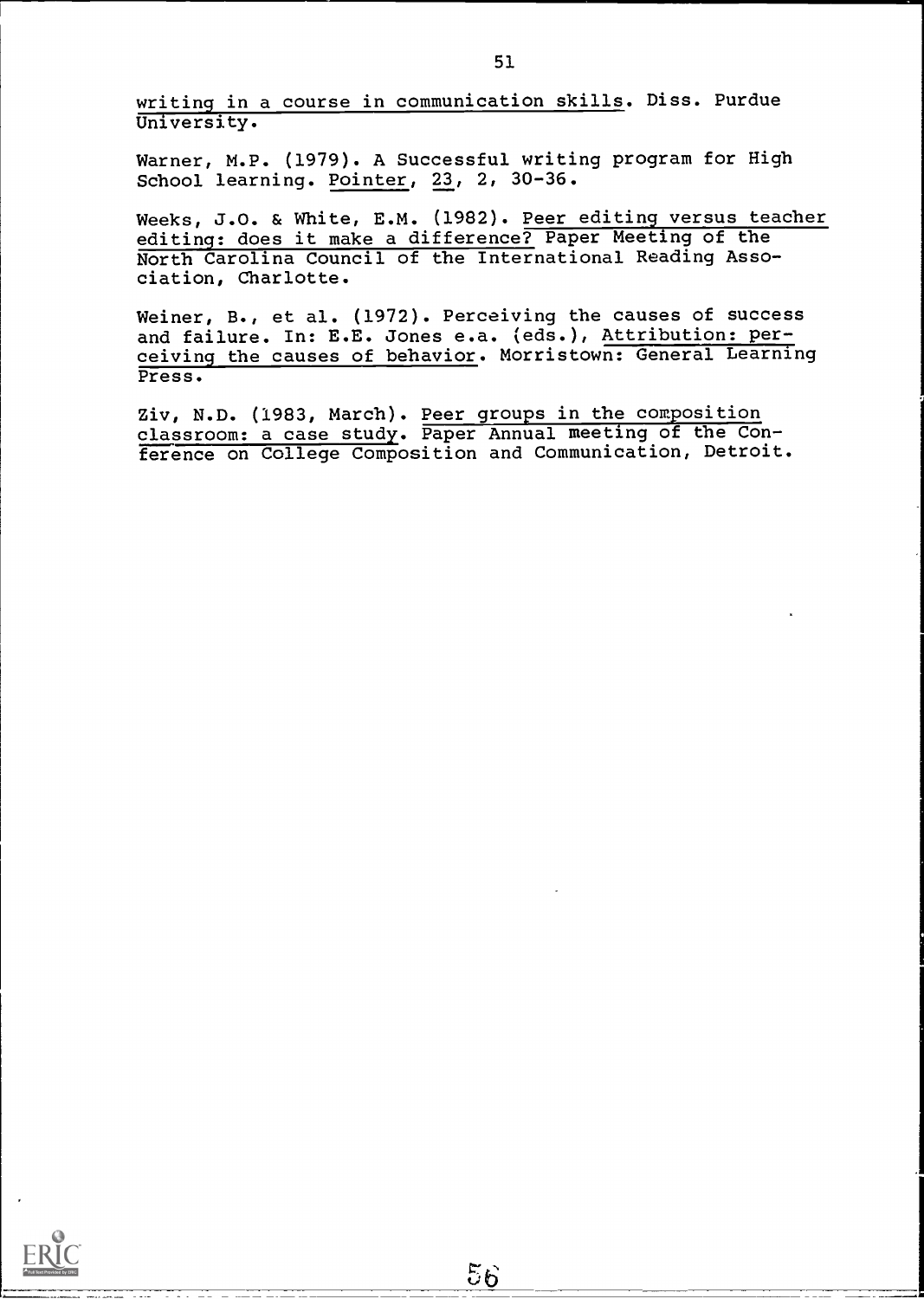Tot nog toe zijn de volgende SCO-Cahiers verschenen (prijzen incl. verzending):

| <br>I<br>×<br>۰ |
|-----------------|

nr. prijs

|     | 1. F. Riemersma, Van heuristieken naar leren probleemoplossen                                                                                                                                          | $f$ 5,--  |
|-----|--------------------------------------------------------------------------------------------------------------------------------------------------------------------------------------------------------|-----------|
|     | 2. G.C. de Vries, Het open interview als onderzoeksinstrument                                                                                                                                          | $f$ 4,--  |
| 3.  | J. de Mulder, Work experience schemes                                                                                                                                                                  | f 5,50    |
|     | 4. H. Wesdorp, Backwash effects of language testing in primary<br>and secondary education                                                                                                              | $f_{0,-}$ |
|     | 5. D.J. Bos, W. van de Grift, F. Riemersma en E. Roede, Bruikbaar<br>evaluatie-onderzoek. Mogelijkheden en beperkingen voor een programma<br>over evaluatie onderzoek in het onderwijs                 | $f_{0,-}$ |
|     | 6. D.J. Bos en H. Wesdorp, Een landelijke onderwijs opbrenstpeiling.<br>Twee bijdragen aan de discussie                                                                                                | f 9,50    |
|     | 7. W. van de Grift, Aktie-onderzoek als innovatiestrategie                                                                                                                                             | f 7,50    |
|     | 8. M. van der Kamp, Drieluik: Kunstzinnige vorming. Proces en produkt;<br>Wat we in de kunstzinnige vorming nog niet weten; Arts, music and<br>crafts in secondary education: their purpose and effect | $f$ 6,50  |
|     | 9. K. de Glopper, Basic Language Skills: do they exist?                                                                                                                                                | f 5,50    |
|     | 10. C. van Calcar, La Créativité et le Jugement du Maître                                                                                                                                              | f 5,50    |
|     | 11. W. van de Grift, Onderzoek ter evaluatie van innovatie in het<br>onderwijs                                                                                                                         | $f$ 6,50  |
|     | 12. F. Riemersma, 'Leren probleemoplossen' en 'Wiskundeonderzoek'.<br>Reisverslag over AERA-congres New York                                                                                           | $f$ 6,50  |
|     | 13. E. van Eck en G.C. de Vries, Verslag van een klein onderzoek<br>naar de ontvangst van het rapport 'Gelijke kansen in de<br>Beroepsopleiding' in Nederland                                          | f7,50     |
|     | 14. E. van Eck en H. Lington, Uitgangspunten en hun vormgeving.<br>Enkele resultaten van het Uitgangspuntenonderzoek Middenschool                                                                      | f(6,5)    |
| 15. | H. Wesdorp, Enkele impressies van het congres van de National<br>Council of Teachers of English (1)                                                                                                    | $f$ 6,50  |
| 16. | H. Wesdorp, On the identification of critical variables in<br>written composition instruction. Paper presented at the 72nd Annual<br>Convention of the National Council of Teachers of English         | $f$ 6,50  |
| 17. | W. van de Grift, De initiatie van vernieuwingen in schoolorganisaties                                                                                                                                  | $f 8, -$  |

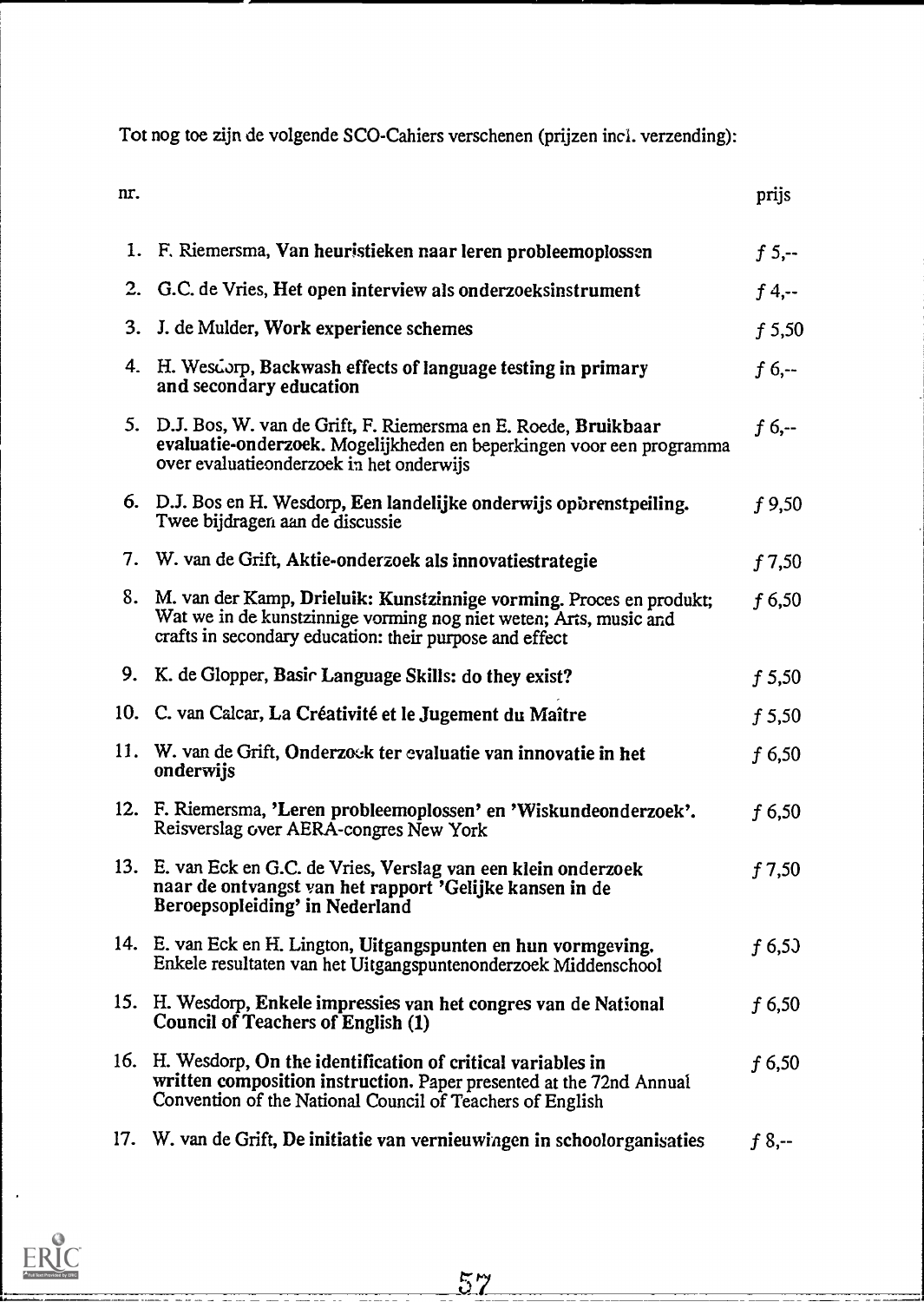|     | 18. C. van Calcar en P. van den Dool, Verantwoording evaluatie-opzet<br>van het creativiteitsproject Maastricht                                                                                                               | $f15, -$  |
|-----|-------------------------------------------------------------------------------------------------------------------------------------------------------------------------------------------------------------------------------|-----------|
|     | 19. G. Rijlaarsdam, Audience-oriented writing and peer evaluation.<br>A paper presented at the CCC Conference, March 1983                                                                                                     | f 6,50    |
| 20. | H. Wesdorp, Research vs. Tradition: the unequal fight. The<br>evaluation of the Traditional Grammar curriculum in the Netherlands                                                                                             | $f 8, -$  |
|     | 21. H. Wesdorp, Results and effects of the IEA Written Composition<br><b>Study in the Netherlands</b>                                                                                                                         | $f$ 4,--  |
| 22. | I. Bochardt, Stelonderwijs en computerondersteuning                                                                                                                                                                           | $f$ 6,50  |
|     | 23. H. Blok, Estimating the reliability, validity and invalidity<br>of essay ratings                                                                                                                                          | f 6,50    |
|     | 24. H. van den Bergh en J.B. Hoeksma, Functionele taaldoelen voor het<br>lager onderwijs                                                                                                                                      | f8,50     |
| 25. | W. van de Grift, Schoolleiders als begeleiders van onderwijs-<br>vernieuwingen - een overzicht van enkele belangrijke onderzoekingen                                                                                          | $f_{0,-}$ |
|     | 26. W. van de Grift, De invloed van schoolleiders en het schoolklimaat<br>op de prestaties van leerlingen - een overzicht van 14 onderzoekingen<br>en 3 schoolverbeteringsprojecten                                           | f7,50     |
|     | 27. F. Haanstra, Kunstzinnige vorming en onderzoek                                                                                                                                                                            | f 6,50    |
|     | 28. H. Blok, G. Rijlaardam, J.B. Hoeksma en K. de Glopper, Moedertaal-<br>onderwijs in onderzoek - recente onderzoeksresultaten gepresenteerd<br>op het VIOT-congres                                                          | f 8,50    |
| 29. | J. Arends, E. van Eck, E. Jacobs, L. Veeken en M. Volman,<br>Verbreding van het onderwijs en de kansen van meisjes en vrouwen                                                                                                 | f8,50     |
|     | 30. J. Timmer, Het IBM-OMO-SCO-project. Stand van zaken van het deel-<br>project SCO in het voorjaar 1985 wat betreft het ontwikkelingswerk<br>rekenen, taal en burgerinformatica met invoeringsmogelijkheden in de<br>school | f7,50     |
|     | 31. T. Wolf en H. Blok, Tienertoer en Uitzendwerk. Twee toets-<br>prog .mma's voor functionele taalvaardigheid in LBO en MAVO                                                                                                 | f8,50     |
|     | 32. K. de Glopper, G. Rijlaardam, J. Sturm en M. Werts, International<br>Writing Convention 1985. Verslag van een congresbezoek                                                                                               | f7,50     |
|     | 33. H. van den Bergh en J. Hoeks, Oral reading error analysis.<br>A comparison of reading strategies used by second grade and<br>sixth grade children                                                                         | $f$ 4,--  |
|     | 34. T. Peetsma, Toekomstperspectief. Literatuurstudie                                                                                                                                                                         | $f$ 9,50  |
|     | 35. A. van Gelderen, De validatie van analytische beoordelingen<br>van spreekprestaties                                                                                                                                       | f7,50     |



 $\cdot$